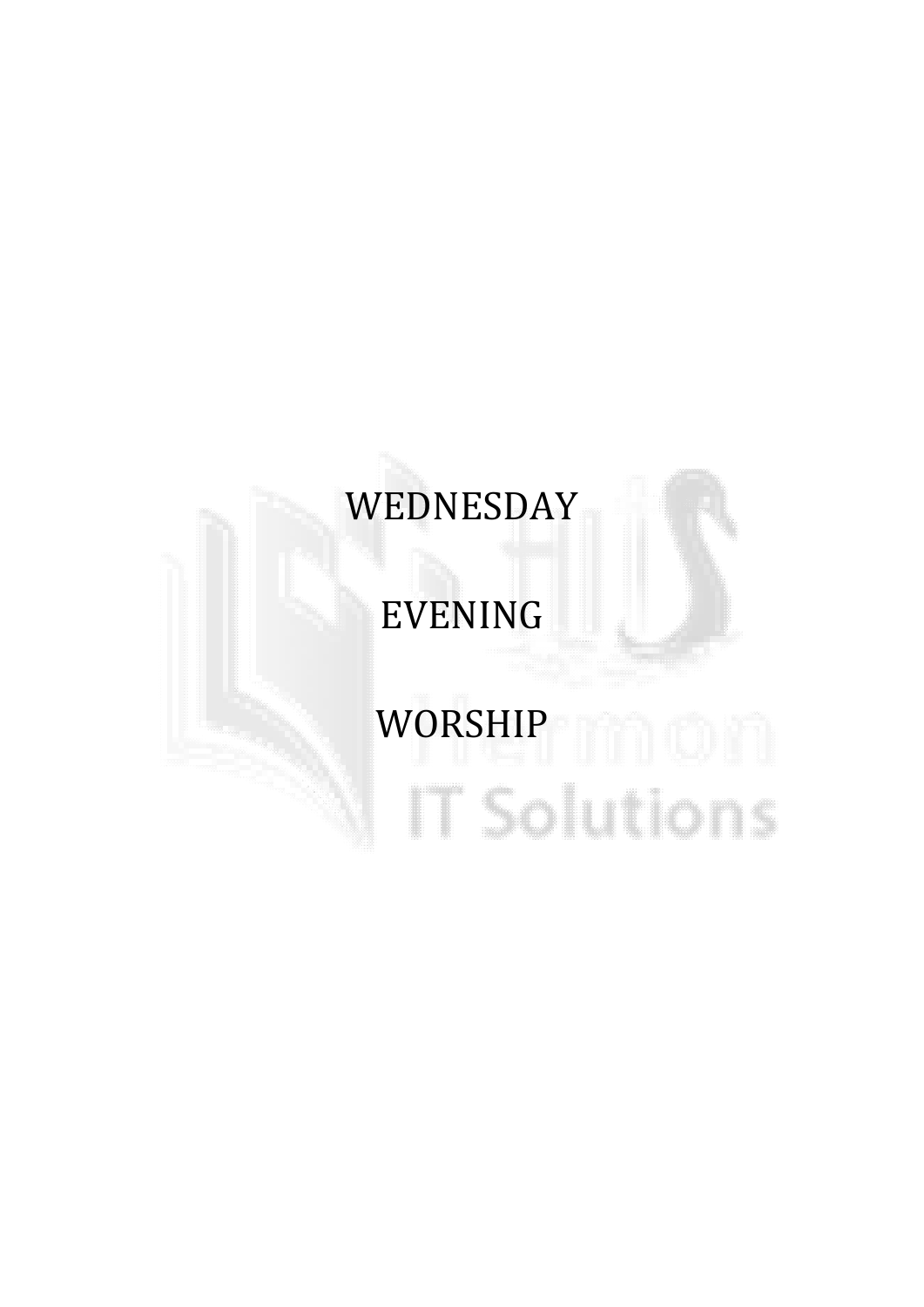### Budhanaazhcha Sandhyayile Namaskaara Kramam

#### Praarambha Sthuthi (Pg.77)

- **P. Pithaavinum, Puthranum, Parishudha-Roohaaikkum sthuthi.**
- **C. Aadhimuthal ennannekkum thanne. Amen.**
- **P. Aakaashavum bhoomiyum Thante mahathwam kondu niranjirikkunna balavaanaaya Dhaivam Thamburaan, parishudhan, parishudhan, parishudhan, unnathangalil sthuthi.**
- **C. Karthaavinte thirunaamathil vannavanum,varuvaan Irikkunnavanum vaazhthappettavan-aakunnu. Unnathangalil sthuthi.**

#### Kauma (Pg.32)

*(Moonnu pravashyam pattakaarente pinnalle ettuchollenam)*

**Thante Pesahaayaale,** 

**Pesahaayude kunjaadine azhicha Mashiha Thamburaane, Ninte Pesahaayaal njangale santhoshippichu njangalodu karuna cheiyyename.** *┼ Kuriyelaayisson*

*(Pattakaarente pinnalle ettuchollenam)*

**Njangalude Karthaave, Ninakku sthuthi. Ninte Pithaavinu bahumaanavum, Parishudha-Roohaaikku vandhanavum pukazhchayum undaayirikkatte. Paapikalaaya njangalude-mel anugrahangalum, karunakalum undaayirikkename. Melulla Yerushaleminte vaathilukal thurannu, Mashihaaye, Ninte simhaasanathin munpaake njangalude praarthanakal praveshikkumaar-aakaname. Njangalude Karthaave Ninakku sthuthi. Ennekkum njangalude sharanavume, Ninakku sthuthi. Baarekmaar**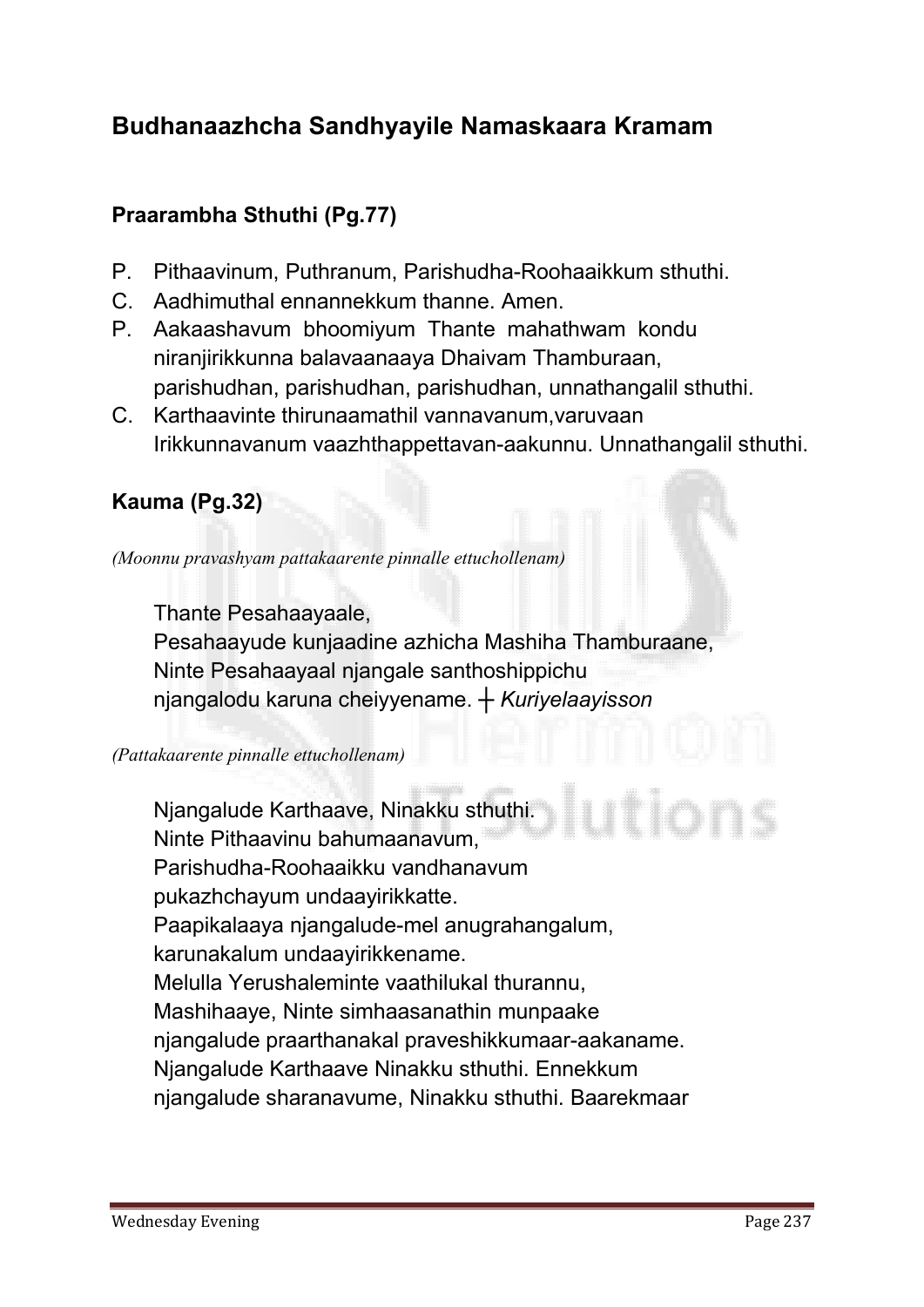## Order of Worship for Wednesday Evening

#### Praise

- **P. Praise be to the Father, to the Son and to the Holy Spirit.**
- **C. As it was in the beginning, is now and forever shall be. Amen.**
- **P. Holy, holy, holy, Lord God of power and might, heaven and earth are full of Thy glory.i Praise in the highest.**
- **C. Blessed is He who has come and is to come again in the name of the Lord.ii Praise in the highest.**

#### Adoration

*(To be said three times after the priest)*

**O Lord the Messiah, who by Thy own Passover released the Passover lamb, grant us the joy of Thy Passover and have mercy on us.** *┼ Lord, have mercy.*

#### *(Repeat after the priest)*

**Our Lord, praise be to Thee, glory be to Thy Father and our praise and worship be to the Holy Spirit. May Thy blessings and mercies be on us sinners. O Messiah, open the doors of heavenly Jerusalem so that our prayers may reach Thy throne of grace. Our Lord, praise be to Thee. Praise be to Thee, our eternal refuge. Bless us O Lord.**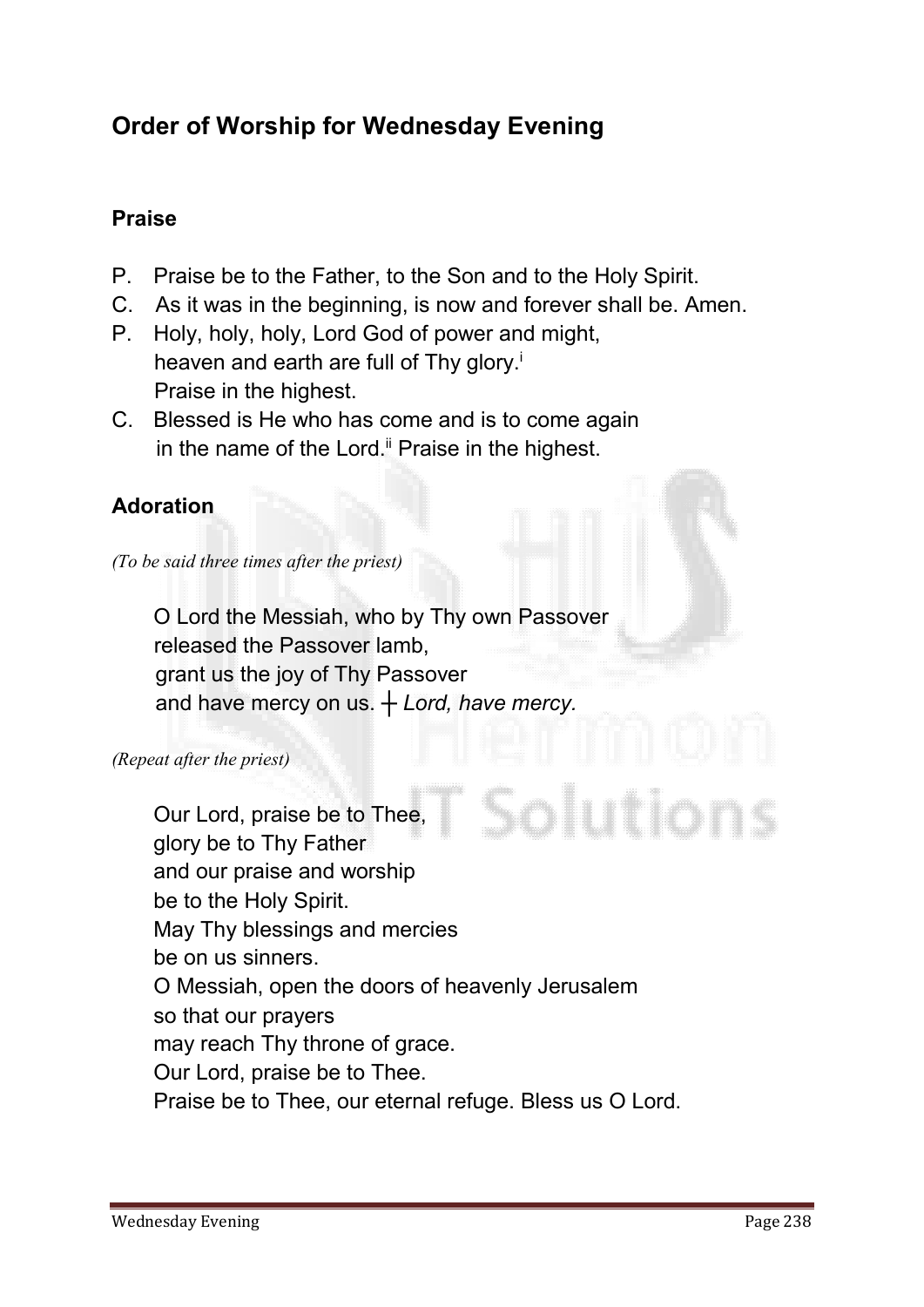#### *(Allenkil geetham)*

**Karthaa, sthuthi Ninaku, Thaathanu bahumaanam, Vishudha-Roohaaiku, pukazhcha vandhanam. Paapikalaakunna, Ninnude adiyaaril anugraham, krupayum chorinjeedename Nee. Melulla Yerushalem vaathil thurannittu, Mashiha simhaasane, praarthana ethaname. Sthuthi en Karthaave, sthuthi en Karthaave, nithya sharanavume, sthuthithe. Baarekmaar.**

#### Karthaavinte Praarthana (Pg.2)

- **P. Swargasthanaaya njangalude Pithaave,**
- **C. Ninte naamam parishudham aakkapedename. Ninte Raajyam varename; Ninte ishtam swargathile-pole, bhoomiyilum-aakaname. Njangalkku aavashyamulla aahaaram innu njangalkku tharename. Njangalude kadakkaarodu njangal kshamichirikkunnathu-pole, njangalude kadangalum, dhoshangalum, njangalodum kshamikkename. Njangale pareekshayilekku praveshippikkaathe, njangale dhushtanil ninnu rakshichu-kollename; enthukondennaal, Raajyavum, shakthiyum, mahathwavum, ennekkum Ninakkullath-aakunnu. Amen.**

Solutions

*(Allenkil geetham)*

#### Karthaavinte Praarthana (Pg.3)

- **P. Swarlokathil-irunnarulum Dheva, njangalude Thaatha,**
- **C. Ninthiru-naamam paavanamaai, perumaarapettee-dename.**
- **P. Thaathaa Ninnude thiru Raajyam, vannee-daname eeyulakil.**
- **C. Thiruhitham ethu-pol suraloke, athu-polivideyum-aakaname.**
- **P. Vendunn-aahaaram engalkkinn-ekaname Nee Karthaave.**
- **C. Anyarod-engal kshamichathu-pol, adiyaar paapam mochikka.**
- **P. Pareekshayil-engale aakkaruthe, dhushtanil ninnozhi-vaakkuka Nee.**
- **C. Raajyam, shakthi, mahathwangal, ennum Ninakkullava. Amen.**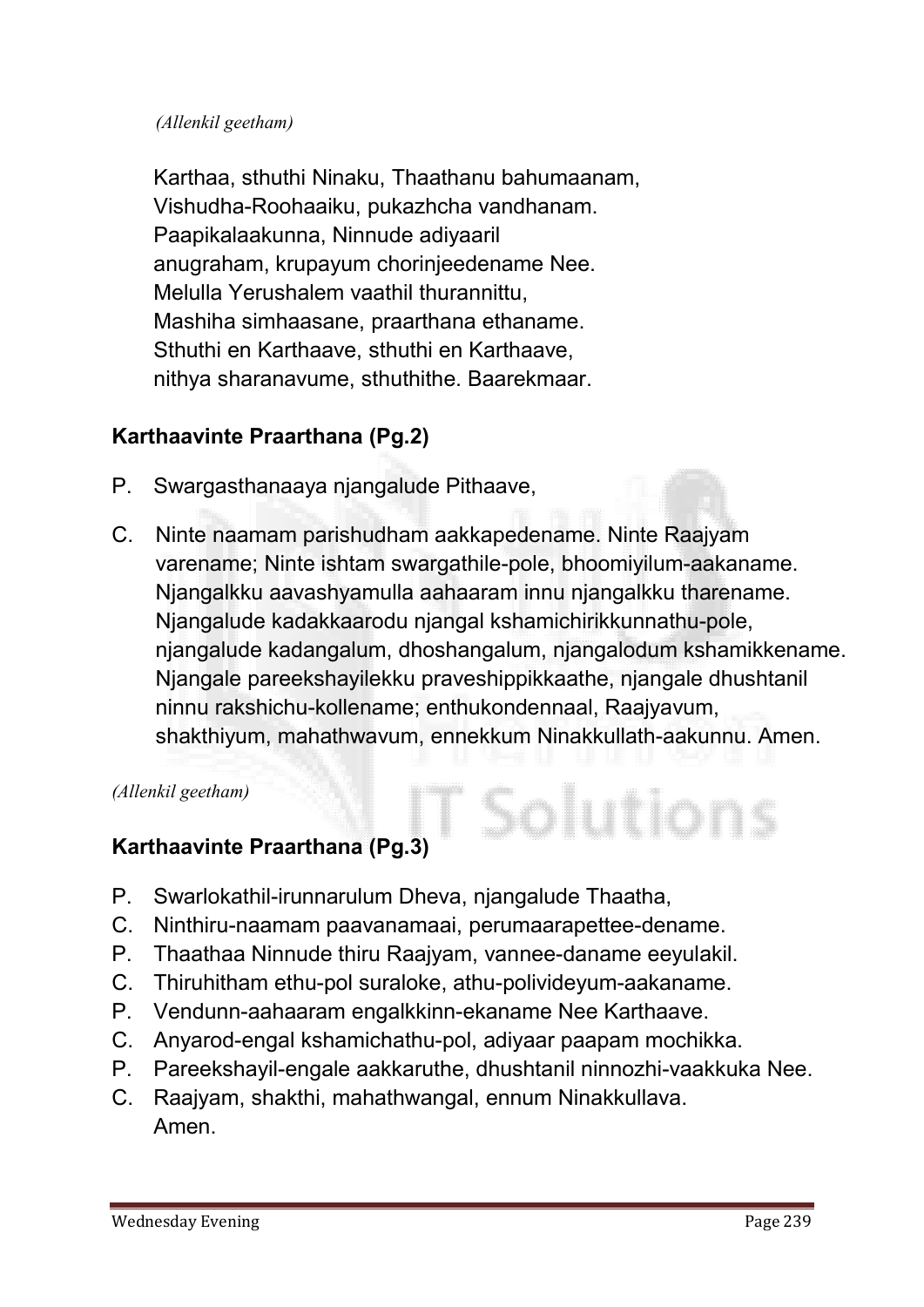#### *(Or in song)*

**Praise be to Thee O Lord, glory be to the Father and to the Holy Spirit, our praise and worship. Bestow Thy blessings and grace upon us, Thy sinful servants. O Messiah, open the doors of heavenly Jerusalem so that our prayers may reach Thy throne of grace. My Lord, praise be to Thee. My Lord, praise be to Thee. Praise be to Thee, our eternal refuge. Bless us O Lord.** 

#### The Lord's Prayeriii

- **P. Our Father in heaven,**
- **C. hallowed be Thy name. Thy Kingdom come; Thy will be done on earth, as it is in heaven. Give us this day our daily bread. Forgive us our sins and offences, as we forgive those who sin against us. Lead us not into temptation and deliver us from the evil one; for Thine is the Kingdom, the power and the glory, forever and ever. Amen.**

*(Or in song)*

#### The Lord's Prayer

- **P. Our Father in heaven,**
- **C. Hallowed be Thy name.**
- **P. Thy Kingdom come;**
- **C. Thy will be done on earth, as it is in heaven.**
- **P. Give us this day our daily bread.**
- **C. Forgive us our sins as we forgive those who sin against us.**
- **P. Lead us not into temptation and deliver us from the evil one,**
- **C. For Thine is the Kingdom, the power and the glory forever and ever. Amen.**

Solutions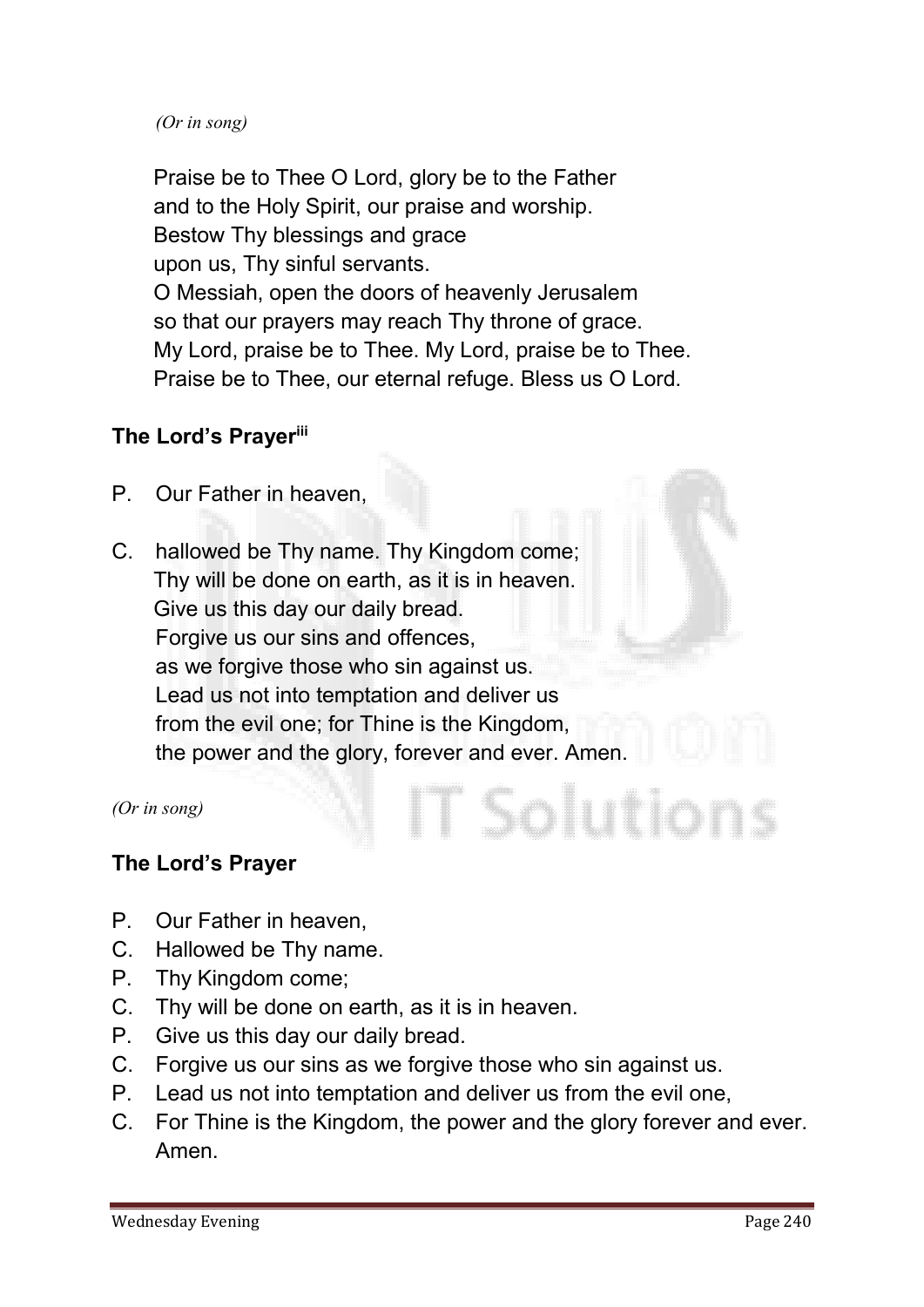#### Praarthana (Pg.77)

**P. Dhaivamaaya Karthaave, njangalude aathmaakkalude arakal kettiyum, Ninne kurichulla arivukondu njangalude vilakkukal prakaashichum, Ninnilulla sharanamaakunna vadiyaal njangalude aathmaakkal balappettum, Ninte kalpanakalude idungiya paathayil koodi madi-koodaathe oduvaanum, Ninte vishudha shareerathilum, punyam aakkunna thiru rakthathilum pankukolluvaanum, Ninte mudhrayin-keezh naashavum, aapathum koodaathe kaakkappeduvaanum njangale yogyaraakki theerkename.** 

**Ninakkum, Pithaavinum, Parishudha-Roohaaikkum, sthuthiyum, sthothravum njangal arpichukollunnu, hosho vab'kulas ban la'olmen.**

**C. Amen.** 

#### Eniyaana (Pg.78)

- **P. Swajanathil ninnu thuppalelkkukayum, vazhithettil ninnu jaathikale swathanthrar-aakkukayum cheiythavanaaya Dhaivame,**
- **C. njangalodu karuna cheiyyename.**
- **P. Parishudha-Roohaayaakunna Mooron kondu vishudha Sabhaye sugandha poornam-aakkiyavanaaya Dhaivame,**
- **C. njangalodu karuna cheiyyename.**
- **P. Paapiniyaaya sthreeyude kannuneer kaikkondu, "Ninte kuttangalum paapangalum ninnodu kshamichirikunnu," ennu avalodu aruli cheiythavanaaya Dhaivame,**
- **C. njangalodu karuna cheiyyename.**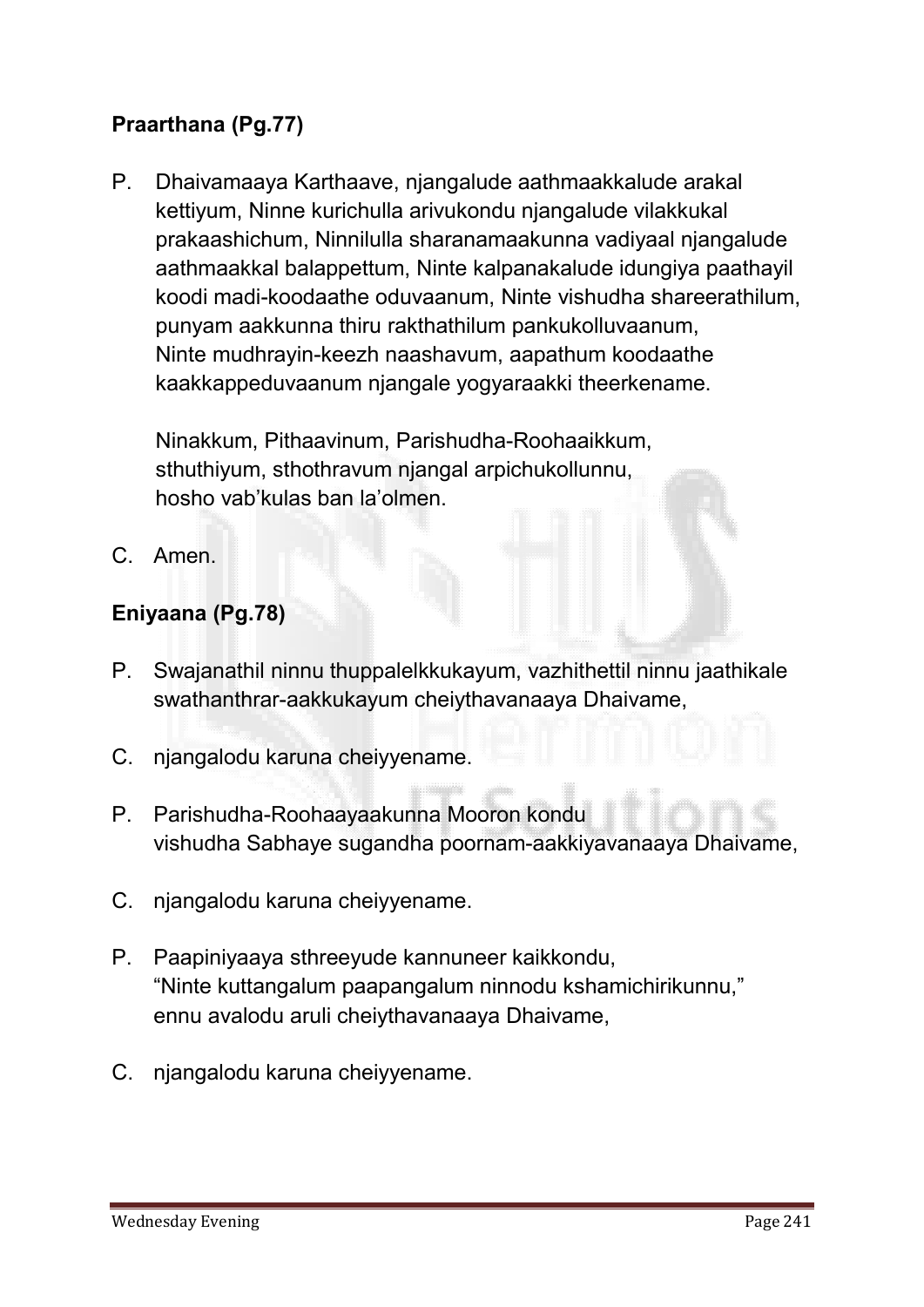#### Prayer

**P. O Lord God, make us worthy to gird the loins of our spirit, to have our lamps glowing with true knowledge of You, to strengthen our sprits by the staff of our trust in You, to run on the narrow path of Your statutes without hesitation, to participate in Your holy body and sanctifying holy blood and to be protected from harm and danger beneath Your seal.**

**We offer praise and thanksgiving to You, the Father and the Holy Spirit, now and forever more.**

**C. Amen.** 

#### Responsory

- **P. O God who allowed Your own people to spit on You and delivered the nations from going astray,**
- **C. have mercy on us.**
- **P. O God who filled the holy Church with the fragrance of the holy anointing oil** *(Mooron)***, through the gift of the Holy Spirit,**
- **C. have mercy on us.**
- **P. O God who accepted the tears of the sinful woman and told her, "Your sins and offences are forgiven,"iv**
- **C. have mercy on us.**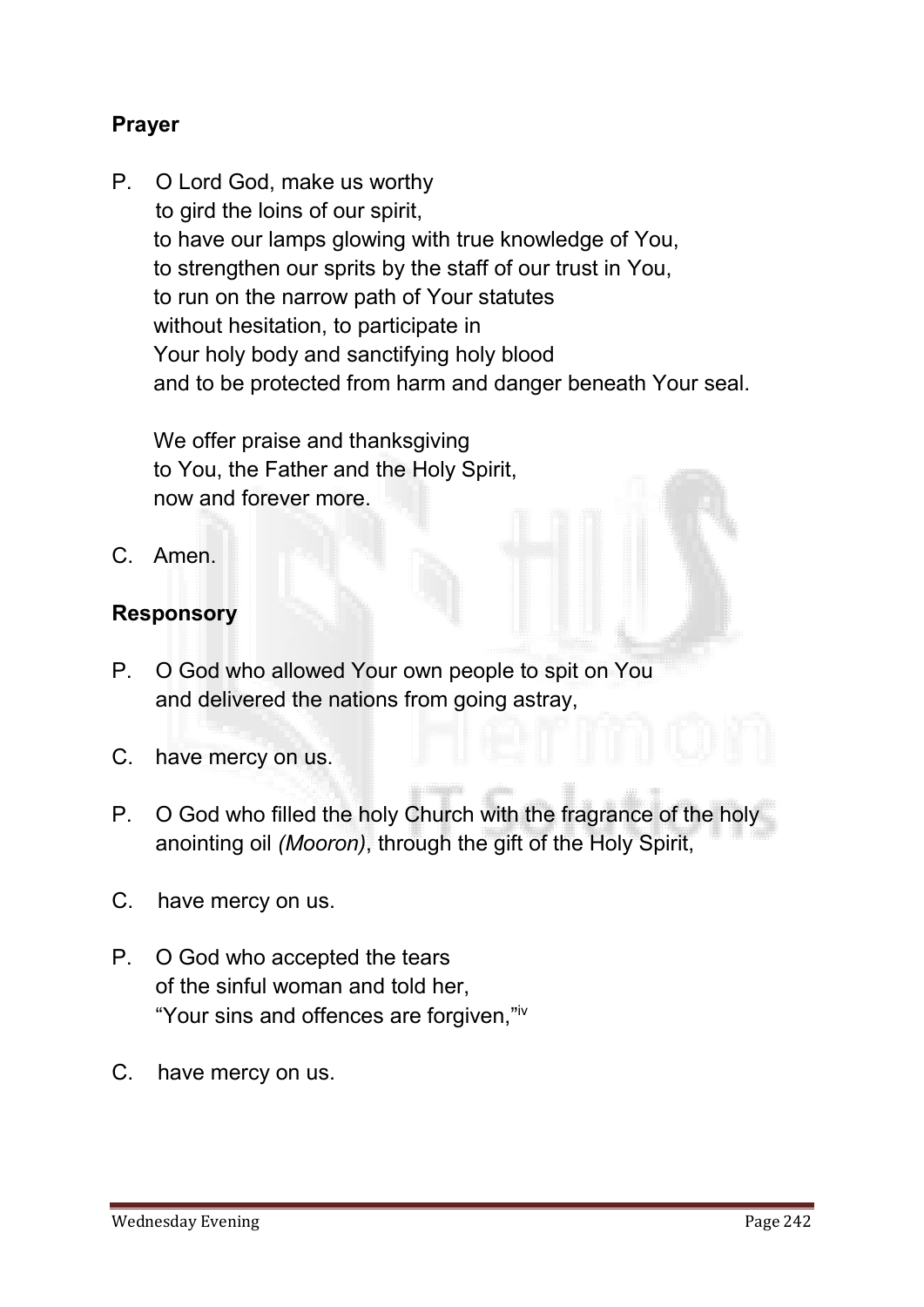- **P. Karthaave Ninte janathodu karuna cheiyyename. Ninte avakaashathe udhaaseennamaai vichaarikkaruthe Dhaivame,**
- **C. njangalodu karuna cheiyyename.**
- **P. Ninakk-ishtamundaayi Nee srshtticha ellaavaril-ninnum, Ninte sreshtathakku sthuthi karettumaaraakatte Dhaivame,**
- **C. njangalodu karuna cheiyyename.**

#### Sankeerthanam (Pg.34)

- **P. Karthaave, Ninne njaan nokki-vilichu; ennodu utharamarulename.**
- **C. Karthaave, njaan Ninte adukkal nilavilichu; Karthaave, "jeevan ullavarude dheshathu ente prathyaashayum, ente ohariyum Neeyaakunnu," ennu njaan paranju.**
- **P. Ninte Vachanam ente kaalukalkku vilakkum, ente vazhikalkku prakaashavum-aakunnu. Ninte neethiyulla vidhikale aacharikkumennu njaan aanayittu nishchayichu.**
- **C. Karthaave, njaan ettavum elimappettirikkunnu. Ninte Vaagdhaana prakaaram enne jeevippikkename. Karthaave, ente vaayile vachanangalil Nee ishtappettu, Ninte nyaayangal enne padippikkename.**
- **All: Sakala jaathikalume Karthaavine sthuthippin; enthukondennaal Avante krupa nammude-mel shakthippettirikkunnu. Avan sathyamaayittu ennekkum Karthaavaakunnu. Dhaivame, sthuthi Ninakku yogyamaakunnu. Baarekmaar.**
- **P. Pithaavinum, Puthranum, Parishudha-Roohaaikkum sthuthi.**
- **C. Aadhimuthal ennennekkum thanne. Amen.**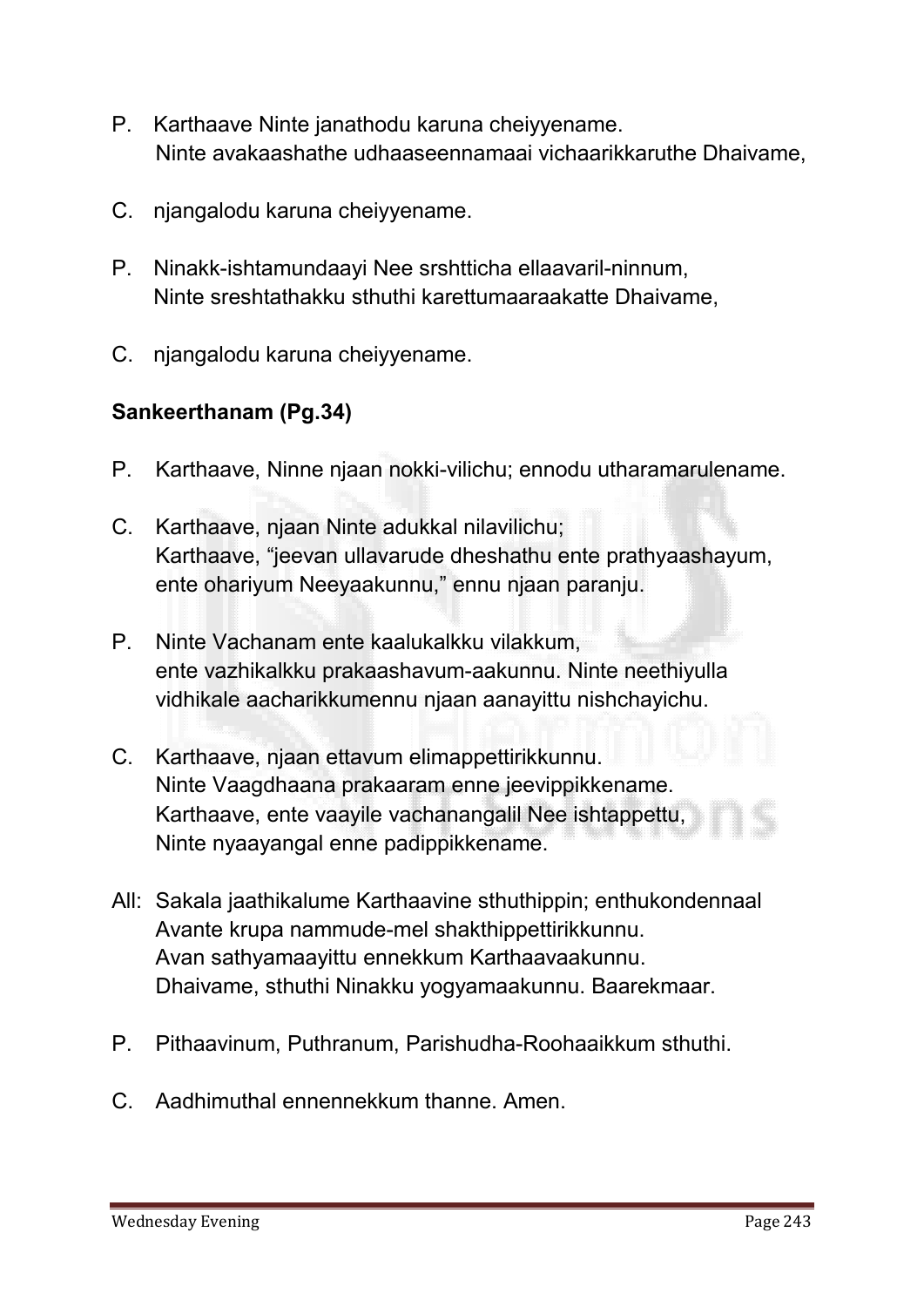- **P. O Lord, have mercy on Your people. Do not disregard Your inheritance O God.**
- **C. have mercy on us.**
- **P. O God, may everything You created by Your will, praise Your majesty.**
- **C. have mercy on us.**

#### Psalms

- **P. Lord, I call upon You; answer unto me.v**
- **C. I cry unto You, Lord; I say, "You are my refuge and portion in the land of the living."vi**
- **P. Your Word is a lamp to my feet and a light for my path. I have taken an oath and confirmed it, that I will follow Your righteous laws. vii**
- **C. O Lord, I have been greatly humbled; give me life according to Your Word. O Lord, be pleased with the words of my mouth, and teach me Your judgments. viii**
- **All: Praise the Lord, all you nations; for His grace abounds in us. He is truly Lord forever.ix O God, You are worthy of praise. Bless us O Lord.**
- **P. Praise be to the Father, the Son and the Holy Spirit.**
- **C. As it was in the beginning, is now and forever shall be. Amen.**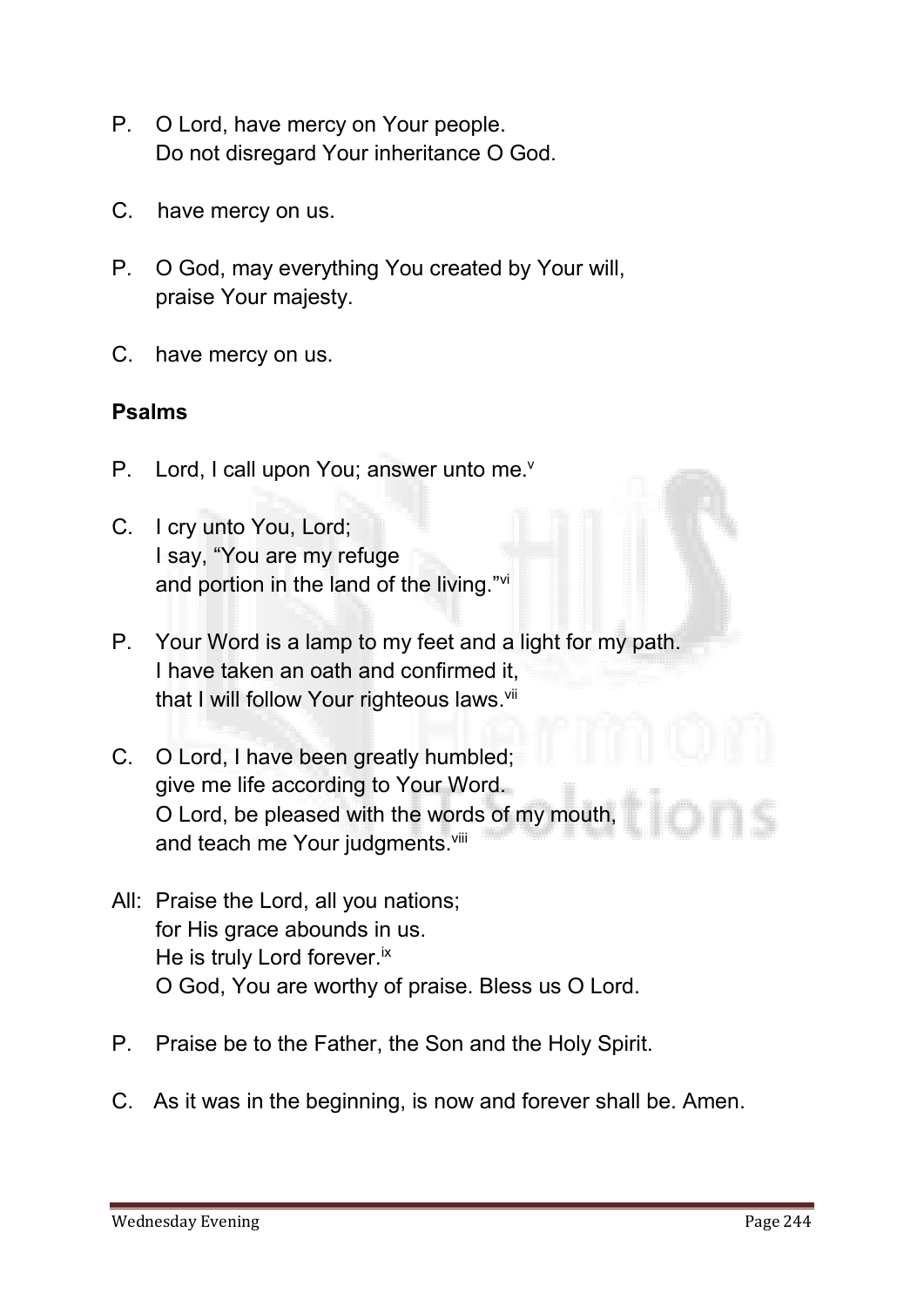- **P. Nammude veendeduppinaai swamanasaa yaagamaayitheernna, rahasyangalude Karthaavinu, Pesaha kunjaadine orukkuvaan shishyanmaaraaya, Shimayoneyum, Yohannaaneyum, innu Karthaav-aayachu.**
- **C. Avaril oruvan Thanne elpichu koduthu Thante vila vaangukayum, avar kashtathayum, athivedhanayum, kettupokaatha agniyum avakaashamaakkukayum cheiyyumenulla rahasyam, Karthaavu Thante shishyanmaarkku velippeduthi.**
- **P. Innu Shimayonum, Yohannaanum vishudha pattanathilekku poyi Pesahaayudeyum, yaagangaludeyum Udayavanu, kunjaadine paakam cheiythu. Maalikayil vachu, rahasyam adangiya athaazham avar aacharikkukayum cheiythu.**
- **C. Thante Sabhakku-vendi kashtappedukayum, vazhi thettil ninnu athine rakshikkukayum cheiytha sakalathinteyum Udayavanaaya Dhaivame, Ninte Sabhayil ninnu bhinnathakalum, tharkkangalum, maayichu, naanaa bhagangalilum Ninte nirappum, samaadhanavum, vasikkumaaraakkename.**

#### Promeon (Pg.79)

- **P. Naam ellaavarum praarthichu, Karthaavinodu anugrahangalum karunayum yaachikkanam.**
- **C. Anugrahikkunnavanaaya Karthaave, njangale anugrahichu, njangale sahaayikkename.**
- **P. Sthuthiyum, sthothravum, thejasum, pukazhchayum, maanju pokaatha nalla mahimayum, nirantharam karettuvaan, njangal yogyathayullavaraayi theerename.**

**"Njaan kashtathayanubhavikkunnathinu munpe, ee Pesaha ningalodu-koode bhakshippaanum, pazhaya kaaryangal nivarthichu, nizhalaayava poortheekarippaanum,**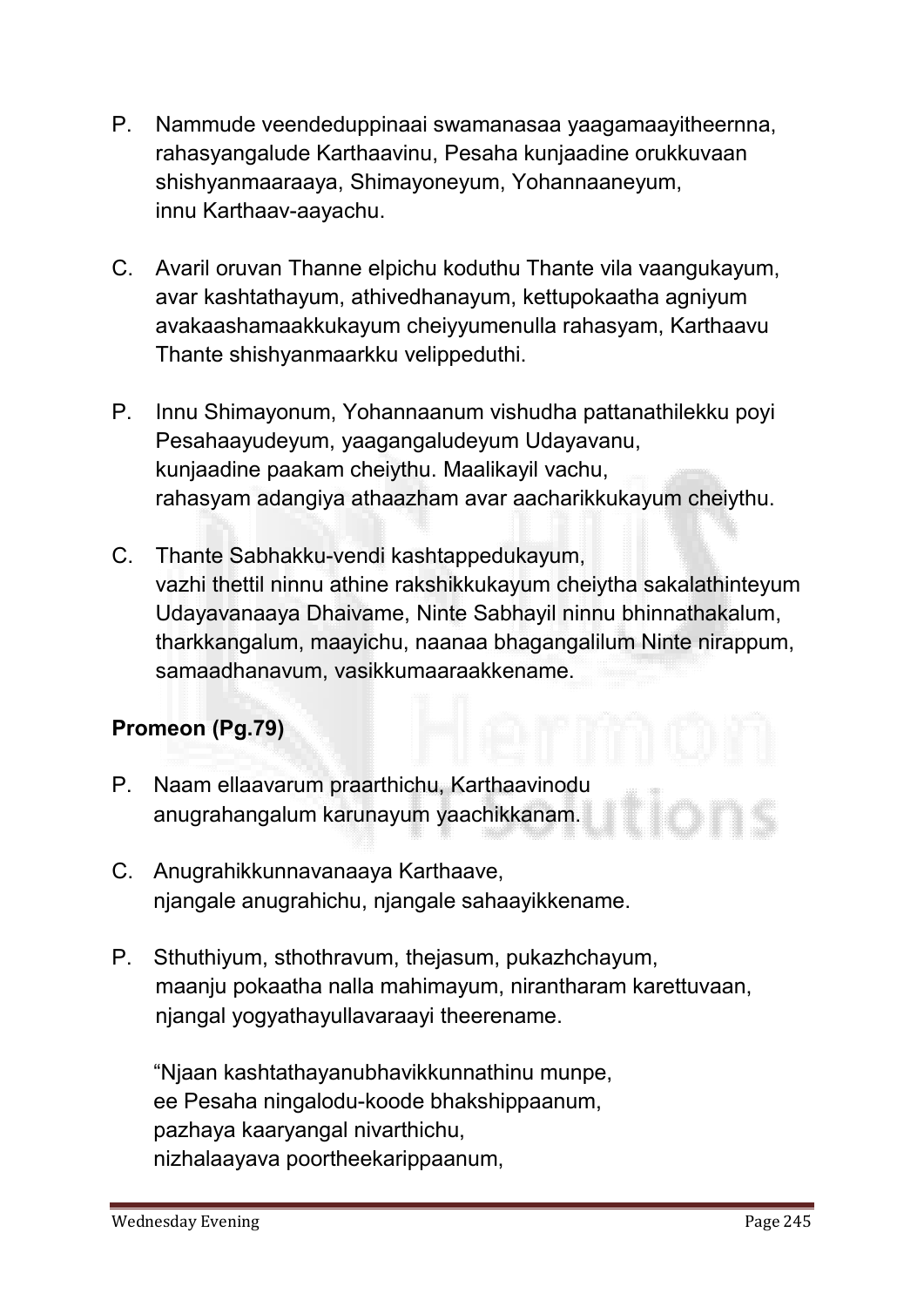**P. The Lord of mysteries,** 

**who willingly sacrificed Himself for our redemption, sent the disciples, Simon and John to prepare the Passover lamb for the Lord on this day.**

- **C. The Lord revealed to His disciples the secret, that one of them would betray Him and receive the reward and they would inherit suffering, extreme agony and unquenchable fire.**
- **P. On this day, Simon and John went to the holy city and prepared the lamb for the Lord of the Passover and of the sacrifice. In the upper room, they partook of the supper, steeped in mystery.**
- **C. O God and Lord of all, who suffered for Your Church and saved it from going astray, wipe away all divisions and disputes from Your Church and may Your reconciliation and peace abide everywhere.**

#### Preface

- **P. Let us all pray and plead to the Lord for His blessings and mercies.**
- **C. Lord of all blessings, bless us and help us.**
- **P. May we become worthy to continuously offer You praise, thanksgiving, glory, adoration and everlasting majesty.**

**O Lord the Messiah, who said to Your disciples, "Before I experience this suffering,**  I earnestly long to eat the Passover with you,<sup>x</sup> **to fulfil the past, accomplish the mysteries,**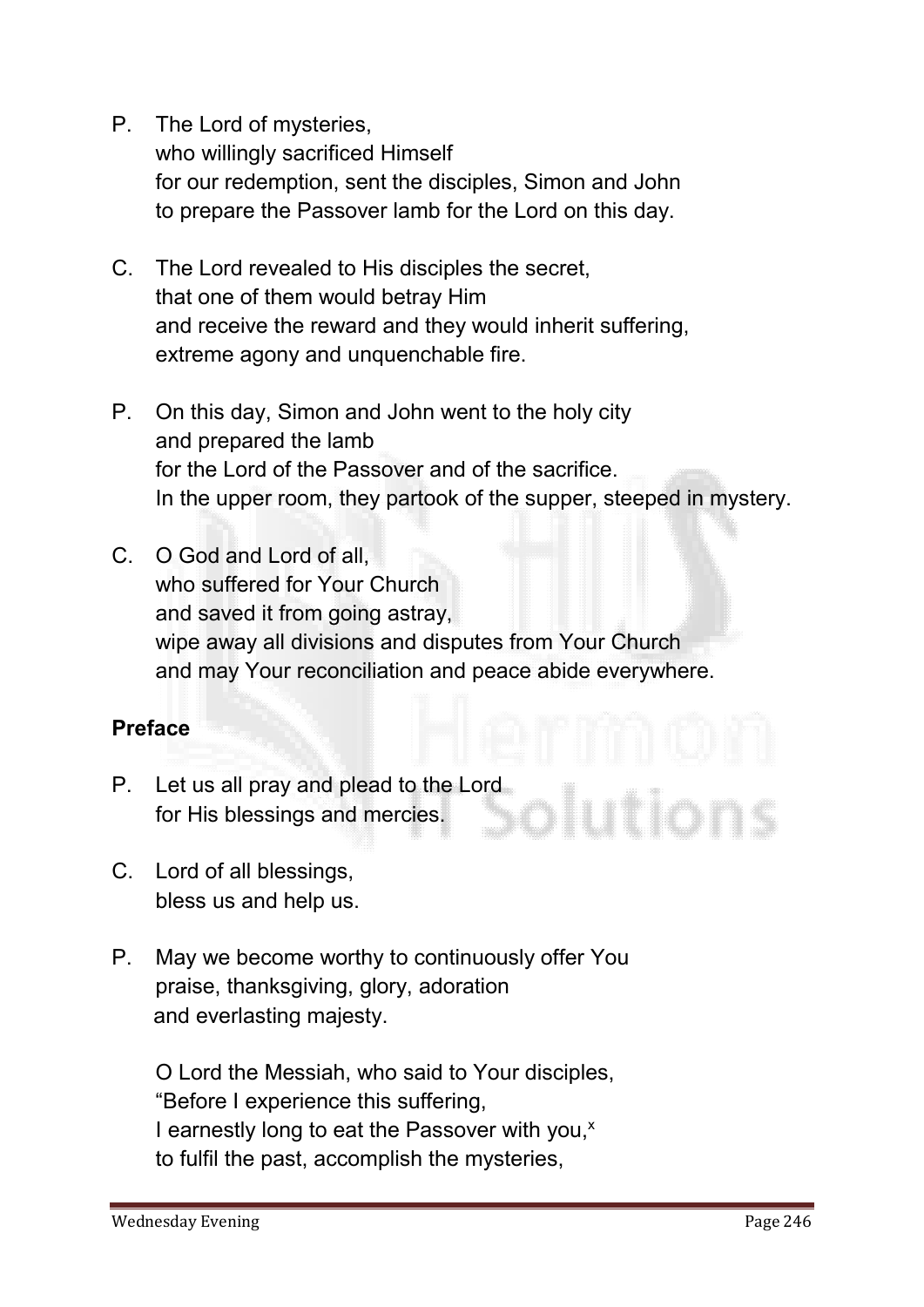**Ente shareeram kshayichu pokaatha puthiya jeevante achaaramayi nalkuvaanum, Ente rakthathil puthiya niyamam ningalkku bharamelppippaanum, athiyaayi vaanchikkunnu", ennu Thante shishyanmaarodu arulicheiytha-vanaaya Mashiha Thamburaanu, praarthana shushrooshayude ee nerathum, nammude aayushkalamokkeyum, sthuthiyum, bahumaanavum, vandhanavum, yogyamaayirikkunnu, hosho vab'kulas ban la'olmen.**

**C. Amen.**

#### Sedhara (Pg.80)

**P. Mahathwathinte Raajaavum, sakalathinteyum Dhaivavum, karunayaal paapikalkkuvendi krooshile maranathinu Thanne Thanne elpichukodutha Dhaiva Kunjaadumaaya Mashiha Thamburaane, Ninte manushya snehathaal, nyaayapramaana vidhiprakaaramulla Pesaha orukkuvaan shishyanmaarodu Nee kalpichappol, Shimayonum, Yohannaanum, virichorukkiya van maalikayil, Pesaha orukki.** 

**Athaazha samayathu, Ninte arayil thoovaala ketti, shishyanmaarude kaalukal kazhuki, thudachu, thaazhmayudeyum, snehathinteyum dhrishtaantham, avarkku nalki.** 

**Athaazham kazhinja shesham, thiru-kkaikalil appam eduthu, sthothram cheiythu vaazhthi, nurukki, "Ithu ningalkku vendi nalkunna Ente shareeram," ennu aruli cheiythu, avarkku koduthu.** 

**Aprakaaram thanne kaasaayum eduthu vaazhthi, avarkku koduthu, "Ningal ellaavarum ithil ninnu kudippin, ithu anekarkku vendi, paapa mochanathinaayi choriyappedunna puthiya niyamathinulla Ente raktham," ennu arulicheiythu.** 

**Pazhayavaikku samaapthi varuthi, nithya jeevanum, maranamillaaimayum nalkunna puthiya niyamam Nee erpeduthi.**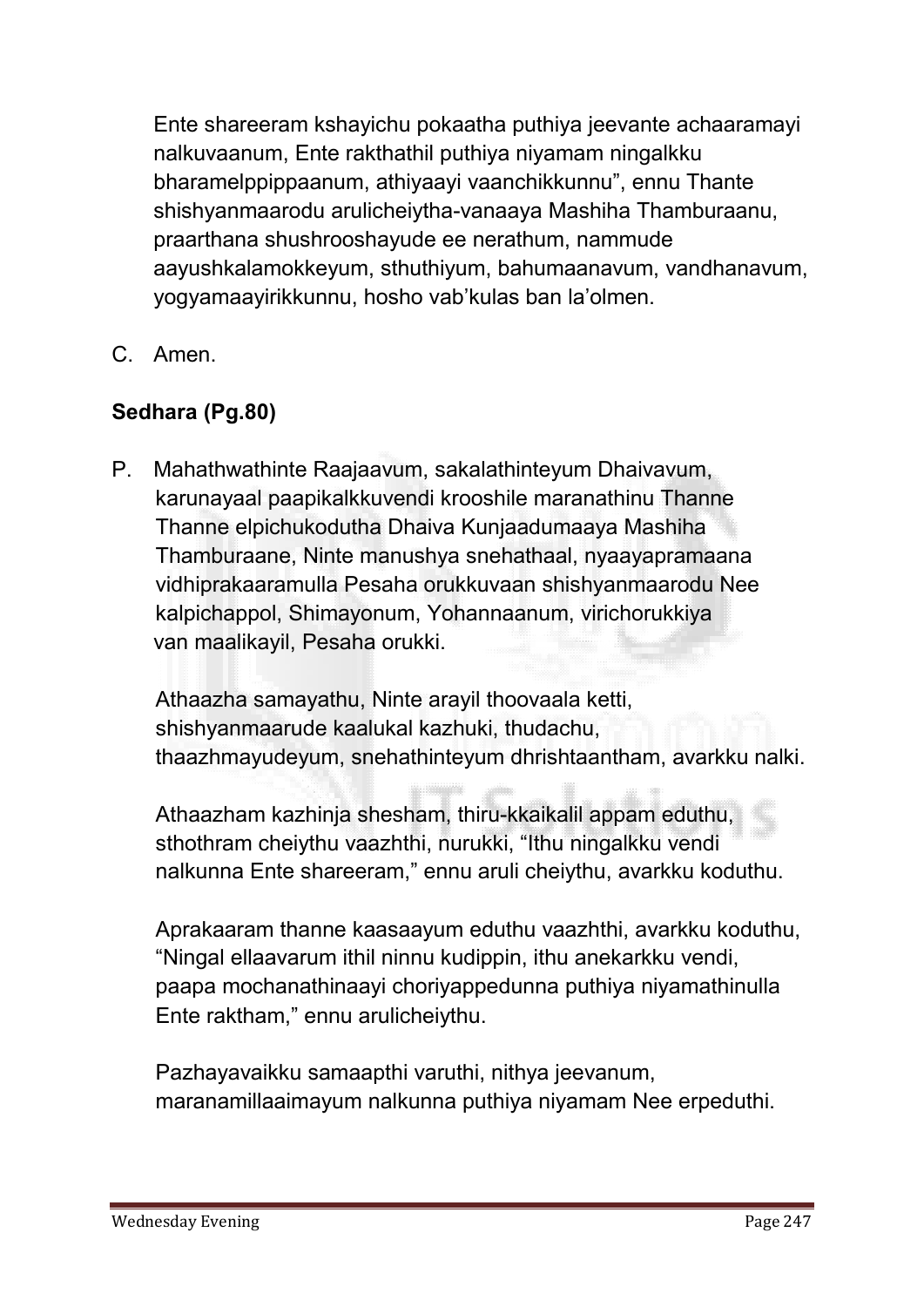**to give My body as the foretaste of the imperishable new life and to entrust you with the new covenant through My blood," You are worthy of praise, honour and adoration, at this time of prayer and worship, and all the days of our lives, now and forever more.**

**C. Amen.**

#### Prayer

**P. O King of glory, God of all, the Lamb of God and Lord the Messiah, who in Your mercy, willingly surrendered Yourself to death on the cross for the sake of sinners, out of Your love for humanity, when You told Your disciples to prepare the Passover prescribed by the law, Simon and John arranged the Passover in the large, furnished upper room.**

**During supper, You exemplified humility and love to the disciples when You tied a towel around Your waist and washed and wiped their feet.**

**After supper, You took the bread in Your holy hands, gave thanks, blessed, broke it and gave it to them saying, "This is My body, given for you."xi**

**In the same way, You took the cup, blessed and gave it to them saying, "Drink from this, all of you, for this is My blood of the new covenant that is shed for many for the forgiveness of sins." xii**

**In this manner, You brought the old era to a close and established the new covenant which offers eternal life and immortality.**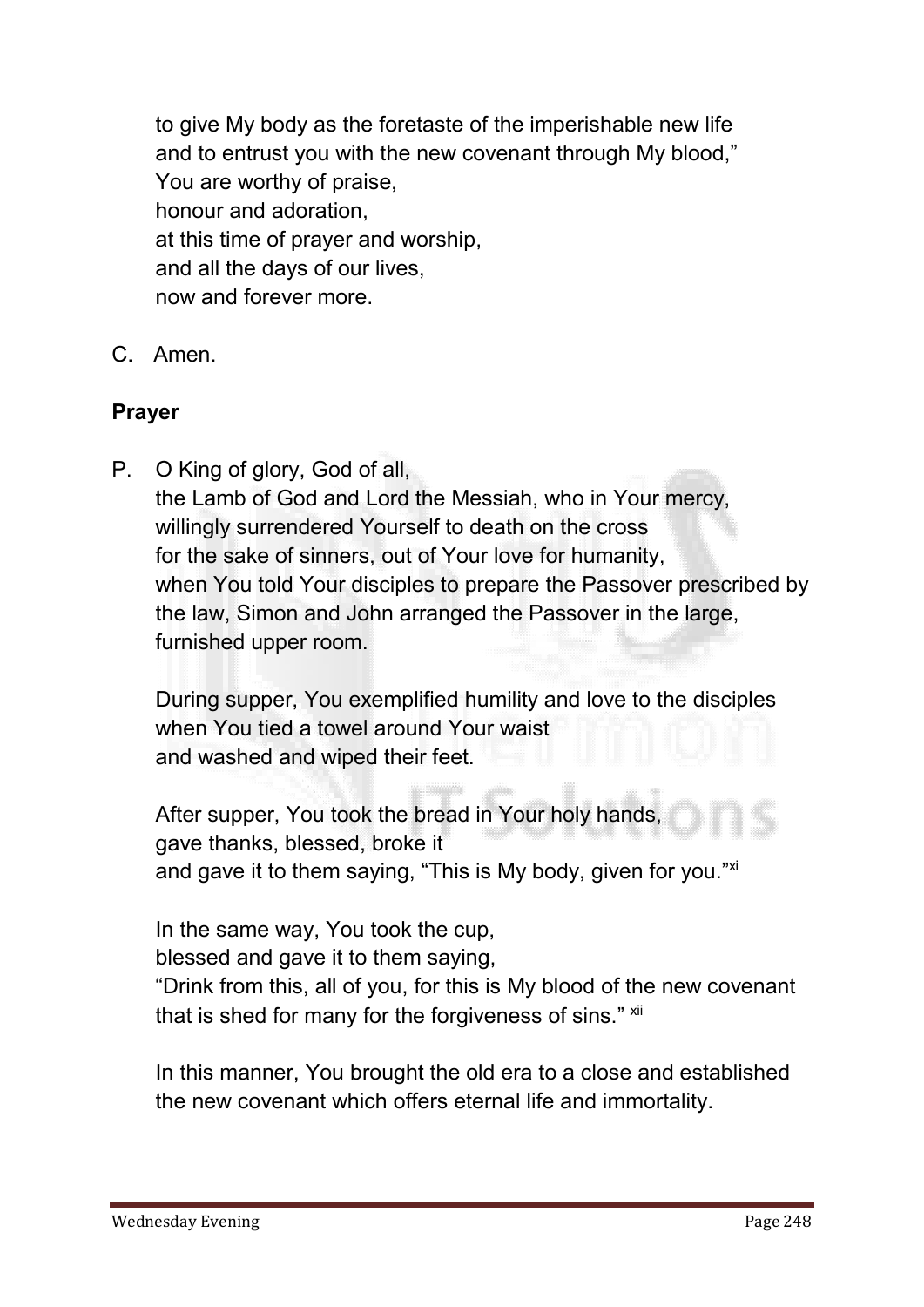**Iprakaaram, pazhamayil ninnu puthumyilekkum, dhaasyathil ninnu swaathanthrya-thilekkum, avishvaasathil ninnu vishvaasathilekkum, vazhithettil ninnu nervazhiyillekum Nee njangale nadathi.**

**Ithu hethuvaayi Ninnodu njangal praarthikkunnu; vinayam-aakunna arakkacha kettiyum, samaadhaanam aakunna cherippittum, jayamulla sleebaayaakunna vadi avalambhichum, jeevapradhamaaya Ninte thiru shareera rakthangal anubhavikkunnathinu, njangale arharaakkename.** 

**Njangal Ninakkum, Pithaavinum, Parishudha-Roohaaikkum, sthuthiyum, sthothravum karetikkollunnu, hosho vab'kulas ban la'olmen.**

**C. Amen.**

#### Kukkaaya (Pg.81)

**Dhaiva Kunjaade, njangalin mahathwa Pesaha Nee loka-arambhathinu munbaai arukkapettone; Nin sannidhiyil cheruvaan njangale Nee naashakan kayyil ninnu-dharichathinaal, Nin thiru meniyum, thiru rakthavum, anubhavichadiyaar. Ninmaranathe orth-athine kondaadunn-ee-naal, Haaleluyya sthothram paadunnu.**

#### **Shubaha**

- **P. Pithaavinum, Puthranum, Parishudha-Roohaaikkum sthuthi.**
- **C. Aadhimuthal ennennekkum thanne. Amen.**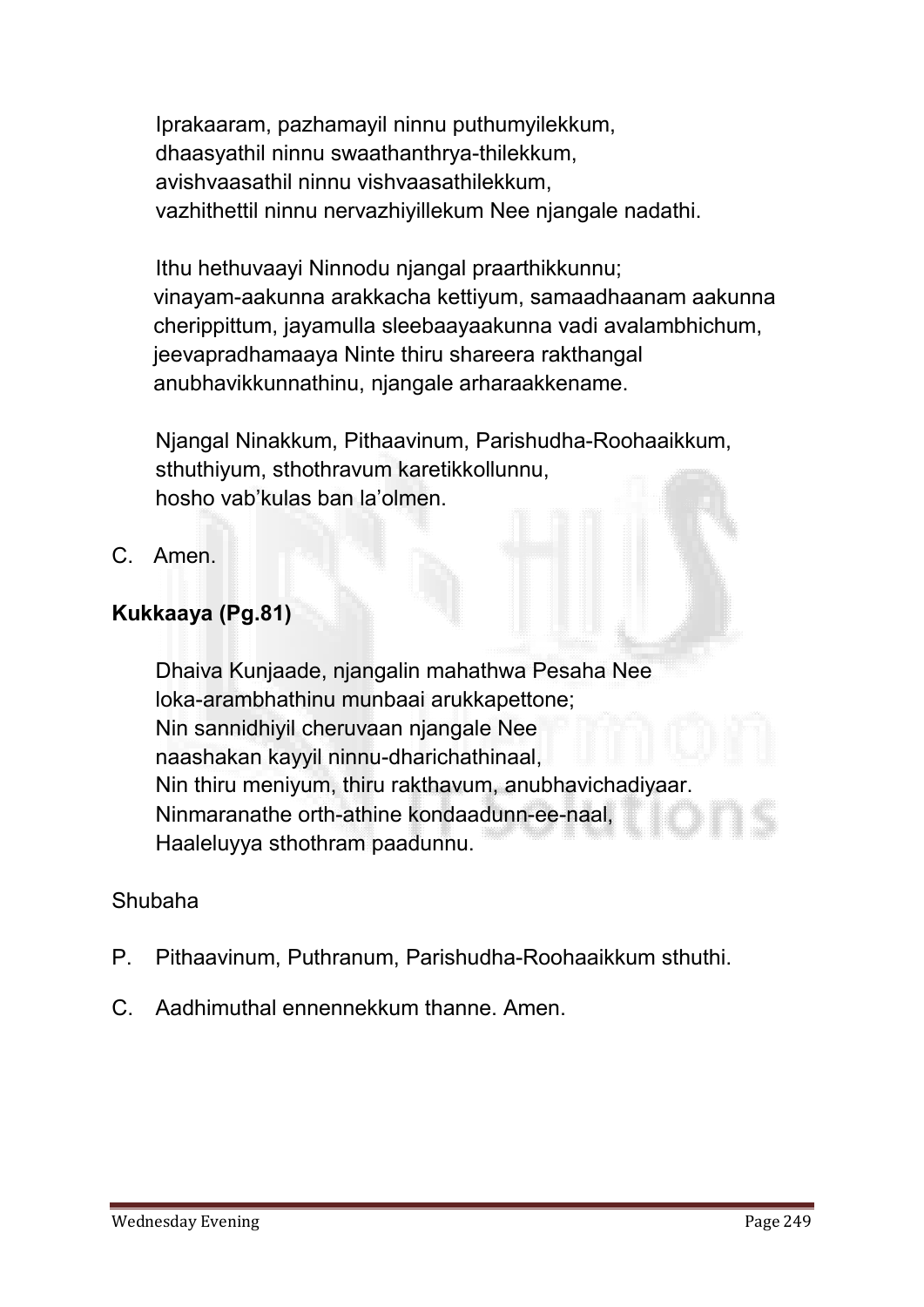**In this manner, You led us from the old into the new, from bondage to freedom, from unbelief to faith and from the wrong direction into the right path.**

**Remembering this, we pray to You; make us worthy to wear the belt of humility around our waist, to put on the sandal of peace, to hold the triumphant cross as our staff and to experience Your life-giving holy body and blood.**

**We offer praise and thanksgiving to You, the Father and the Holy Spirit, now and forever more.**

**C. Amen.**

#### **Chant**

**O Lamb of God, You are our glorious Passover, who was slaughtered before the world was formed; because You saved us from the evil one and helped us come into Your presence, we, Your servants are able to experience Your holy body and blood. This day, as we remember Your death and commemorate it, we thankfully sing Haaleluyyah.**

#### **Praise**

- **P. Praise be to the Father, to the Son and to the Holy Spirit.**
- **C. As it was in the beginning, is now and forever shall be. Amen.**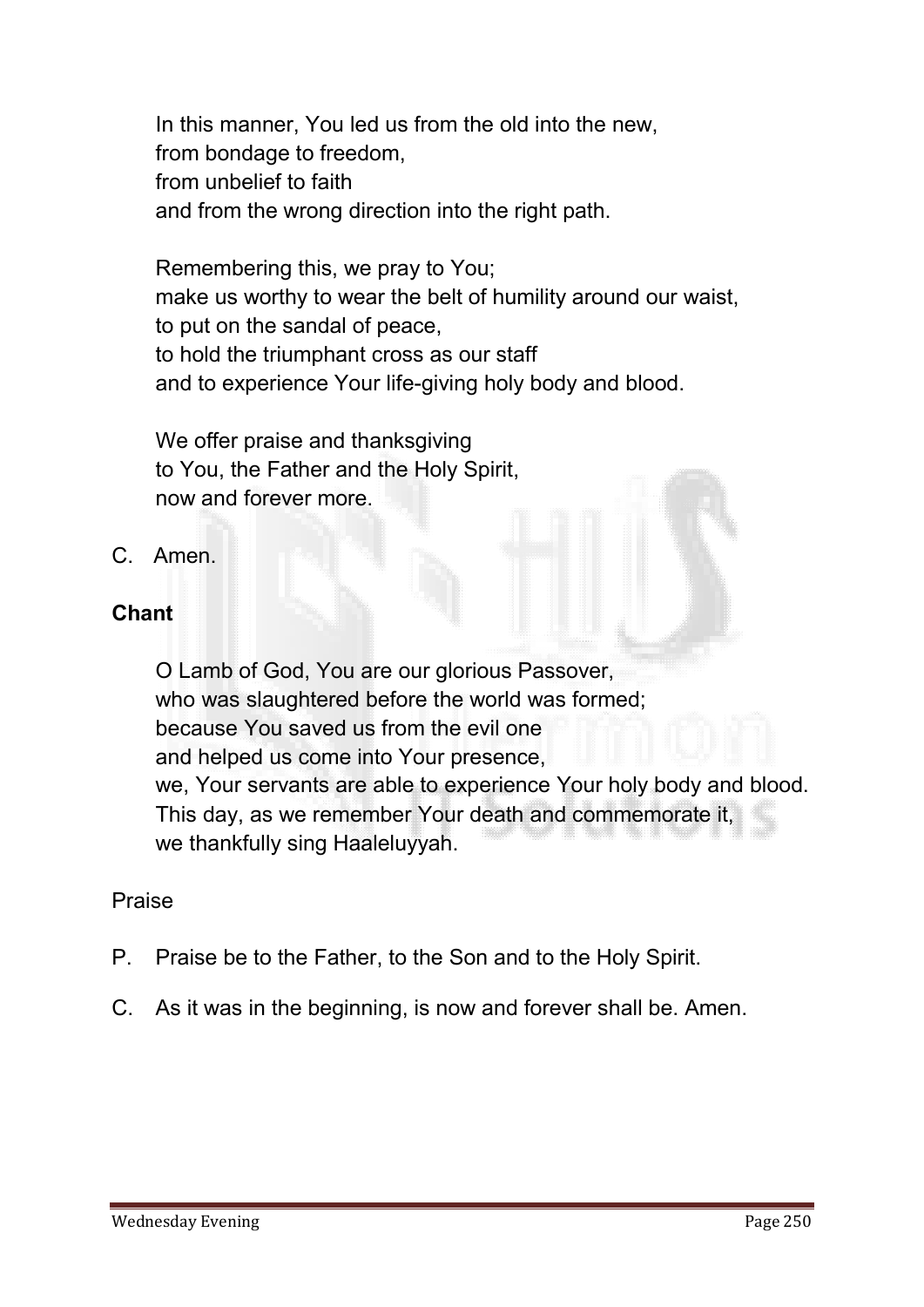**Eesho Naadha, Dhaivathin valsala Suthane, nishkalankane, Neeyen paapam chumanathinaal, Eeshan kopaagniyil vendhurukaanum, naashakante theeyambukalel-paanum, krooshil baliyaayelppicha sneham emmathram? Snehichen perkaai maranam aaswadhichone; "Haaleluyya", snehikkum Ninne njaan.**

#### Ethra (Pg.82)

**P. Njangalkku vendi, Pithaavaaya Dhaivathinu, Thannathaan dhoopamaayi theernnavanum, Thante kurishinaal maranathil ninnu jeevanilekku njangale vilicha manoharamaaya parimalavum, sugantha dhoopavum, sathya Naadhanum aaya Mashiha Thamburaane, njangalude balaheenamaaya apekshayil sradhikkename.** 

**Papikalaaya njangal Ninakkaayi samarpichirikkunna ee praarthana kaikkollaname. Njangalkku kadangalude parihaaravum, paapamochanaavum, nalkaname.** 

**Karthaave, Ninte thaazhmayum, kurishinte shakthiyum, maranathinte mahimayum, njangalil vilanganame.** 

**Ninakkum, Pithaavinum, Parishudha-Roohaaikkum, sthuthiyum, sthothravum, njangal arpikkumaar-aakaname, hosho vab'kulas ban la'olmen.**

**C. Amen.**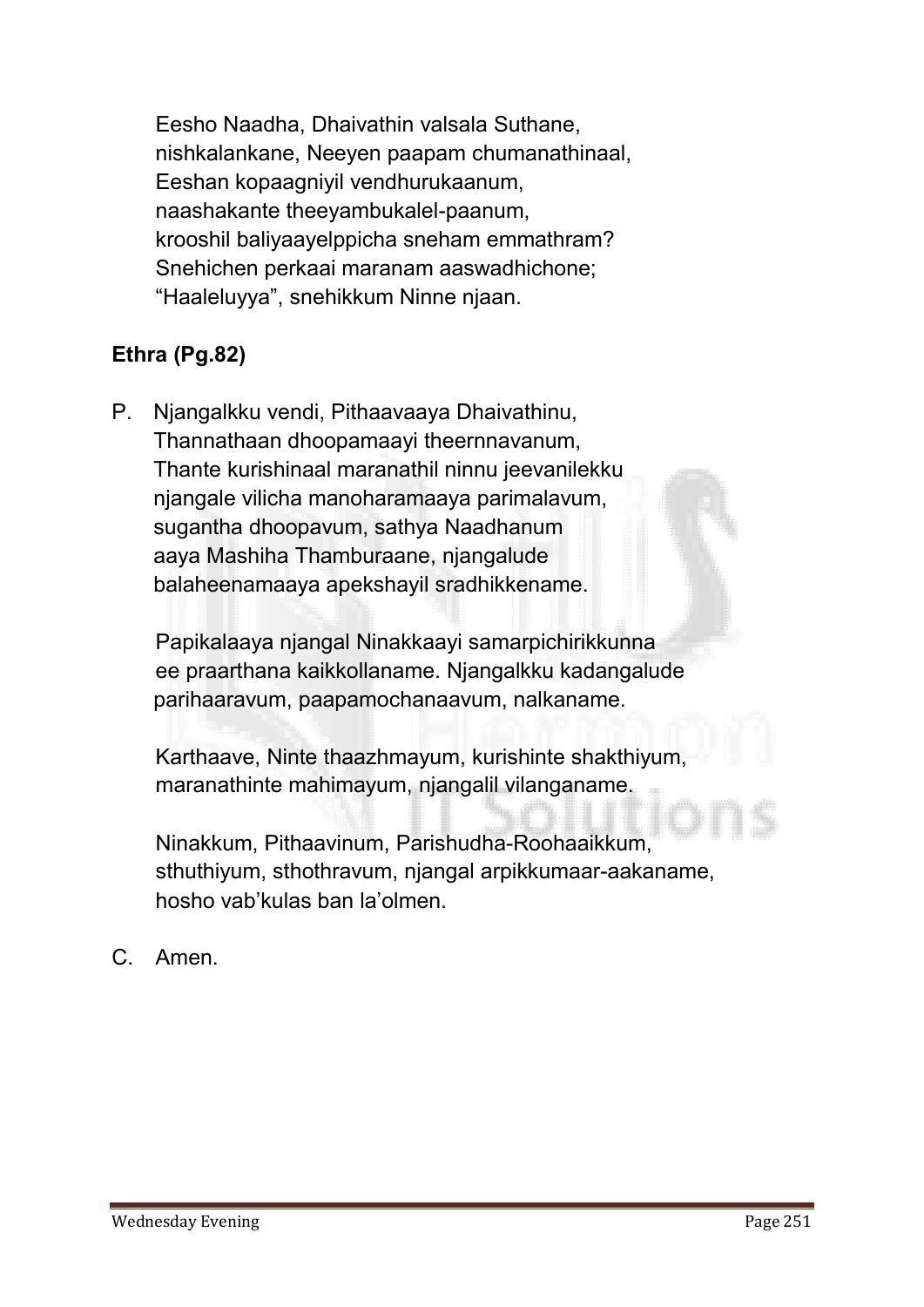**Lord Jesus, God's precious Son, O innocent One, how great Your love must be that You bore my sins, melted and burned in the fire of anger, bore the flaming arrows of the destroyer and submitted Yourself as a sacrifice on the cross? O You who out of Your love, embraced death for my sake; "Haaleluyyah," I will love You,**

#### Prayer of Incense

**P. O true Master, Lord the Messiah, who offered Yourself as an incense for us before God the Father, who called us from death to life through Your cross, who is like a wonderful perfume and a scented incense, listen to our feeble supplications.**

**Receive this prayer offered by us, sinful people. Grant us remission of debts and forgiveness of sins.**

**Lord, may Your humility, the power of Your cross and the glory of Your death, shine through us.**

**Make us worthy to offer praise and thanksgiving to You, the Father and the Holy Spirit, now and forever more.**

**C. Amen.**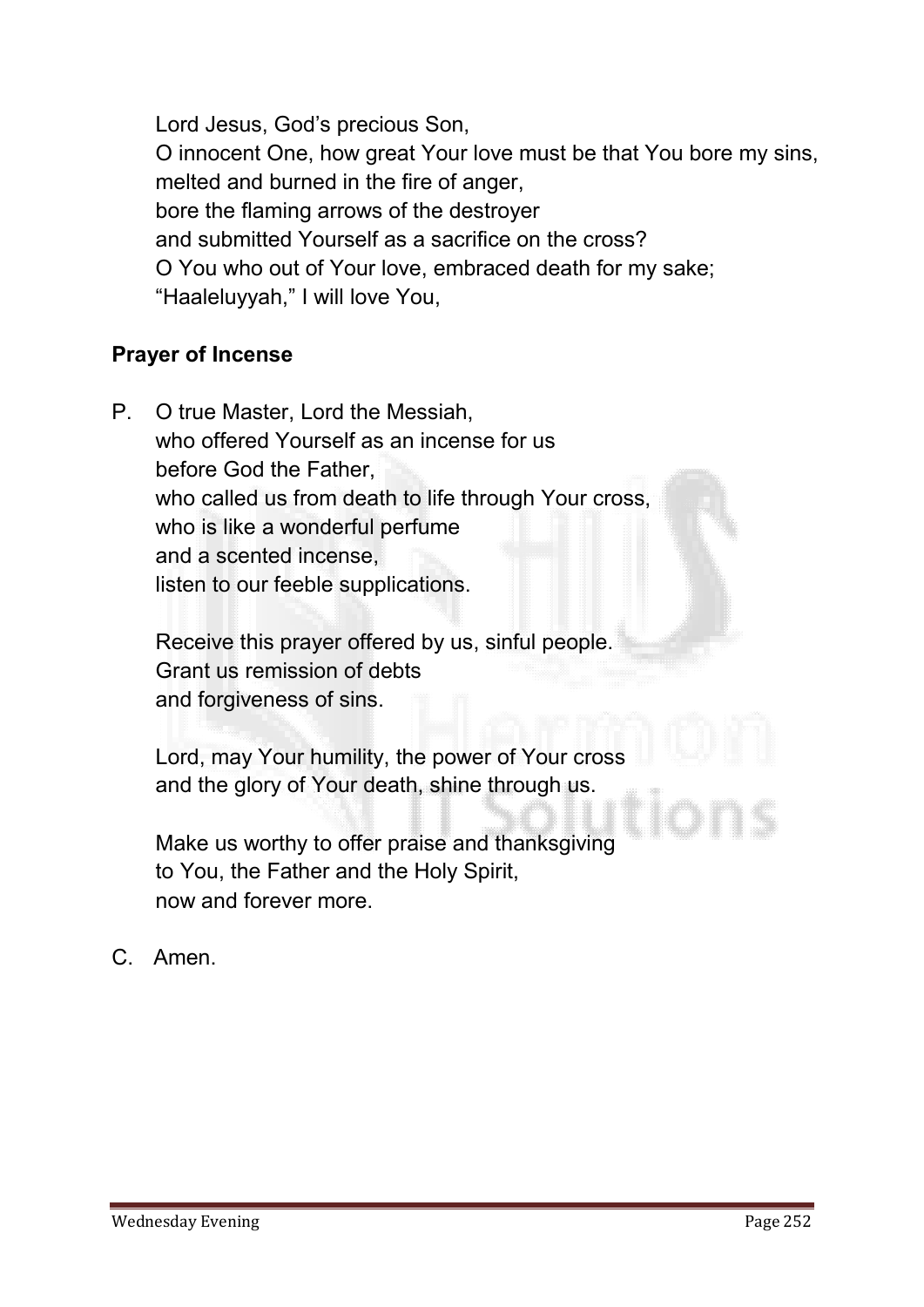#### Baathedh Haasha (Pg.82)

*(Prathivaakyam: ┼ Njangalude Dhaivamaaya Karthaave, njangalodu karuna cheiyyename. Kuriyelaayisson.)*

**1. Njangalkaai etta Nin kashtatha, thaazhcha, Karthaave, vaazhtha pettathaaka.**

#### *(Prathivaakyam)*

**2. Shishyarin koottam, Karthaavinnai Pesaha orukkaan sthalam thedunnu. Ella marmavum kaanunn-Eshu, vallaaima ethum thannil-illaathe ellaam ullil vahicheedunnu.**

#### *(Prathivaakyam)*

**3. Dhushtanaam Yoodha, Yoodharinarike etheettavaro-do-theedunnu, "Muppathu velli-kaashu thannaakil, en-Guruvine, ishtam pol cheiyvaan ottitharame,"-nnurappakkeedunnu.**

#### *(Prathivaakyam)*

**4. Yoodhar avanod-othura cheiythu chollaan aayudha-morukeedunnu. Ororuvan thaan oraayudham etteet-udane santhoshathaal pattanamaake paanjodunnu.**

#### *(Prathivaakyam)*

**5. Omanayerum, Dhaiva Suthane, Ninne kaanman vaanchikkunnu njaan. Lokaarambhathin munpaai, Ninnude kandam-enikaai arukkappettoru Kunjaadaai Ninne njaan kaanunnu.**

#### *(Prathivaakyam)*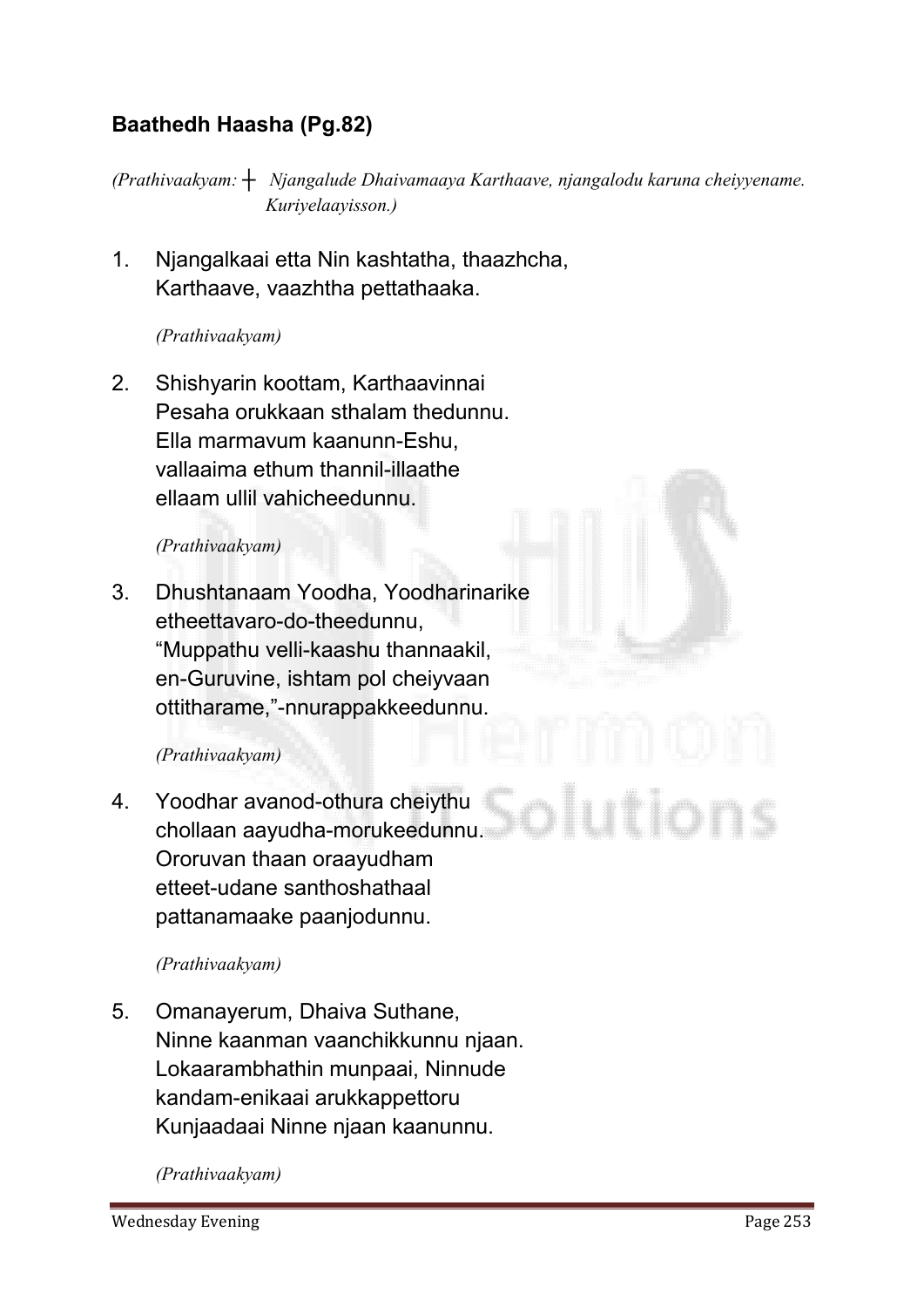#### Song of Passion

*Response: ┼ O Lord our God, have mercy on us. Kurie Eliesson.)*

**1. O Lord, blessed be the hardship and humility You endured for our sake.**

*(Response)*

**2. The band of disciples search for a place to prepare the Passover for the Lord. Jesus who foresees all mysteries, discreetly bears all the distress within Himself.**

*(Response)*

**3. The wicked Judas goes to the Jews, co-operates with them and promises, "If you give me thirty pieces of silver, I will betray my Teacher so you may do what you wish with Him." xiii**

#### *(Response)*

**4. The Jews plot with Judas and prepare arms for their cause. Each one arms himself and the whole city swiftly runs with delight.**

*(Response)*

**5. O beloved Son of God, I yearn to see You. Even before the world began, I see You as the Lamb whose throat was slit for my sake.**

*(Response)*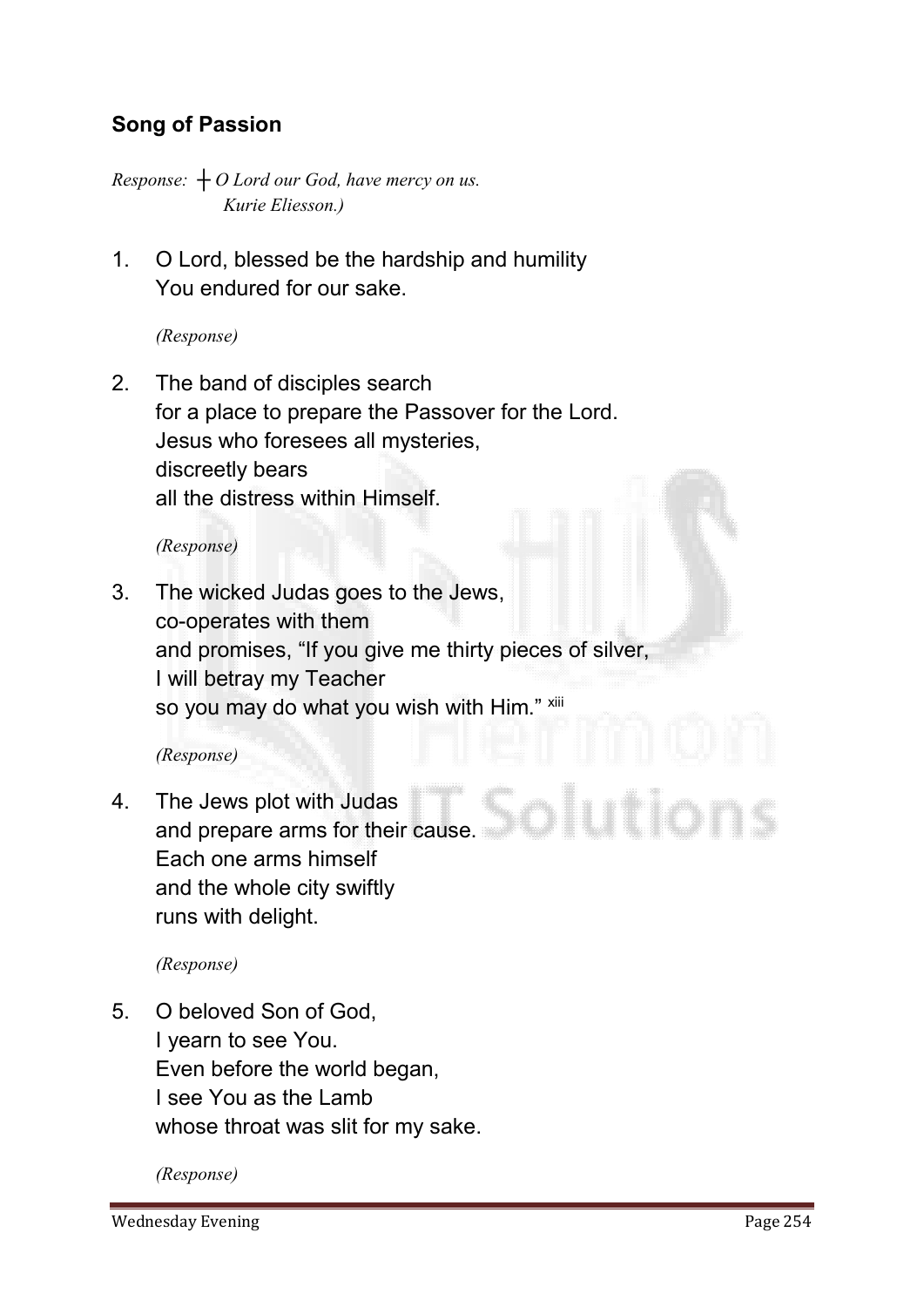**6. Thalippin raktham veedukal thorum, labhikkum raksha bhaagyam noonam. Pulicha maavine akattin vegam, irippin panthiyil, Pesahaaye nam bhujikkaam, gamikkaam, Kanaan naattil.**

*(Prathivaakyam)* 

#### Mar Yaakobinte Baaoosa (Pg.83)

*(Prathivaakyam: ┼ Njangalude Dhaivamaaya Karthaave, njangalodu karuna cheiyyename. Kuriyelaayisson.)*

**1. Kashtatha skeepaa maranam sahippaan vanna Mashiha, praarthaana kettitt-arulka Nin krupaye njangalude-mel.**

#### *(Prathivaakyam)*

**2. Pesahaa naalil, Mashiha kayari Yerushalemil marathinmel jayam kondaaduvaan, balam praapichu. Yissahakko than baliyariyaathe malameleri Puthran krooshil balikkaai Thanne arpichallo. Yisahaakku-thanmel baliyin viraku vahichukareri; Puthran tholil van kurishode, Kaalveriyeri.**

#### *(Prathivaakyam)*

**3. Kanden Ninnude sneham malamel Eesho Naadha. Pandebaliyaai arpichenikkaai Thaathanu Ninne. Loka paapam, shaapam Ninmel ettitt-enne mochanam cheiythor albhutha sneham ninacheedunnen. Dhayayum, neethiyum thammil chumbanam cheiyyicha Nee, neethi, vishudhi, paramaanugraham, nalki enikkaai.**

#### *(Prathivaakyam)*

**4. Utharamarulka, arulka Dheva, anugrahikka. Marthiar chitham maanasaanthare varutheedename.**

*(Prathivaakyam)*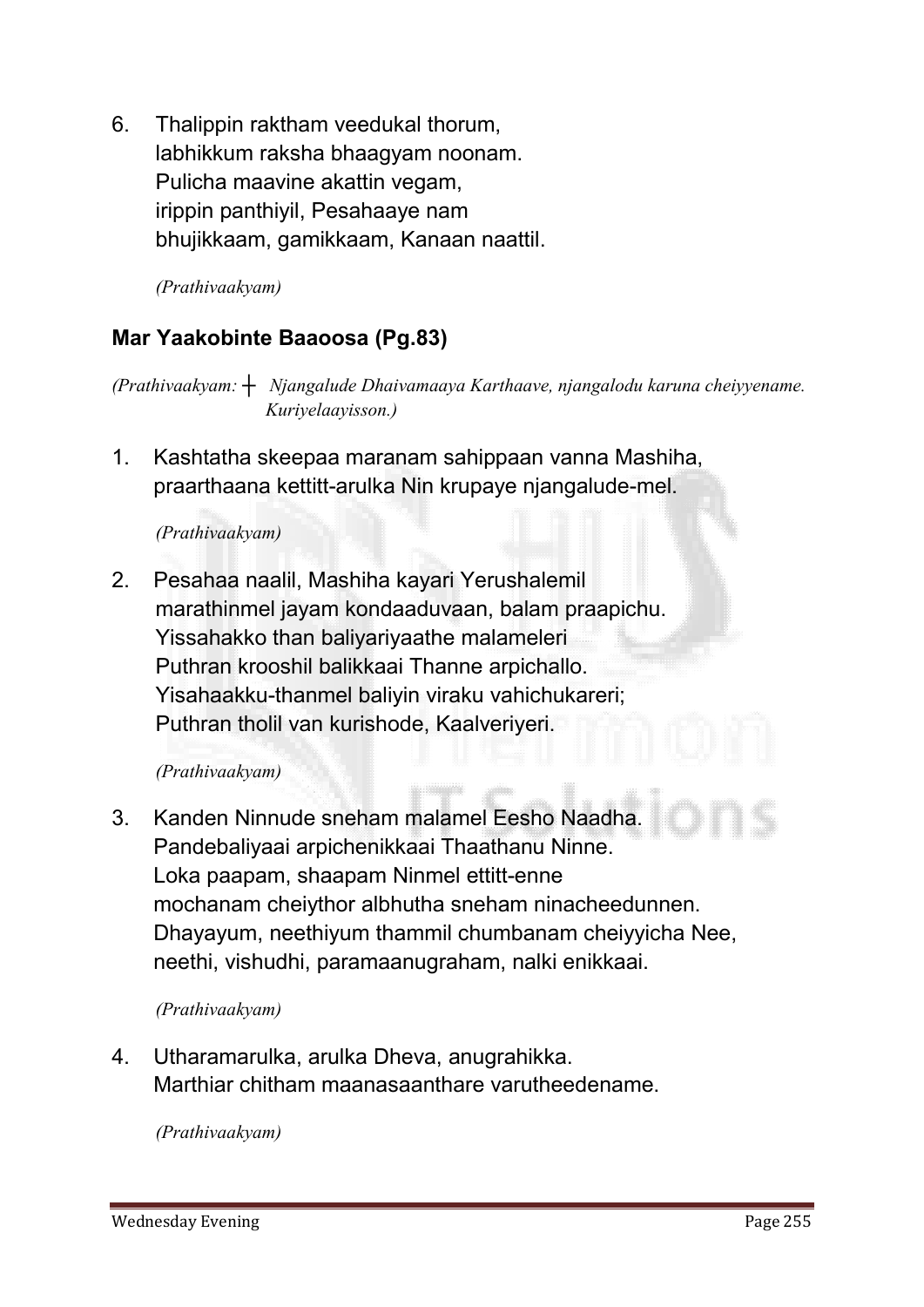**6. Sprinkle the blood on every house, xiv and you will surely receive the blessing of salvation. Quickly remove the leavened dough, sit down at the table, eat the Passover**

**meal and then proceed to the land of Canaan. xv**

*(Response)*

#### St. James' Hymn of Supplication

*(Response: ┼ O Lord our God, have mercy on us. Kurie Eliesson.)*

**1. O Messiah, who came to suffer and die on the cross for us, listen to our prayer and shower Your grace on us.**

*(Response)*

**2. On the day of the Passover, the Messiah entered Jerusalem and received the strength to attain victory on the tree. Isaac, ascended the mountain not knowing his sacrificial role but the Son knowingly gave Himself as a sacrifice on the cross. Isaac carried the wood for his sacrificial offering; the Son carried the big cross on His shoulder, to Calvary.**

#### *(Response)*

**3. Lord Jesus, I see Your love on the mountain top. A long time ago, You were sacrificed for me by Your Father. I acknowledge the amazing love required to carry the world's sin and curse for my redemption. You who embraced mercy with justice, granted me justice, holiness and great blessings.**

*(Response)*

**4. Answer us O God, answer and bless us. Bring about a transformation in human minds.**

*(Response)*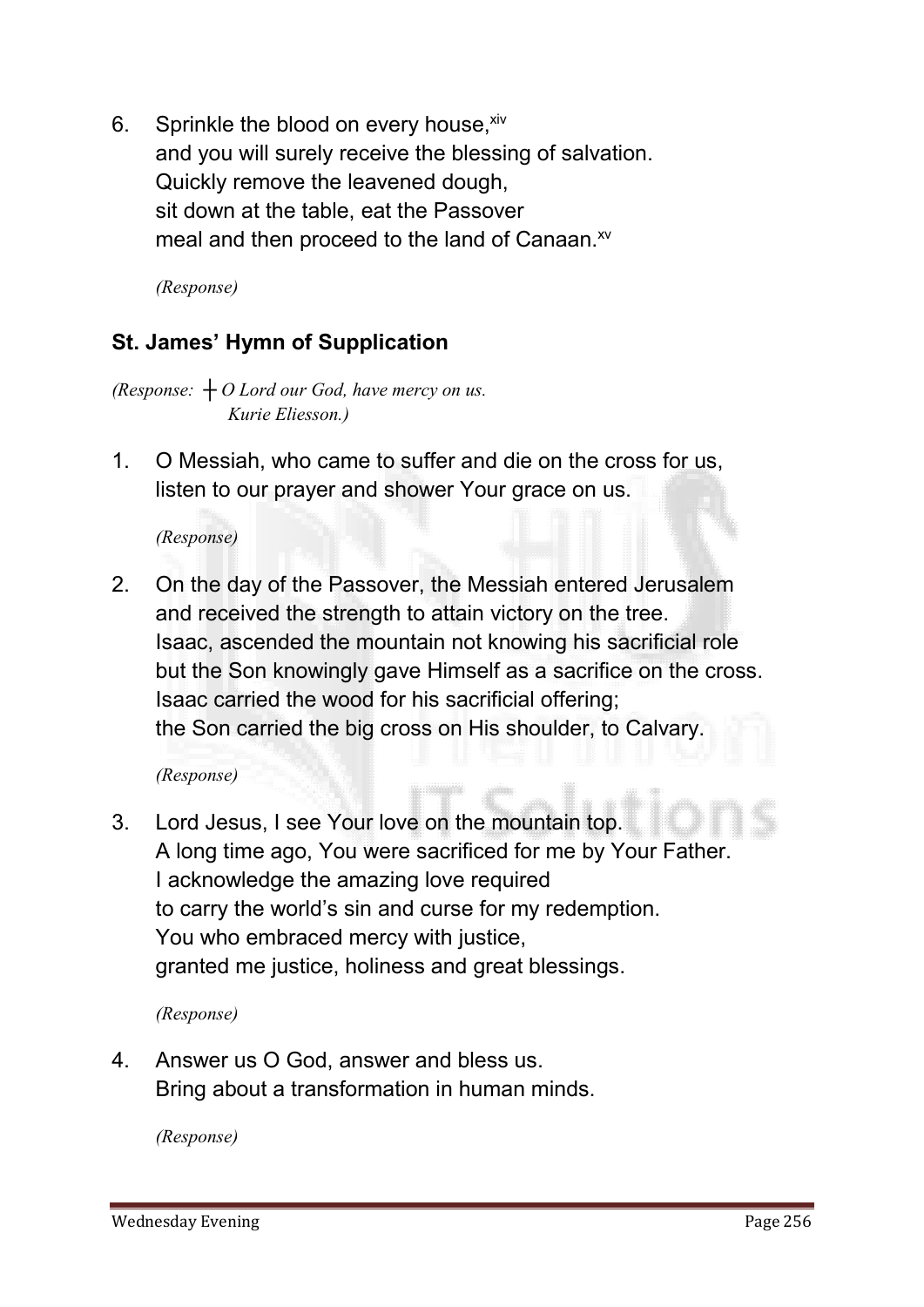#### Apeksha (Pg.16)

- **P. Njangalude Karthaavaaya Yeshu Mashihaaye, Ninte anugrahangalude vaathil njangalude nere adachu-kalayaruthe.**
- **C. Karthaave, njangal paapikalakunnu ennu njangal ettu parayunnu. Njangale anugrahikkename.**
- **P. Karthaave, Ninte maranathaal njangalude maranam maanju pokuvan, Ninte sneham Ninne Ninte sthalathuninnu njangalude adukkalekku irakki konduvannu.**
- **C. Karthaave, njangalude-mel anugraham choriyename. Amen.**

#### Kauma (Pg.88)

*(Moonnu pravashyam pattakaarente pinnalle ettuchollenam)*

**Thante Pesahaayaale, Pesahaayude kunjaadine azhicha Mashiha Thamburaane, Ninte Pesahaayaal njangale santhoshippichu, njangalodu karuna cheiyyename.** *┼ Kuriyelaayisson.*

*(Pattakaarente pinnalle ettuchollenam)*

**Njangalude Karthaave, Ninakku sthuthi. Ninte Pithaavinu bahumaanavum, Parishudha-Roohaaikku vandhanavum pukazhchayum undaayirikkatte. Paapikalaaya njangalude-mel anugrahangalum, karunakalum undaayirikkename. Melulla Yerushaleminte vaathilukal thurannu, Mashihaye, Ninte simhaasanathin munpaake njangalude praarthanakal praveshikkumaar-aakaname. Njangalude Karthaave, Ninakku sthuthi. Ennekkum njangalude sharanavume, Ninakku sthuthi. Baarekmaar.**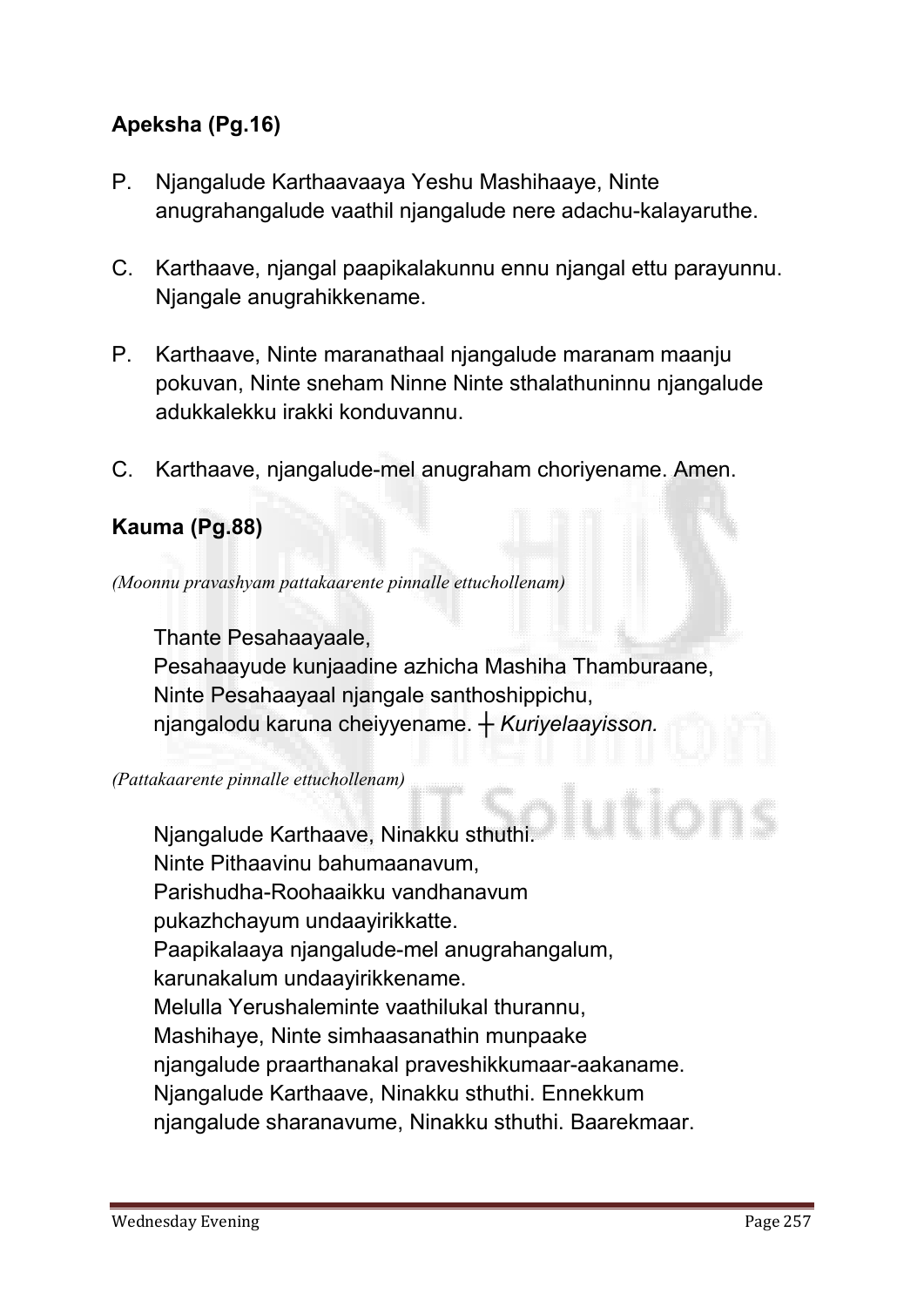#### **Supplication**

- **P. Our Lord Jesus Christ, do not shut the door of Your blessings against us.**
- **C. O Lord, we confess that we are sinners. Bless us.**
- **P. O Lord, Your love brought You down to us from Your abode, so that our death may be averted by Your death.**
- **C. O Lord, shower Your blessings on us. Amen.**

#### Adoration

*(To be said three times after the priest)*

**O Lord the Messiah, who by Thy own Passover, set free the Passover lamb, grant us the joy of Thy Passover, and have mercy on us.** *┼ Lord, have mercy.*

*(Repeat after the priest)*

iution **Our Lord, praise be to Thee, glory be to Thy Father, and our praise and worship be to the Holy Spirit. May Thy blessings and mercies be on us sinners. O Messiah, open the doors of heavenly Jerusalem so that our prayers may reach Thy throne of grace. Our Lord, praise be to Thee. Praise be to Thee, our eternal refuge. Bless us O Lord.**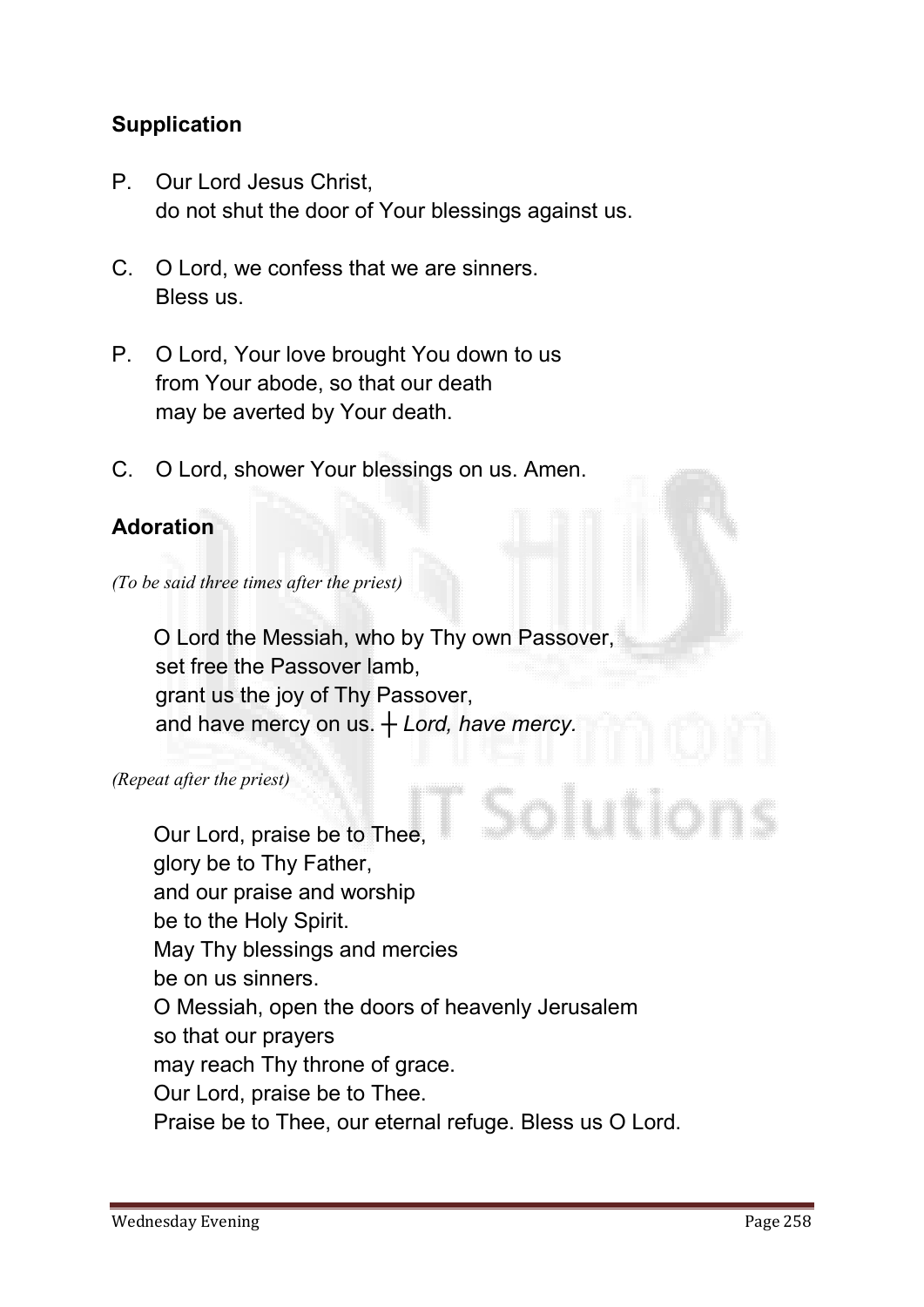#### *(Allenkil geetham)*

**Karthaa, sthuthi Ninakku, Thaathanu bahumaanam, Vishudha-Roohaaikku, pukazhcha, vandhanam. Paapikalaakunna Ninnude adiyaaril anugraham, krupayum, chorinjeedename Nee. Melulla Yerushalem vaathil thurannittu, Mashiha, simhaasane, praarthana ethaname. Sthuthi en Karthaave, sthuthi en Karthaave, nithya sharanavume, sthuthithe. Baarekmaar.**

#### Karthaavinte Praarthana (Pg.2)

- **P. Swargasthanaaya njangalude Pithaave,**
- **C. Ninte naamam parishudham aakkapedename. Ninte Raajyam varename; Ninte ishtam swargathile-pole, bhoomiyilum-aakaname. Njangalkku aavashyamulla aahaaram innu njangalkku tharename. Njangalude kadakkaarodu njangal kshamichirikkunnathu-pole, njangalude kadangalum, dhoshangalum, njangalodum kshamikkename. Njangale pareekshayilekku praveshippikkaathe, njangale dhushtanil ninnu rakshichu-kollename; enthukondennaal, Raajyavum, shakthiyum, mahathwavum, ennekkum Ninakkullath-aakunnu. Amen.**

Solutions

*(Allenkil geetham)*

#### Karthaavinte Praarthana (Pg.3)

- **P. Swarlokathil-irunnarulum Dheva, njangalude Thaatha,**
- **C. Ninthiru-naamam paavanamaai, perumaarapettee-dename.**
- **P. Thaathaa Ninnude thiru Raajyam, vannee-daname eeyulakil.**
- **C. Thiruhitham ethu-pol suraloke, athu-polivideyum-aakaname.**
- **P. Vendunn-aahaaram engalkkinn-ekaname Nee Karthaave.**
- **C. Anyarod-engal kshamichathu-pol, adiyaar paapam mochikka.**
- **P. Pareekshayil-engale aakkaruthe, dhushtanil ninnozhi-vaakkuka Nee.**
- **C. Raajyam, shakthi, mahathwangal, ennum Ninakkullava. Amen.**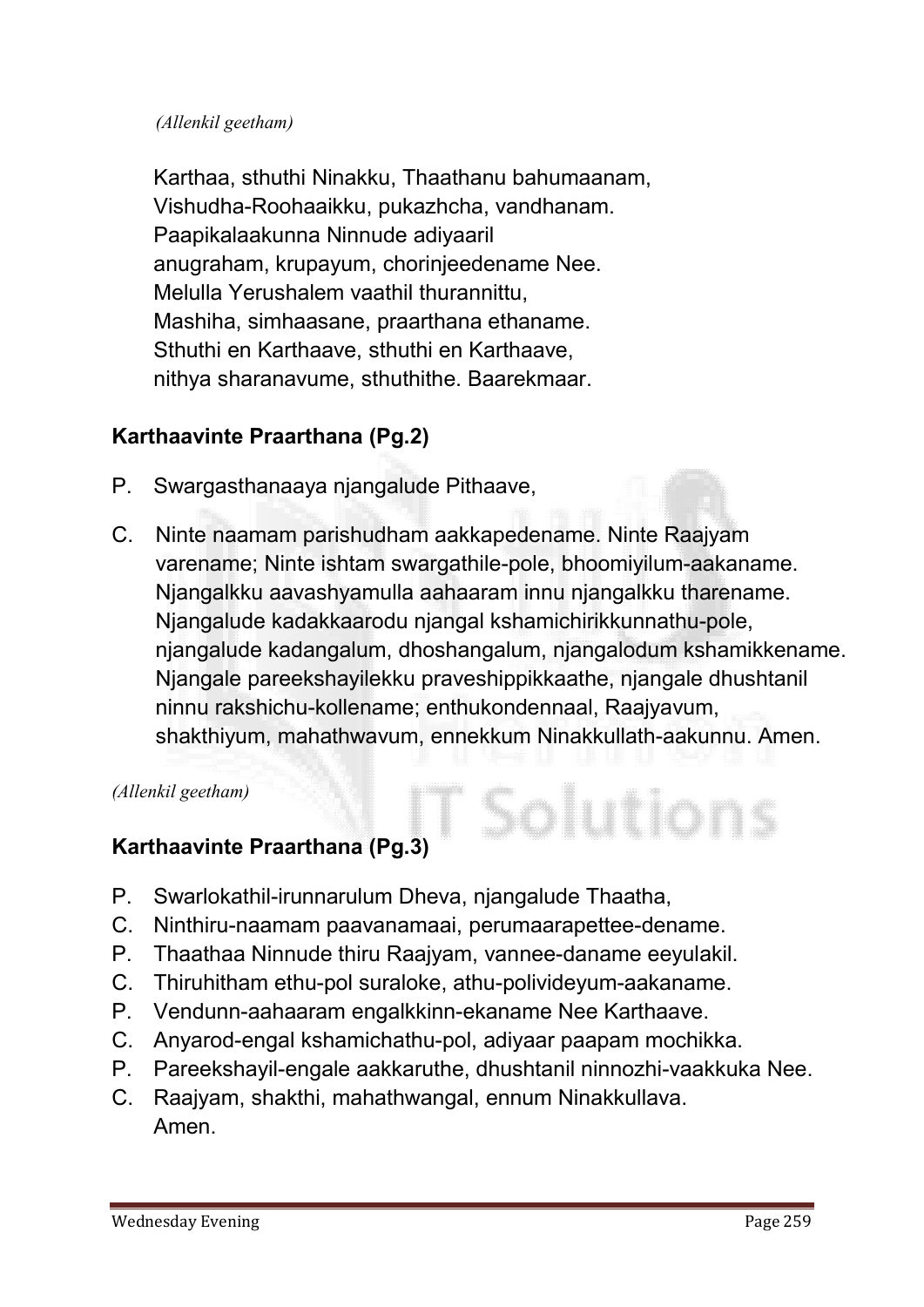#### *(Or in song)*

**Praise be to Thee O Lord. Glory be to the Father and to the Holy Spirit, our praise and worship. Bestow Thy blessings and grace upon us, Thy sinful servants, O Messiah, open the doors of heavenly Jerusalem so that our prayers may reach Thy throne of grace. My Lord, praise be to Thee. My Lord, praise be to Thee. Praise be to Thee, our eternal refuge. Bless us O Lord.** 

#### The Lord's Prayer

- **P. Our Father in heaven,**
- **C. hallowed be Thy name. Thy Kingdom come; Thy will be done on earth, as it is in heaven. Give us this day our daily bread. Forgive us our sins and offences, as we forgive those who sin against us. Lead us not into temptation and deliver us from the evil one; for Thine is the Kingdom, the power and the glory, forever and ever. Amen.**

*(Or in song)*

#### The Lord's Prayer

- **P. Our Father in heaven,**
- **C. Hallowed be Thy name.**
- **P. Thy Kingdom come;**
- **C. Thy will be done on earth, as it is in heaven.**
- **P. Give us this day our daily bread.**
- **C. Forgive us our sins as we forgive those who sin against us.**
- **P. Lead us not into temptation and deliver us from the evil one,**
- **C. For Thine is the Kingdom, the power and the glory forever and ever. Amen.**

solutions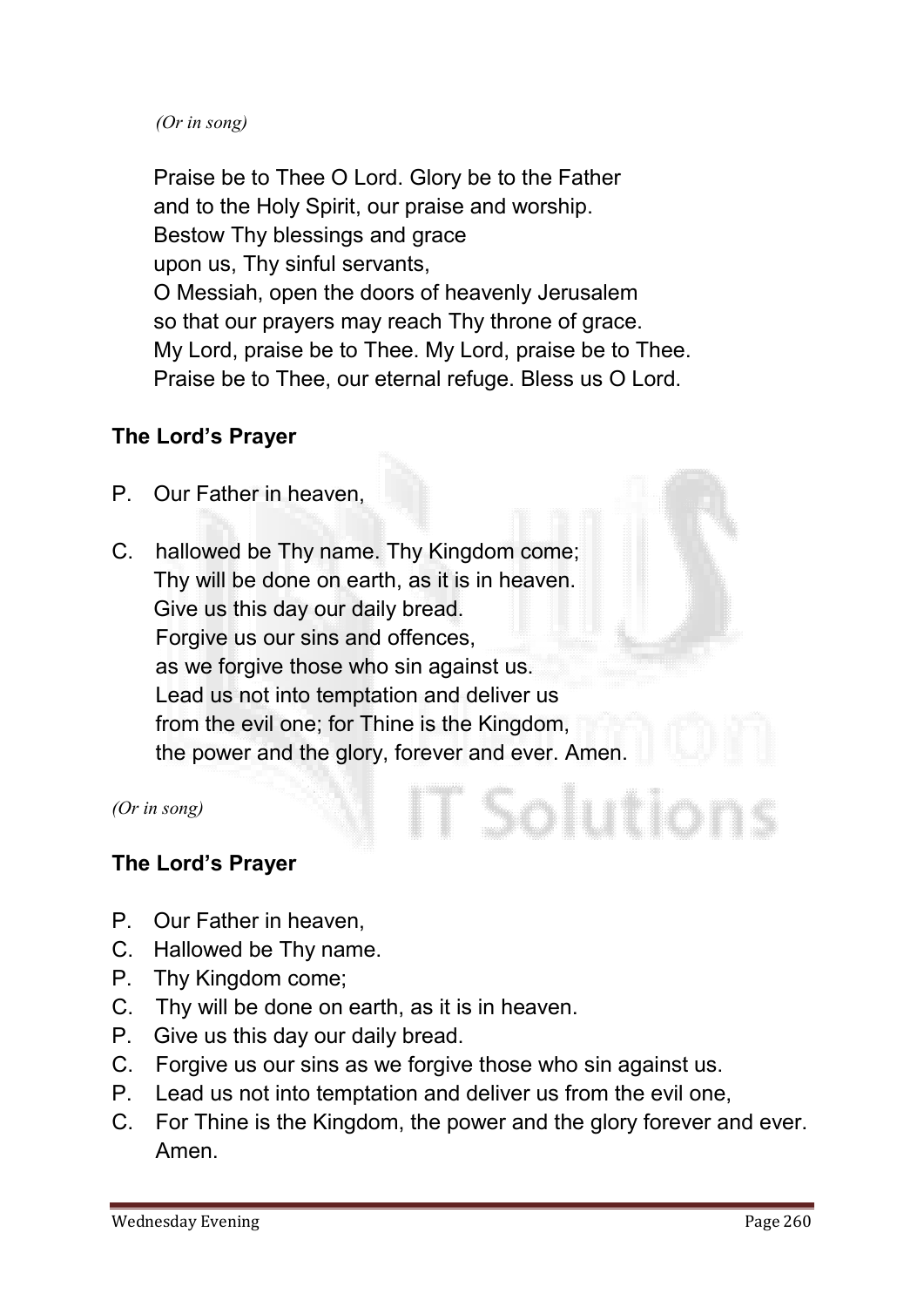#### Onnaam Paadam: Leviapusthakam 16:1-28

#### Randaam Paadam:1 Pathros: 4

#### Soothaara Apeksha (Pg.84)

**P. Sakalatheyum Thante Vachanathaal srshttichavanum, prakaashathinteyum, jeevanteyum uravayum, manushya vargathe rakshippaan vendi shushrooshakanaai theernna dhaasanum, aknjaaraaya shishyanmaare njaanikalaakkiya Guruvum, njangalude Rakshithaavumaaya Mashiha Thamburaane, Nee arayil thoovaala chuttiyum, paathrathil vellamozhichum, Ninte shishyanmaarude kaalukal kazhuki.** 

**Thaazhmayudeyum, snehathinteyum yadhaarthamaaya maathruka avare kaanichu padippichu.** 

**Karthaave, Ninte adiyaaraaya njangalum, aa maathruka pinthudarnnu, thaazhmayullavarum, thammil thammil snehamullavarum aakuvaan krupa nalkumaar-aakename.** 

**Karthaave, njangalude paapangal orkaathirikkukayum, njangalude dhehaa-thmaakkalude maalinyam theerthu, vishudham aakkukayum cheiyyename.** 

**Njangalude eshaniyum, asooyayum, pinakkavum, dhurvikaarangalum, dhushkrithyangalumaaya sakalatheyum, njangalil ninnu akattaname.** 

**Njangalude aathmaakkale puthukki, Parishudha-Roohaayaal shudheekarikkaname. Njangal parasparam sahichum, kshamichum, bahumaanichum, oru shareerathinte avayavangal-pole, chernninangu-maarakaname.** 

**Njangal ellaavarum, Ninakkum, Pithaavinum, Parishudha Roohaaikkum, sthuthiyum, keerthanavum paadumaaraakename, hosho vab'kulas ban la'olmen.**

**C. Amen.**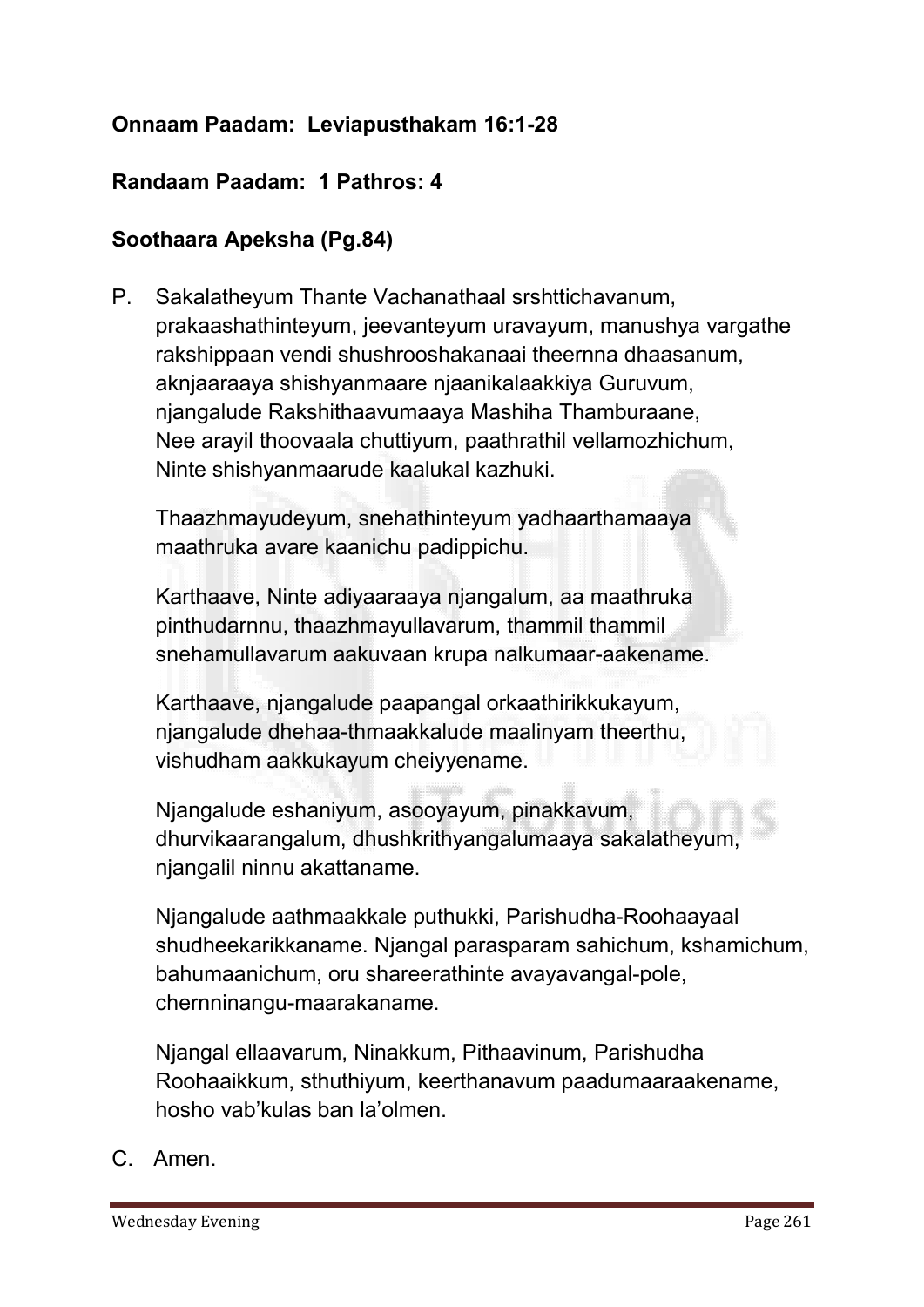#### First Lesson: Leviticus 16:1-28

#### Second Lesson: 1 Peter 4

#### Compline

**P. Our Saviour, Lord the Messiah who created all by Your Word, who is the source of light and life and yet became a servant to serve and save the human race, and the Teacher who made the ignorant disciples wise, You tied a towel around Your waist, poured water in a vessel and washed the feet of Your disciples.**

**You demonstrated and taught them the true example of humility and love.** 

**O Lord, grant us, Your servants, the grace to also follow that example and become humble and loving towards each other.**

**O Lord, do not remember our sins, remove the impurity of our bodies and souls, and also make them holy.**

**Purge us from all slander, jealousy, disagreements, evil desires and wicked deeds.**

**Renew our spirit and sanctify it through the Holy Spirit. Enable us to mutually accept, forgive and honour one another as parts of one body.**

**Enable us all to praise and sing hymns to You, the Father and the Holy Spirit, now and forever more.**

**C. Amen.**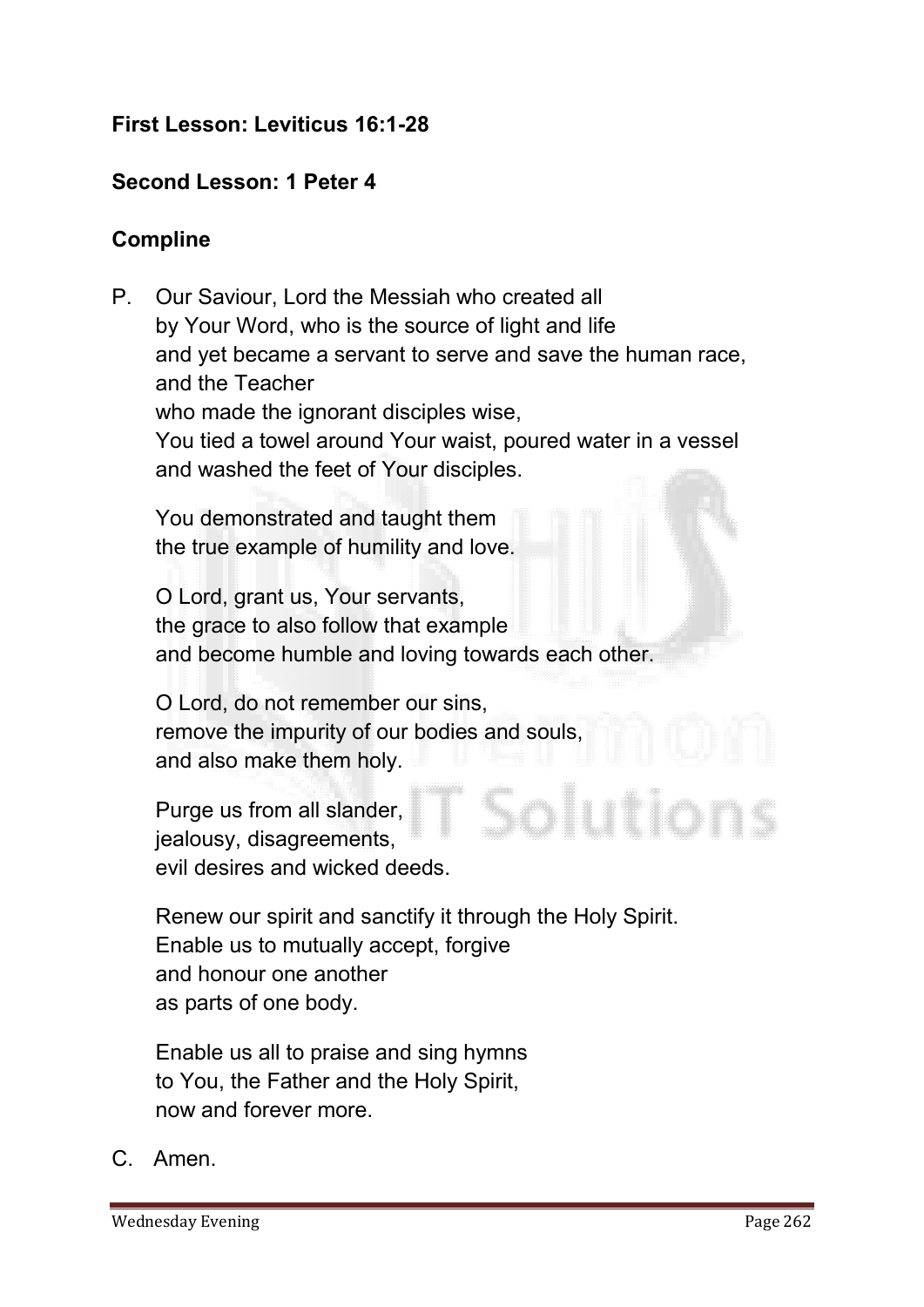#### Madharaasha (Pg.85)

- **1. Innaalil Yoodhar, Pesaha-aade aachaaryanmaar mun anacheedunnu. Kuttamillaathe parishodhichavar kaazhcha vachiduvaan orukeedunnu.**
- **2. Innaalil Karthan, nagaram vittu Thaathanude pakkal ezhunnallunnu. Kunjaadam Thanne nirdhoshiyaayi thiru munbil kaazhcha vacheedunnu.**
- **3. Innaalil Yoodhar, Pesaha bhujippaan bhavanangal nannaai orukeedunnu. Misremil ninnu gamichoru vaartha bhavanangal thorum paadeedunnu.**
- **4. Innaalil Karthan, Pesaha orukkan shishyar-irupere ayacheedunnu. Chanthamereedum maalikayeduppan pravachanam cholli ayacheedunnu.**
- **5. Innaalil Moosha, Aharon enniruper Israayelin Pesaha nadatheedunnu. Pulichathine thyajichum, sookshichum bhujippaan Dhaivam Than aaknja ariyikkunu.**
- **6. Innaalil Karthan, Israyelin Pesaha dhrushttaantha-maane-nnuracheedunnu. Thannil niraverunn-athinte rahasyam shishyarkku velivaai cholleedunnu.**
- **7. Paapikalkaai parihaara baliyai Thannathaan anachoru Suthane sthothram. Ee bali ettoru Thaathanu sthuthiyum, Vishudha-Roohaaiku thejassum. Amen.**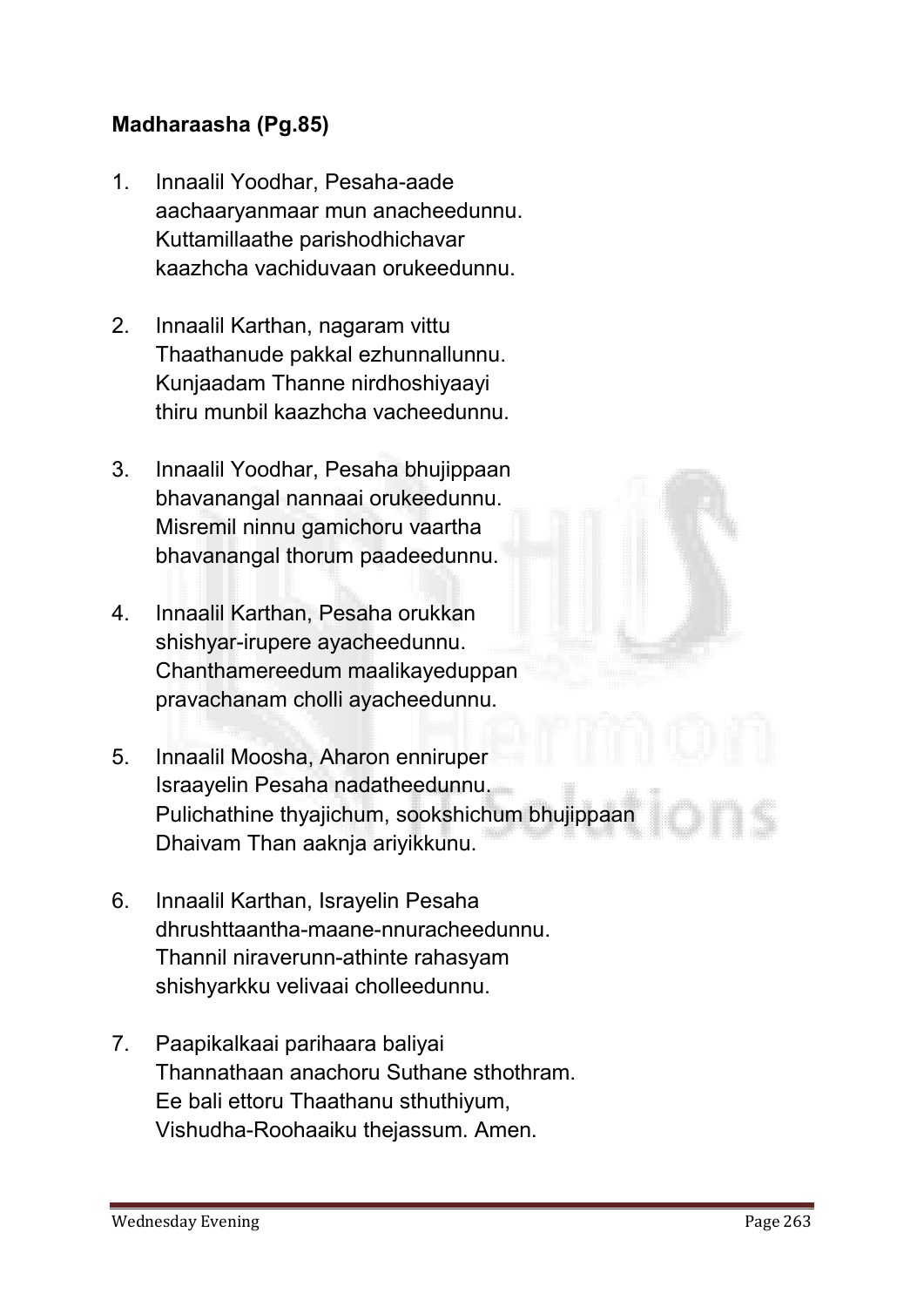#### **Teachings**

- **1. On this day the Jews brought the Passover lamb before the priests. They found it blameless and they prepare for the sacrifice.**
- **2. On this day the Saviour leaves the town to go to His Father. He offers Himself in His holy presence like a blameless Lamb.**
- **3. On this day the Jews prepared their homes well to partake of the Passover. In every house they sang the news of the exodus from Egypt.**
- **4. On this day the Lord sent two disciples to prepare for the Passover. He reveals the prophecy and then sends them to take the beautiful upper room.**
- **5. On this day, both Moses and Aaron performed the Passover for Israel. God instructs them to forsake the leavened bread and to be careful in their consumption.**
- **6. On this day the Lord tells Israel that their Passover is symbolic. He reveals to His disciples the secret that will be accomplished through Him.**
- **7. Thanks be to the Son who gave Himself as the atoning sacrifice for sinners. Praise be to the Father who received this sacrifice and glory to the Holy Spirit. Amen.**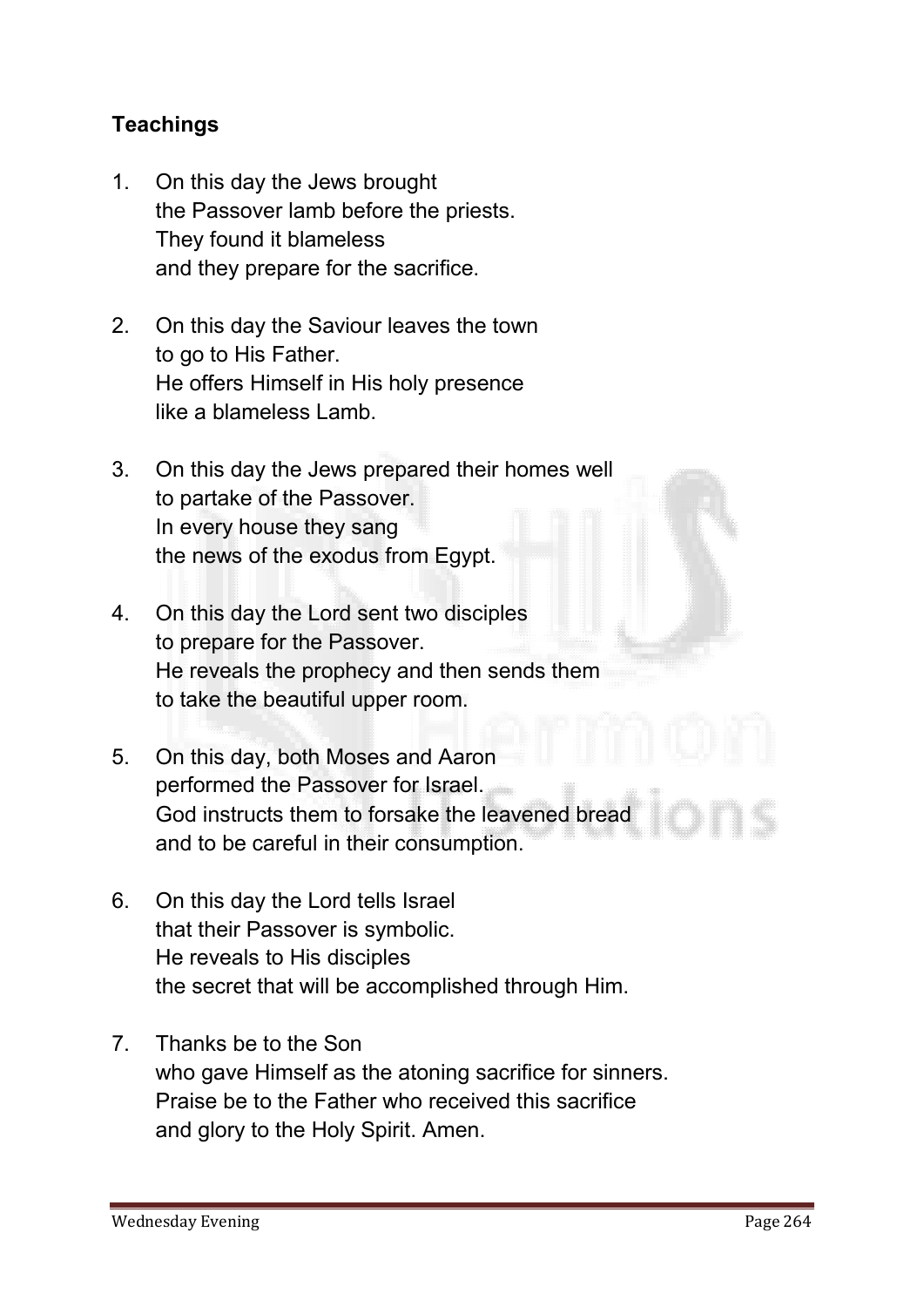#### Masumoor-Sankeerthanam (Pg.42)

- **P. Karthaavinte sakala dhaasanmarume, Karthaavine vaazhthuvin.**
- **C. Shudha sthalethekku ningalude kaikale uyarthi, Karthaavine vaazhthuvin.**
- **P. Karthaave, ente sthuthi Ninte sannidhiyil praveshikkumaar-aakename. Ninte Vachanathaal enne jeevippikkename.**
- **C. Karthaave, ente apeksha Ninte sannidhiyil praveshikumaar-aakename. Ninte Vachanathaal enne rakshikename.**
- **P. Ninte kalpanakal enne Nee padippikkumbol, ente adharangal Ninte sthuthikale ucharikkum. Ninte kai enikku sahaayam aakumaar-aakename, endhukondennaal njaan Ninte kalpanakalil ishtapettu.**
- **C. Kanaathepoya aadupole njaan thettippoyi. Ninte dhaasane anweshikename, endhukondennaal njaan Ninte kalpanakale marannila. Dhaivame, sthuthi Ninakku yogyamaakunnu. Baarekmaar.**
- **P. Pithaavinum, Puthranum, Parishudha-Roohaaikkum sthuthi.**
- **C. Aadhimuthal ennannekkum thanne. Amen.**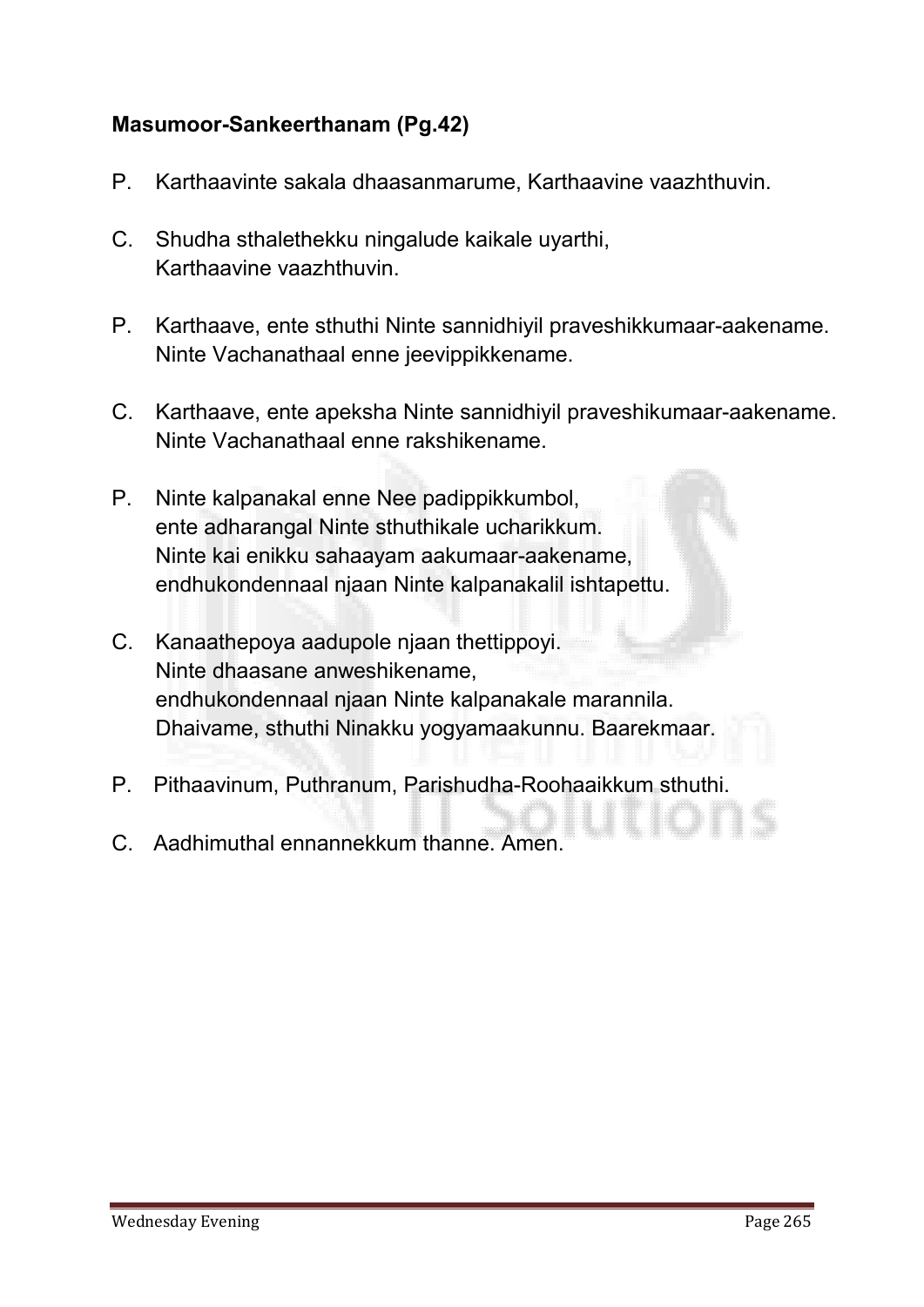#### Psalms

- **P. Praise the Lord, all you servants of the Lord.xvi**
- **C. Lift up your hands in the sanctuary**  and praise the Lord.<sup>xvii</sup>
- **P. Lord, may my praise come before You.**  Give me life according to Your Word.<sup>xviii</sup>
- **C. Lord, may my supplications come before You.** Deliver me according to Your Word.<sup>xix</sup>
- **P. When You teach me Your statutes, my lips will proclaim Your praise. xx May Your hand be ready to help me, for I have chosen Your precepts. xxi**
- **C. I have strayed like a lost sheep. Seek Your servant, for I have not forgotten Your commands. xxii O God, You are worthy of praise. Bless us O Lord.**
- **P. Praise be to the Father, to the Son and to the Holy Spirit.**
- **C. As it was in the beginning, is now and forever shall be. Amen.**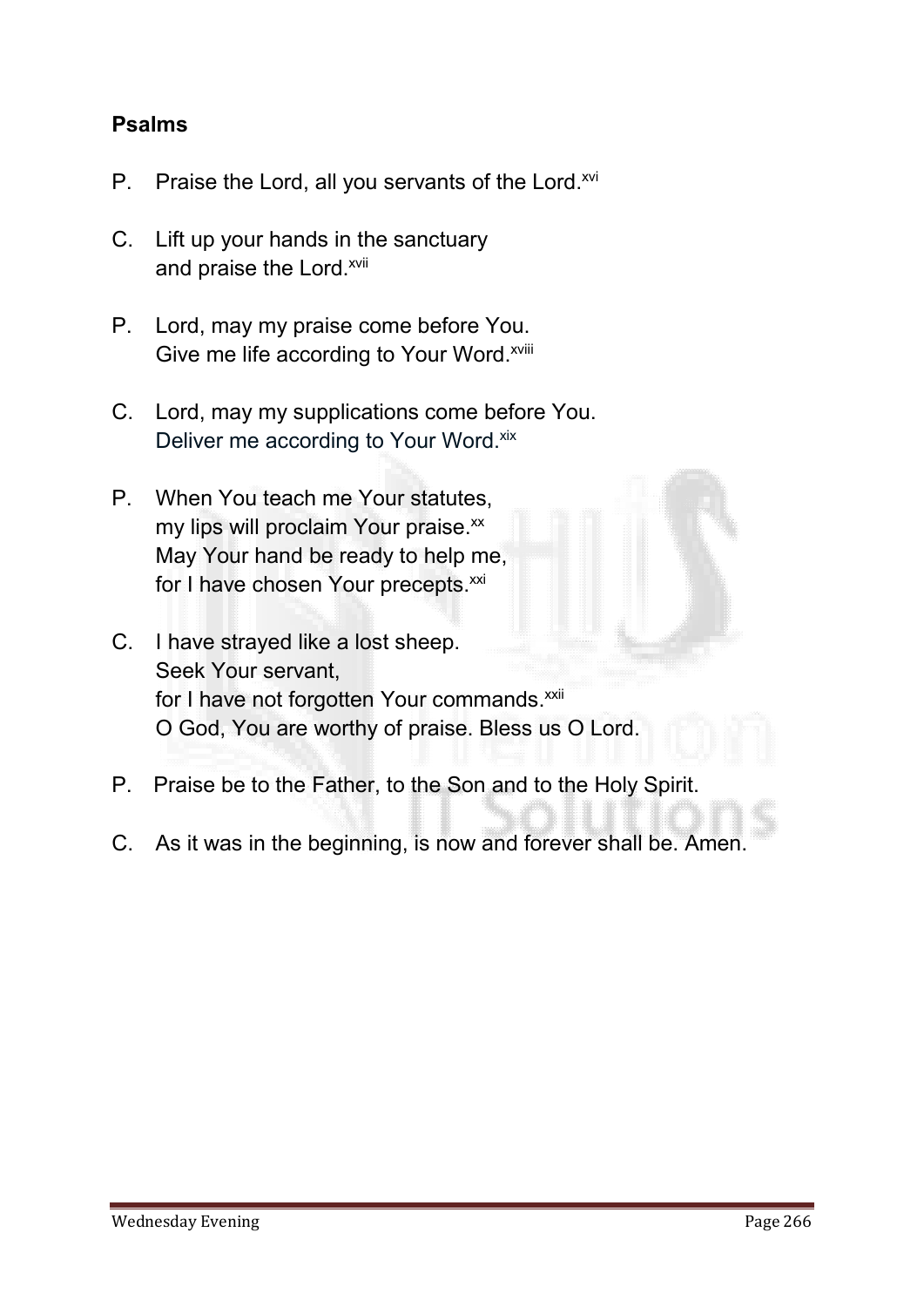#### Baathedh Haasha (Pg.86)

*(Prathivaakyam: ┼ Njangalude Dhaivamaaya Karthaave, njangalodu karuna cheiyyename. Kuriyelaayisson.)*

**1. Njangalkkaai etta Nin kashtatha thaazhcha Karthaave vazhthappettathaaka.**

#### *(Prathivaakyam)*

**2. Paapakuzhiyil uzhalum paapiye thaapathodu Nee dharshichappol, paapa bhaaram chumannu Ninmel. Paapikalkellaam aashwaasam Nee nalkiyathinaal, sthothram Ninakku.**

#### *(Prathivaakyam)*

**3. Ponthirumeni, krooshathilayyo En paapathinaai Nee nurukki. Chinthi Nin raktham van-nadhipole, chankil ninnen vishudhiyin urava ozhukkiyathinaal, vandhikkunnen.**

#### *(Prathivaakyam)*

**4. Maateedukente dhurithangalaake, baliyaal enne vishudhanaakka. Paadharavindhe veezhunne njaan arpikkunnen adiyaan, Naadha, kumbidunnen kaniyanam enmel.**

#### *(Prathivaakyam)*

**5. Jadathin moham, lokathin-inbam paapavum ennil marichathinaal, anthyam vareyum Nin thiru jeevanaal valarnnu, dhushtane jayippaan krupaye tharika Naadha, vanangunne njaan.**

#### *(Prathivaakyam)*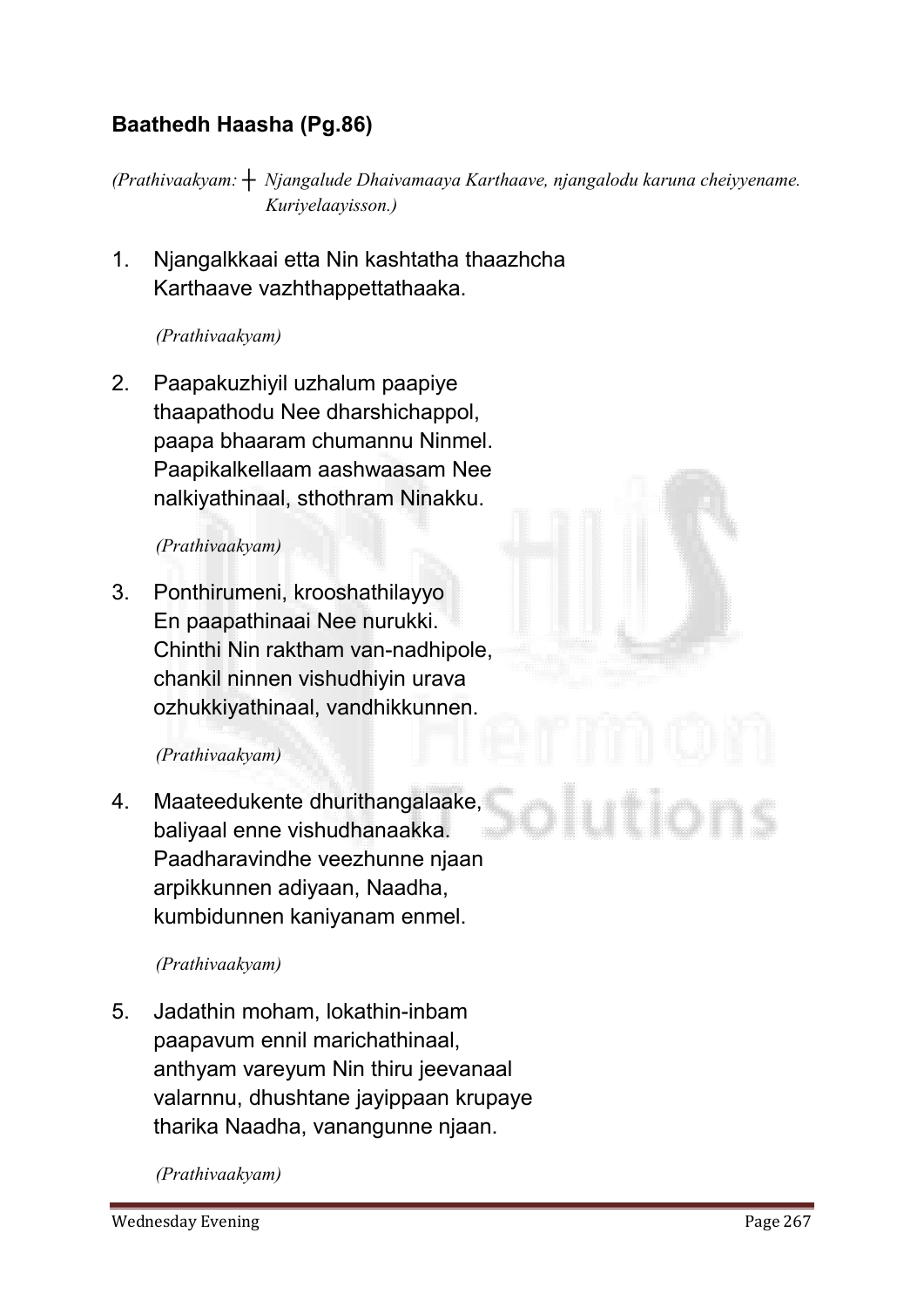#### Song of Passion

*(Response: ┼ O Lord our God, have mercy on us. Kurie Eliesson)*

**1. O Lord, blessed be the hardship and humiliation that You endured for our sake.** 

*(Response)*

**2. When You looked with compassion on sinners mired in the depth of sin, You bore the weight of their sins on Yourself. We thank You for giving peace to all sinners.**

*(Response)*

**3. O beloved Lordship, You were broken on the cross for my sins. I will glorify You because from Your heart, Your blood, which is the source of all my holiness, flowed like a gushing river.**

#### *(Response)*

**4. Remove all my adversity, and through Your sacrifice, make me holy. Lord, have mercy on Your servant as I fall prostrate at Your feet and offer myself.**

*(Response)*

**5. Because carnal desires, worldly pleasures and sin have died in me, enable me to grow, through Your holy life till the end of my days and as I bow down, give me grace, O Lord, to claim victory over the evil one.**

*(Response)*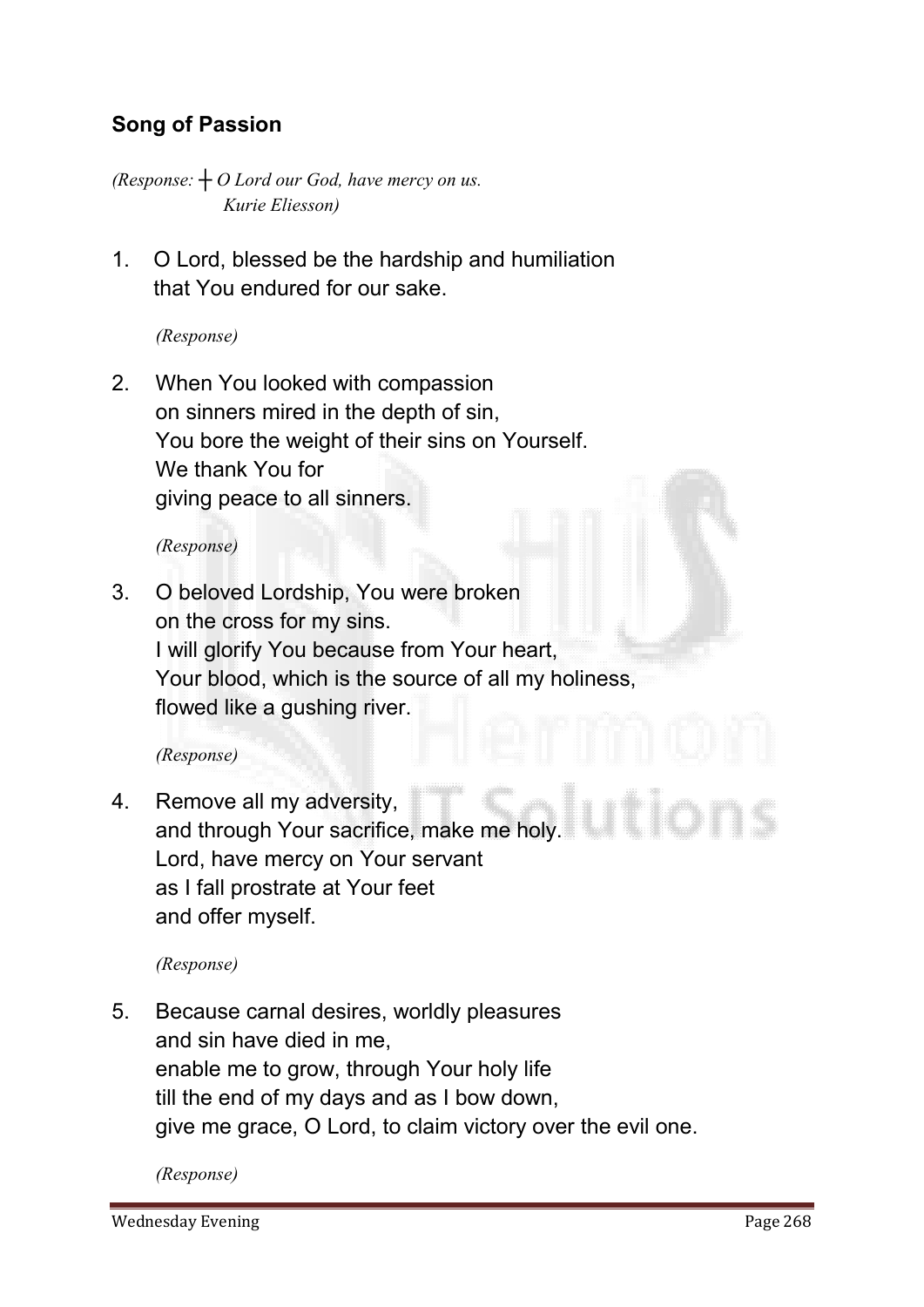#### Mar Yaakobinte Baaoosa (Pg.86)

*(Prathivaakyam: ┼ Njangalude Dhaivamaaya Karthaave, njangalodu karuna cheiyyename. Kuriyelaayisson)*

**1. Njangalkkaayathi kashtathakal ettoru Naadha njangale Nee, anugrahichavayin pankum Nin Raajyohariyum nal-ke-name.**

#### *(Prathivaakyam)*

**2. Perunnaalukalin anthyathil, Pesaha balikkaai Dhaivathin Kunjaadaayavan thannethaan orukeedunnu manassode, Thiruvedhathin rahasyangal nivarthikkunnu Guru-Naadhan.**

#### *(Prathivaakyam)*

**3. Manushya snehamiyannone, vaanor bhoothala vaasikalum sthuthi paadunnoru Karthaave, vaazhuka njangalil ennum Nee. Dhoodhanmaaril Saathanum, sleehanmaaril Yoodhayum, ethiraayathinal, Nin krooshil yogyatha labhichoru Nin Sabhayum nandhi kalarnnu puka-zhthu-nnu.**

#### *(Prathivaakyam)*

**4. Vazhi pinakkathil valanjavare Nee veendathinaal jaathikalum sthothram padunna-navaratham. Nin krooshin viduthal moolam, bhoothalam ninne namikkunnu. Ninakkum, Thaathanum, Roohaaikkum sthuthiyundakatte-nne-kkum.**

*(Prathivaakyam)*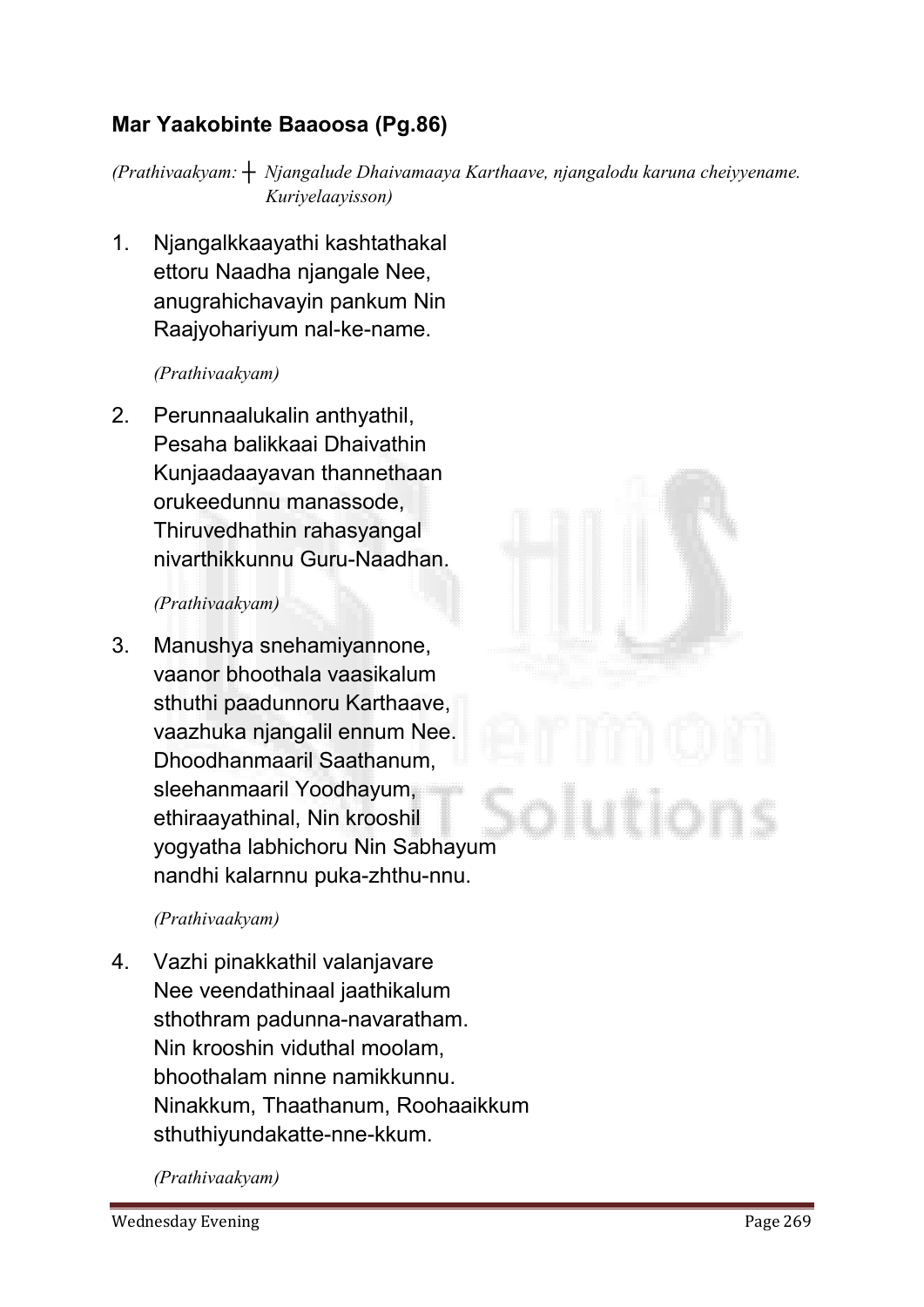#### St. James' Hymn of Supplication

*(Response: ┼ O Lord our God, have mercy on us. Kurie Eliesson)*

**1. O Lord, who suffered immensely for us, bless us and grant us a share in Your heavenly Kingdom.**

#### *(Response)*

**2. At the end of the feasts, the Lord and Teacher who is the Lamb of God, willingly prepares Himself to be the Passover sacrifice, and fulfils the mysteries of the holy Scriptures.**

#### *(Response)*

**3. O Lord, who is praised by those in heaven and on earth for Your great love of humanity, abide in us daily. Satan from among the angels and Judas from among the disciples were against You, but Your Church which was made worthy by Your cross, thankfully praise You.**

#### *(Response)*

**4. The nations sing countless praises for redeeming those who were estranged. The inhabitants of the earth bow before You, for the redemption through Your cross. Praise be to You, the Father and the Holy Spirit forever.**

*(Response)*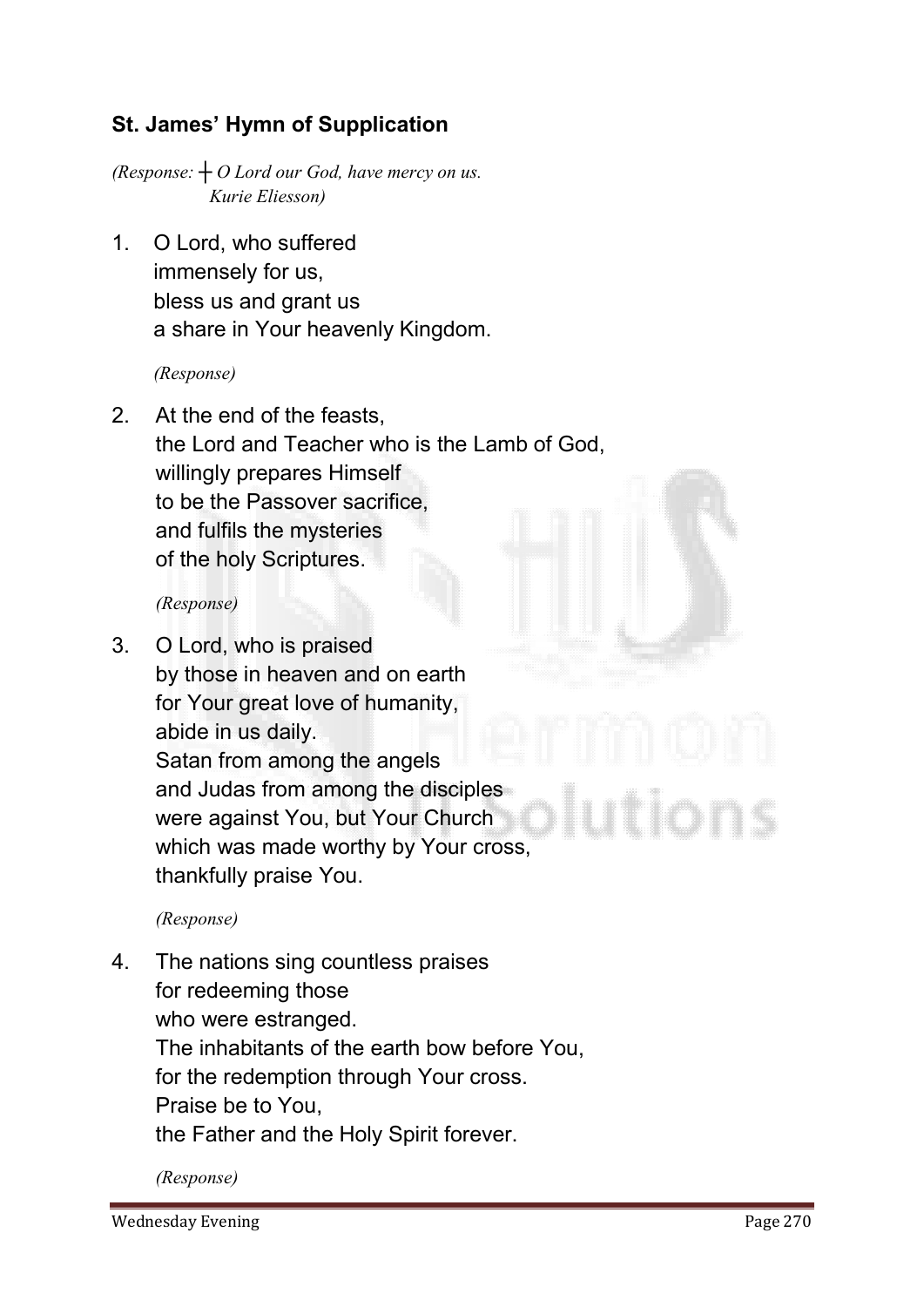#### Shayana Namaskaaram (Pg.35)

#### Mar Apreminte Memmra

- **1. Njangalkkulla Karthaave, njaaniha nidhrayozhinjittu unarvode Nin thiru munpil nilppanenikku Nee arulaname.**
- **2. Veendum njaan urangunnaakil, eeyadiyaanulla urakkam Karthaave Nin thirumunpil dhosham koodaathaakaname.**
- **3. Ennunarchayil njaan chathipedukil, Ninkrupa mochanam enikkekum. Nidhrayilum pizha vannaakil, Aardhramathe, kshama nalkaname.**
- **4. Ninnude kurishin shaanthiyathaal, nallayurakkamenikku Nee thaa. Aakaaswapnam ashudhiyil Ninn, enne Nee rakshichu kollename.**
- **5. Shaanthathayeriya nidhrayathaal, shaanthi tharenam raamuzhuvan. Aakaaninavum, dhushtathayum adhikaarathil-amarthalle.**
- **6. Ninnude adiyaan njaan athinaal, ente shareeram kaappaanai velivininude maalaakhaaye enikku Nee tharanam Karthaave.**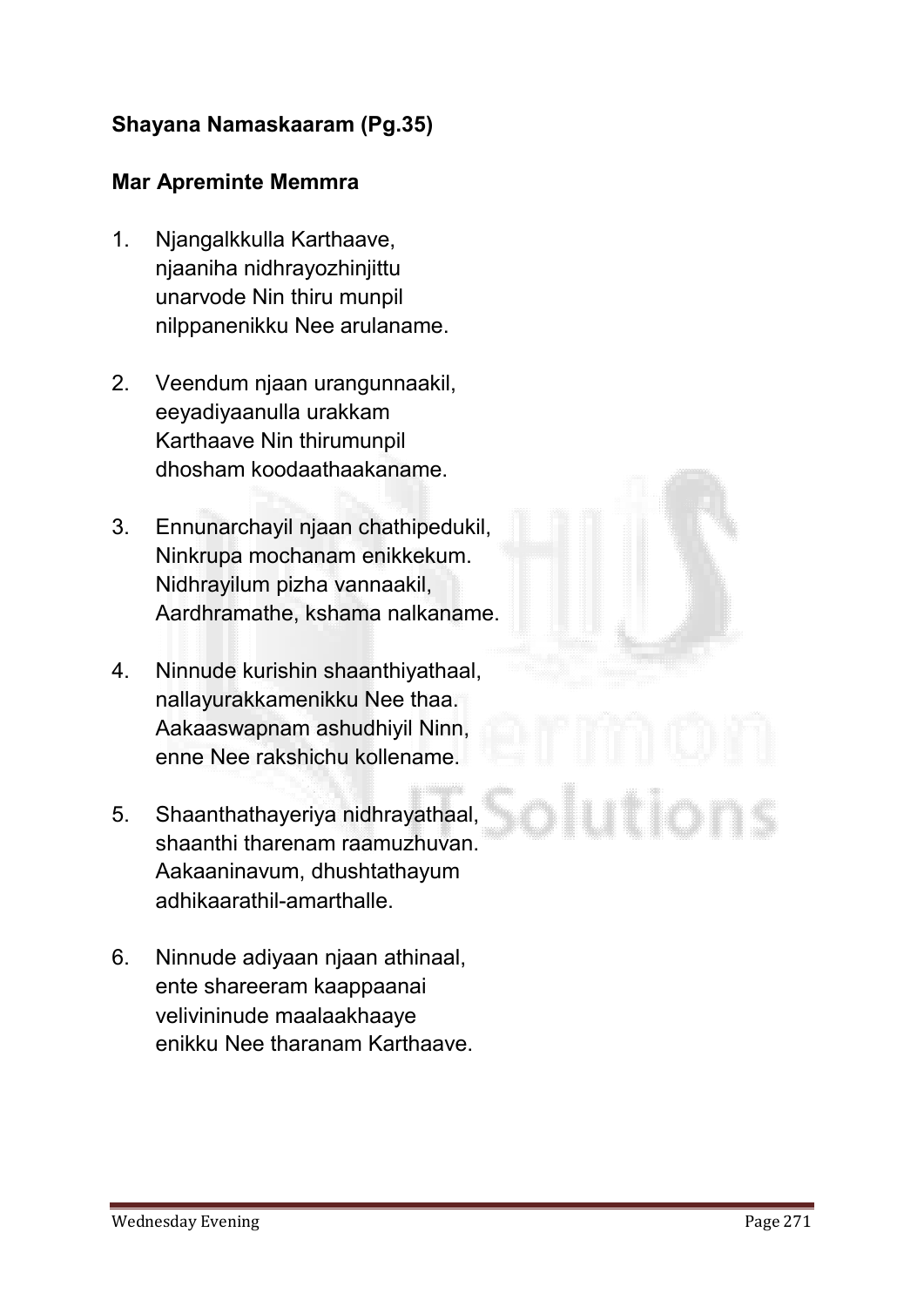#### **Vespers**

#### St. Ephrem's Discourse

- **1. O Thou dear Lord and our God, help me wake up from this sleep and then may I stand awake in Thy holy presence Lord.**
- **2. If You grant me asleep again, may my sleep then also be considered before Thee Lord perfect and without a fault.**
- **3. If I blunder when awake, Thy grace will deliver me. If I falter in my sleep, may Thy mercy pardon me.**
- **4. By the pea-ce of Thy cross, grant me Thou a restful sleep. Vain dreams and ungodliness, keep them far away from me.**
- **5. Through a calm and peaceful sleep, grant me peace throughout the night. May wrong thoughts and wickedness not have their hold over me.**
- **6. O Lord, since I am Thine own, keep me safe under Thy wings. Send to me an angel bright. Guard me from all evil things.**

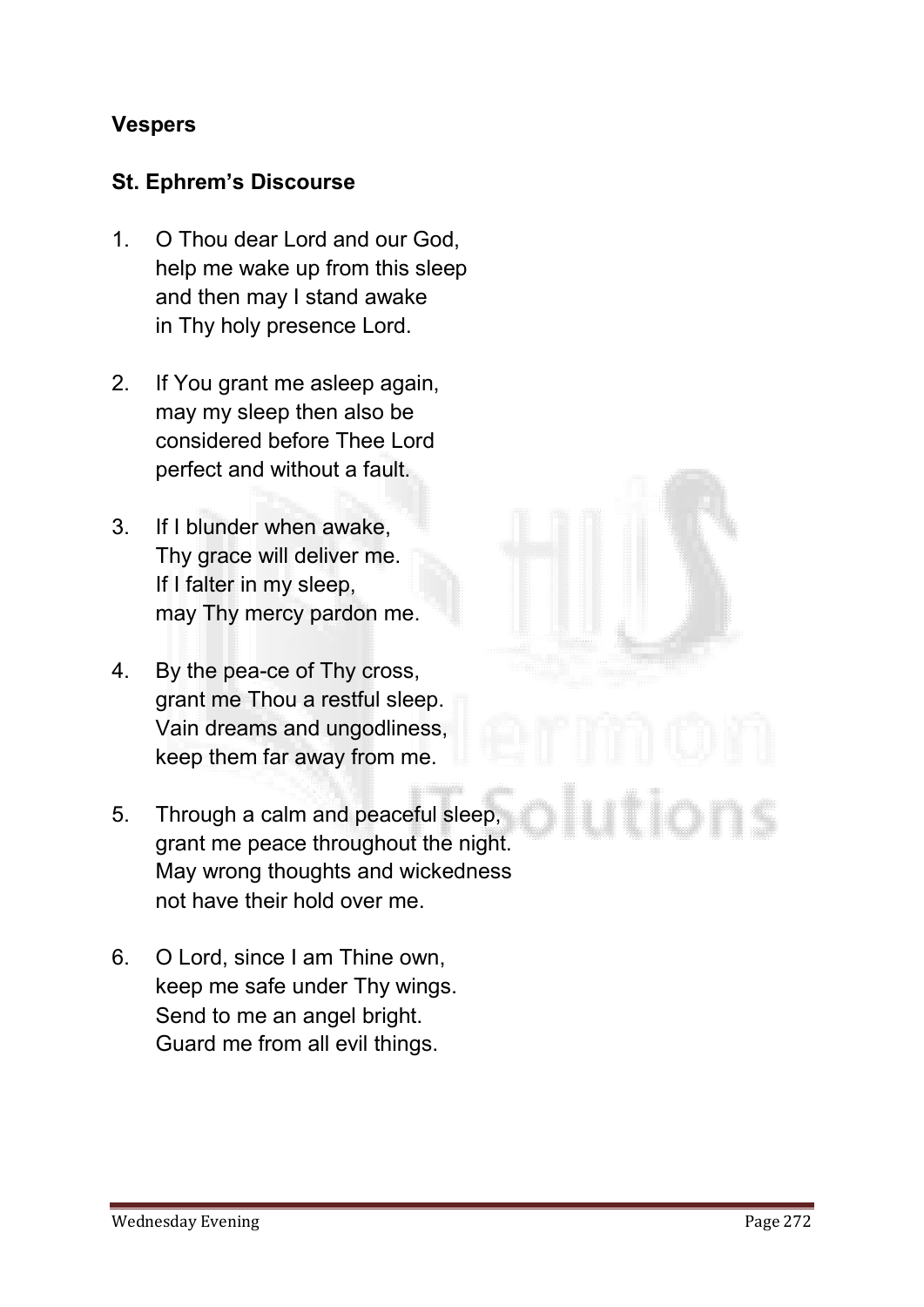- **7. Dhweshatha pettorichayil ninn enne Nee rakshichu kollaname uyirekum Nin dhehathe njaan anubhavichenn-athinaale.**
- **8. Aashwaasathil urangumbol, aashiss-abhayam Nin raktham. Nin srshtikkiha swaathanthryam Nee krupayode nalkaname.**
- **9. Ninkai menanja shareerathil Ninte valankai vaazhaname. Ninte karunakal kottayathaai ente chuttilum aakaname.**
- **10. Nidhrayil-aandu kidakkumbol, bhadhram kaavalu Nin shakthi. Enteyurakkam thiru munpil nal-dhoopam pol aakename.**
- **11. Enne pottunn-Udayavane, Ninnodu thanne yachippoo; enikkulla shayanathinmel thinma pettavan-anayaruthe.**
- **12. Balavaanai njaan jeevippaan, baliyaai jeevananachavane enne vyasanathil-aakkaaivan Saathaane Nee vilakkaname.**
- **13. Karthaave Nin vaagdhatham ennil niravettidaname. Ninte sleebaa maranathaal, ente aayussu kaakkaname.**

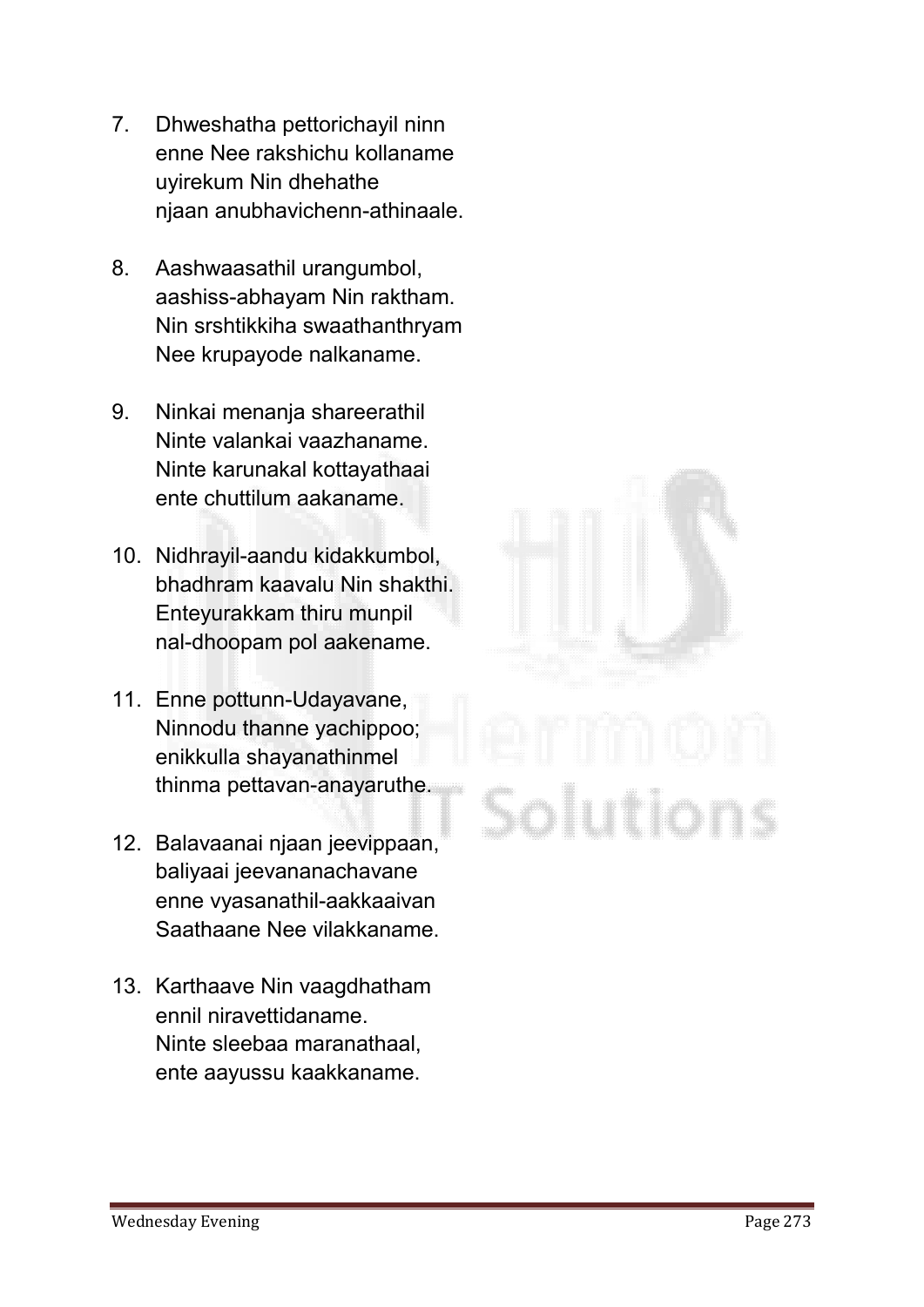- **7. From all vain and evil thoughts guard and keep me safe O Lord for I have exper-ienced Thy body which gives me life.**
- **8. When I am in peaceful sleep, Thy blood keeps watch over me. Freedom to Thy creation grant this by Thy mercy Lord.**
- **9. May this body Thou hath made be governed by Thy right hand. May Thy mercy like a fort be around me when I stand.**
- **10. While I am in deep slumber, vigil keeps Thy strength and power. May my sleep in Thy presence be fragrant like sweet incense.**
- **11. O Master who nurtures me this is what I ask of Thee; may my slumber never be hindered by the evil one.**
- **12. O my Lord who strengthens me, Thou gave up Thy life for me and now to stop hurt-ing me keep Satan away from me.**
- **13. O Lord all Thy promises may them be fulfilled in me. By Thy death on Calvary, guard my life I ask of Thee.**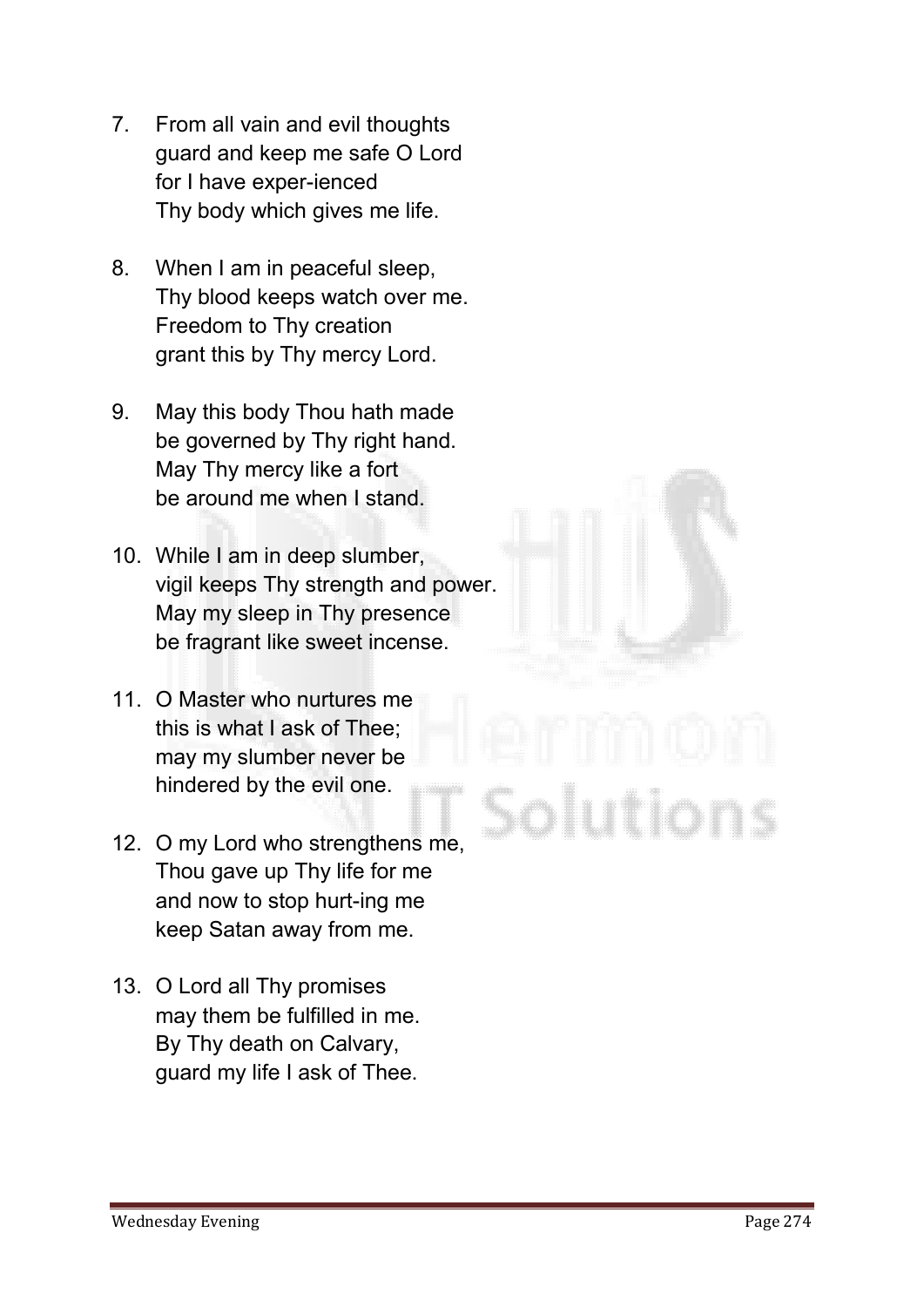- **14. Njaan-unarum nerathinkal Ninne njaan kondaaduvaan ente nidhraa velayilum, Ninte upavi Nee kattaname.**
- **15. Nin thiru manassine njaanarinju, njaanathine chaivaanayi Ninte mano-gunam athinaale enikku mano-gunam aruluka Nee.**
- **16. Nirappu-niranjor-anthiyathum neethivilangum raavum Nee njangalude Rakshakanaam Mashiha, Naadha, adiyaarkk-arulaname.**
- **17. Velivin velivu Nee-aakunnu velivil thanne paarkkunnu. Velivinude sutharaayavarum Ninne thanne namikkunnu.**
- **18. Ninakku sthuthi, Nin anugrahangal adiyaarude-mel irikkaname, ihalokathilum athupole paralokathilum aakaname.**
- **19. En Karthaave, Ninakku sthuthi, Ninakku sthuthi, sthuthi, Ninakku sthuthi aayirangalin-mel-aayiramai alavu-koodaathe Ninakku sthuthi.**
- **20. Praarthanakal kelkkunnavane, yaachanakal nalkunnavane, njangalin praarthanakal kettu, yaachanakal nalkeedaname.**

**Kuriyelaayisson; Kuriyelaayisson; Kuriyelaayisson.**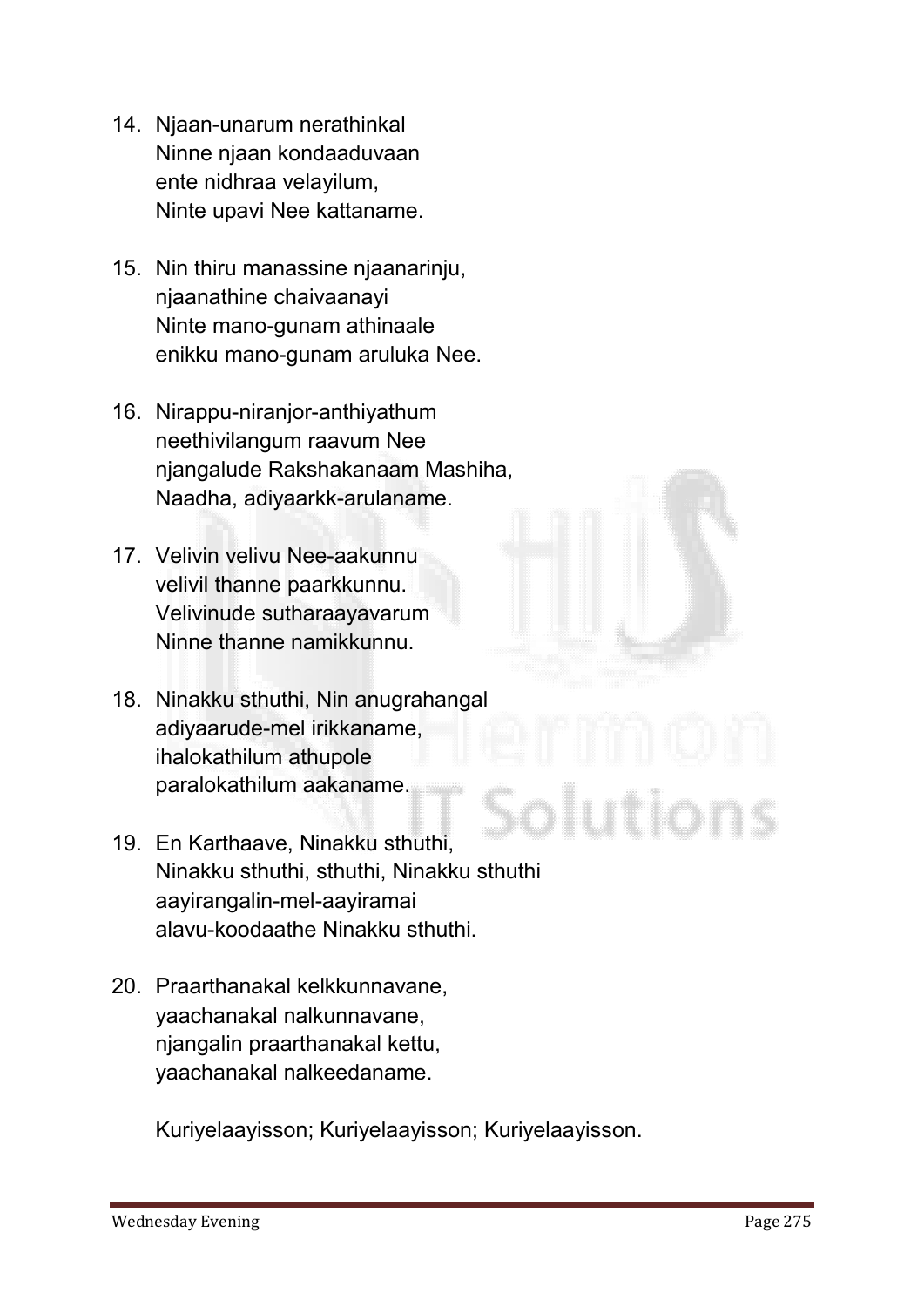- **14. All my moments when awake help me to glorify Thee. All my moments when I sleep, O Thy mercy let me see.**
- **15. Help me see Thy will for me, help me do what Thou wants me. From the goodness of Thy heart grant me Thou a pure clean heart.**
- **16. I have now been reconciled and I have been justified. O my Saviour and my Lord, Thou hath made me wholly Thine.**
- **17. O Thou art the light of light and Thou dwellest in the light.** We the children of Thy light **xxiii humbly bow and worship Thee.**
- **18. Praise Thee, and may Thy blessings dwell on us for evermore, both in this world and also in heaven for evermore.**
- **19. My Lord, praise be unto Thee, praise Thee, praise Thee, we praise Thee hundred fold and thousand fold endless praise be unto Thee.**
- **20. O our Lord who hears our prayers, O our Lord who grants our pleas, hear the prayers we ask of thee, grant our pleas we beseech thee.**

**Lord, have mercy; Lord, have mercy; Lord, have mercy.**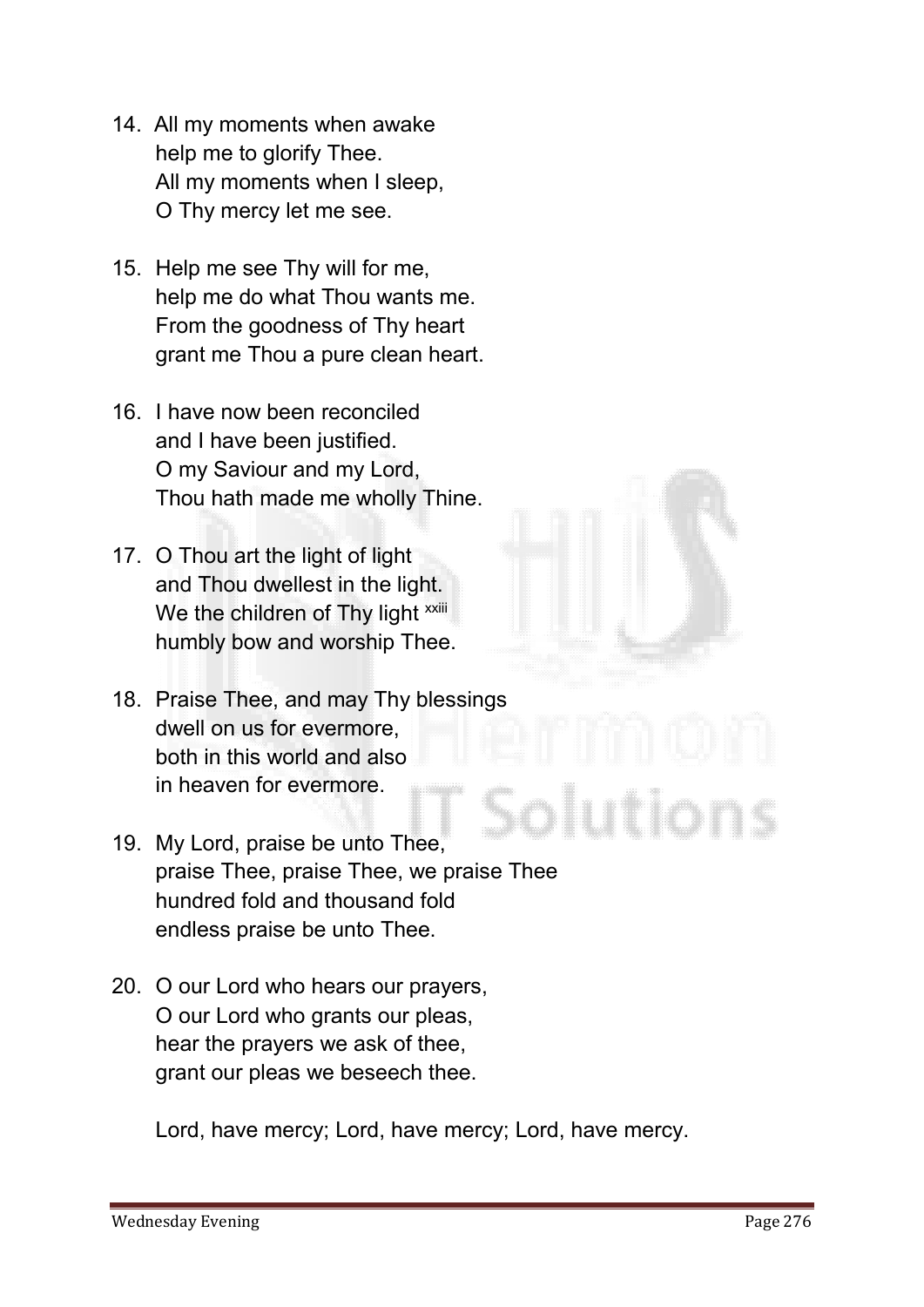#### Apeksha (Pg.40)

**P. Athyunnathante maravil irikkunnavanaaya Karthaave, Ninte kaarunyathinte chirakukalude nizhalinkeezhil njangale marachu, njangalude-mel anugraham choriyaname.**

 **Sakalavum kelkunnavane, Ninte karunayaal, Ninte adiyaaraaya njangalude apeksha kelkkename.**

 **Mahathwamulla Rajaavum, njangalude Rakshithaavumaaya Mashiha Karthaave, samaadhaanam niranjirikkunna sandhyayum, neethi vilangunna raavum njangalkku tharaname.**

 **Ninkalekku njangalude kannukal sookshichukond-irikkunnu. Njangalude kadangalum, paapangalum pariharichu, Ihalokathilum, paralokathilum, Njangalude-mel anugraham cheiyyename.**

 **Karthaave, Ninte karuna njangale marachu kollaname. Ninte krupa njangalude munpil nilkkumaar-aakaname.**

 **Dhushtanil-ninnum, avante sainyangalil-ninnum Ninte sleeba njangale kaathukollumaar-aakaname.**

 **Njangal jeevanodirikkunna naalokkeyum, Ninte valankai njangalude-mel aavasippikkename. Ninte samaadhaanamnjangalude idayil vaazhumar-aakaname.**

 **Dhaivame, Ninnodu apekshikkunna njangalkku sharanavum, rakshayum nalki, njangalude kadangale pariharichu, njangalude-mel anugraham choriyaname.** 

**C. Amen.**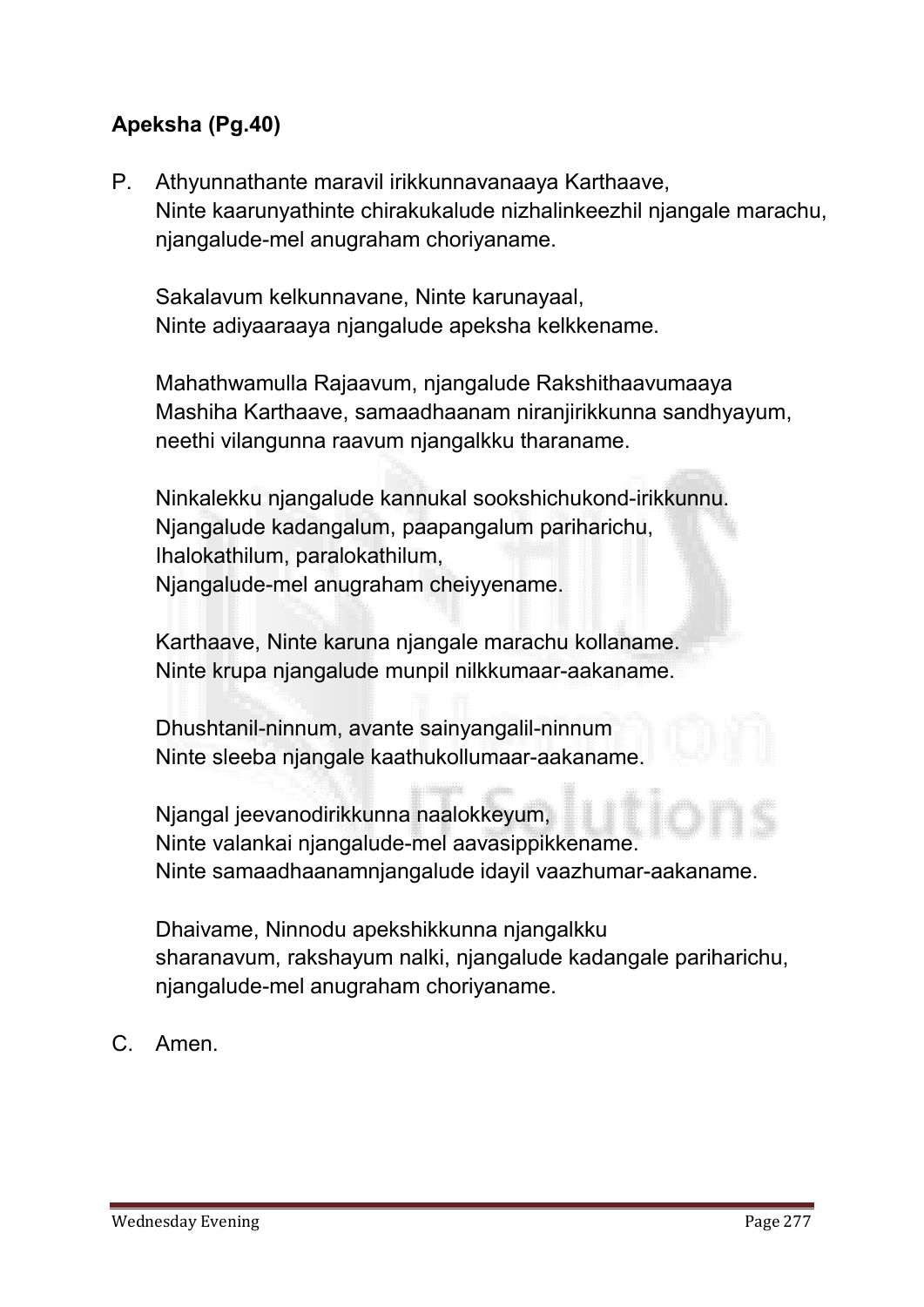#### **Supplication**

**P. O Lord, who dwells in the shadow of the Most High, hide us under the shadow of Your wings of mercy, xxiv and shower blessings upon us.**

 **You, who hears all things, in Your mercy, listen to the supplications of us, Your servants.**

 **O glorious King our Saviour and Lord the Messiah, grant us an evening of pervading peace, and a night glowing in justice.**

 **Our eyes are focused on You. Pardon our debts and sins, and bless us, in this world and the next.**

 **Lord, may we be protected by Your mercy. May Your grace go ahead of us.**

 **May Your cross protect us from Satan and his hosts.**

 **May Your right hand be on us all through our lives. May Your peace reign among us.**

 **O God, grant us, who pray to You, refuge, salvation and forgiveness of our sins and shower us with blessings.** 

**C. Amen.**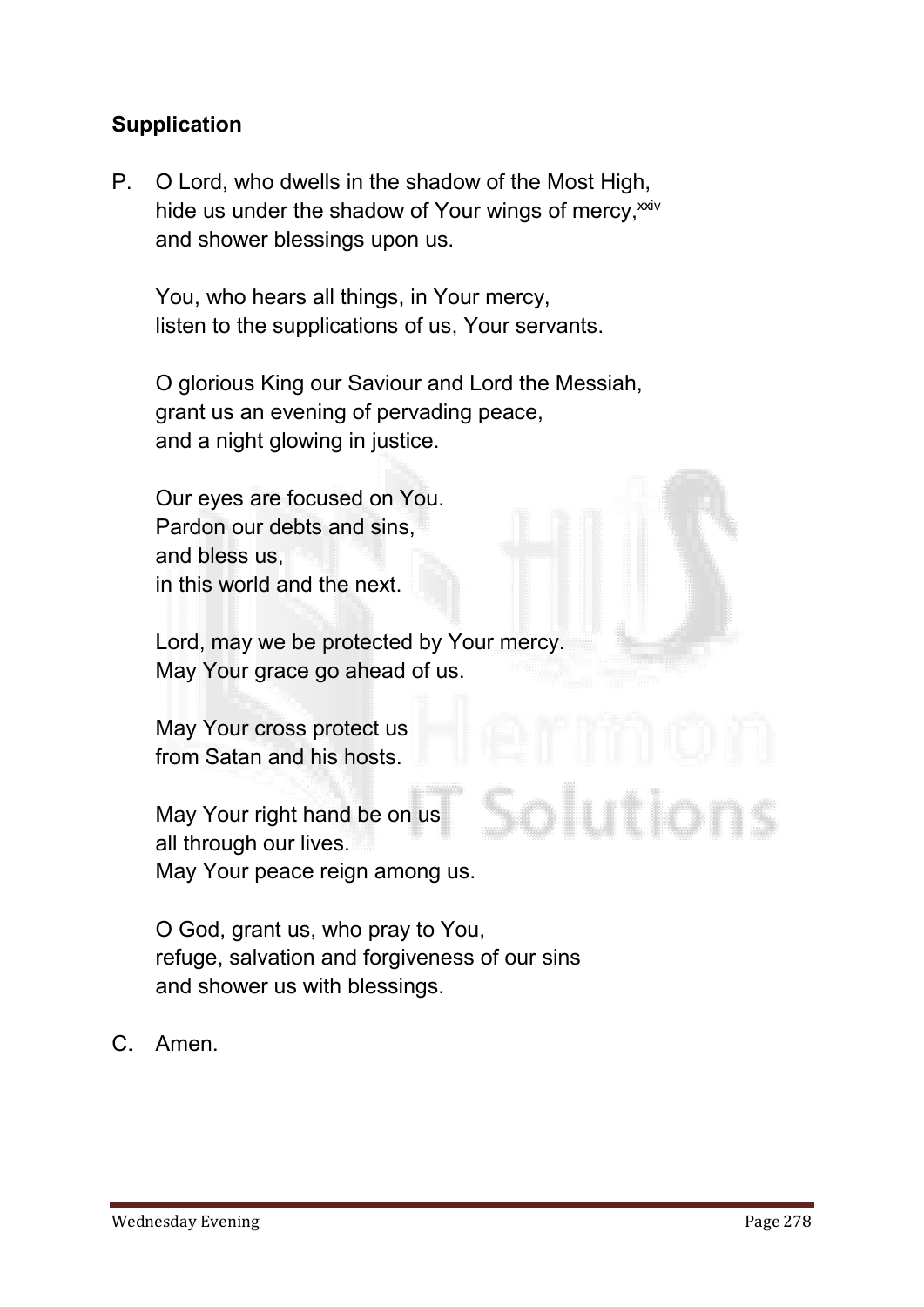#### *(Allenkil geetham)*

**Dheva Paramesha anugrahamathin-chirakin nizhalil anachennum viravodu kaakkaname.**

**Akhilavum ariyunna nalloru Dhaivame, adiyaarin yaachanakal dhayayode kelkkaname.**

**Sthuthiyin Raajavum, raksha tharunnonum Eesho Mashihaaye, Nee aayeedunnu.**

**Nirapperunn-anthiyum, neethi-vilangeedum nalloru raathriyum, adiyaarkku nalkaname.**

**Adiyaar evarume melottu kannuyarthi kadangal, paapangal porukkaan-irakkunnu.**

**Ihaparalokangal irulokamathilaake, anugraha nidhiyere njangalil choriyenam.**

**Sleebaayin nizhalil ee raavu-muzhuvanilum, dhayayode marachittu njangale sookshikka.**

**Aayussin naalellaam, thiru-valankai keezhil arumayod eppozhum thuna nalki pottename.**

**Sharanavum, rakshayum, adiyaarkku Nee ennum Udayon-aayirunnu paalikka njangale.**

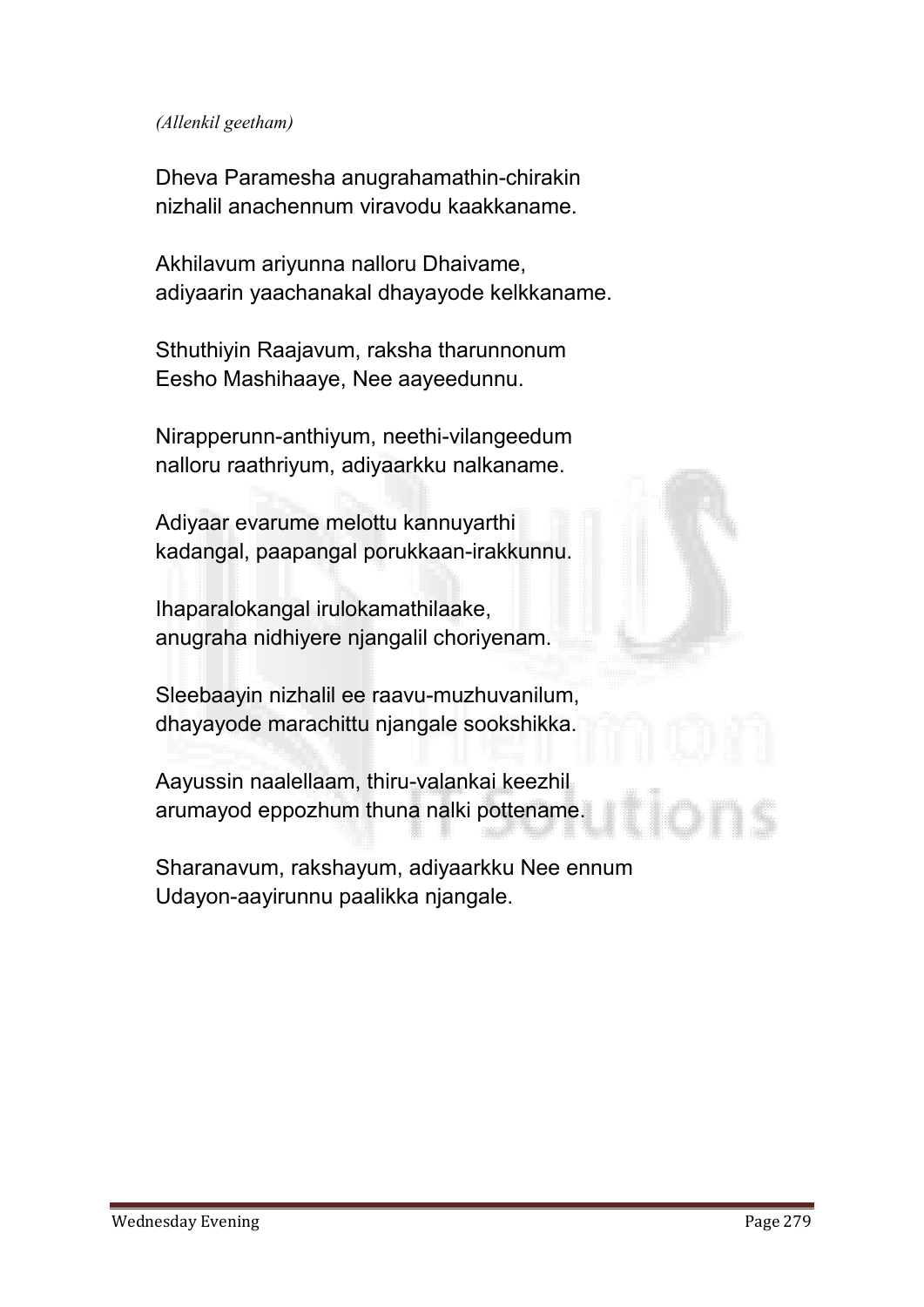*(Or in song)* 

**O Lord God, in the shadow of the wings of Your blessings, keep us safe.**

**O good and omniscient God, in Your mercy, hear the petitions of us, Your servants.**

**O Jesus Christ, You are the redeemer and the King of praise.**

**Grant Your servants, an evening of reconciliation and a lovely night glowing in justice.**

**We all lift up our eyes on high and beseech pardon for our debts and sins.**

**Both in this world and the next, shower the treasure of blessings upon us.**

**All through this night, shield us in mercy, and keep us safe in the shadow of the cross.**

**All the days of our lives, with love, help and support us always, under Your divine right hand.**

**Be forever the Master to Your servants, protect us, and be our refuge and salvation.**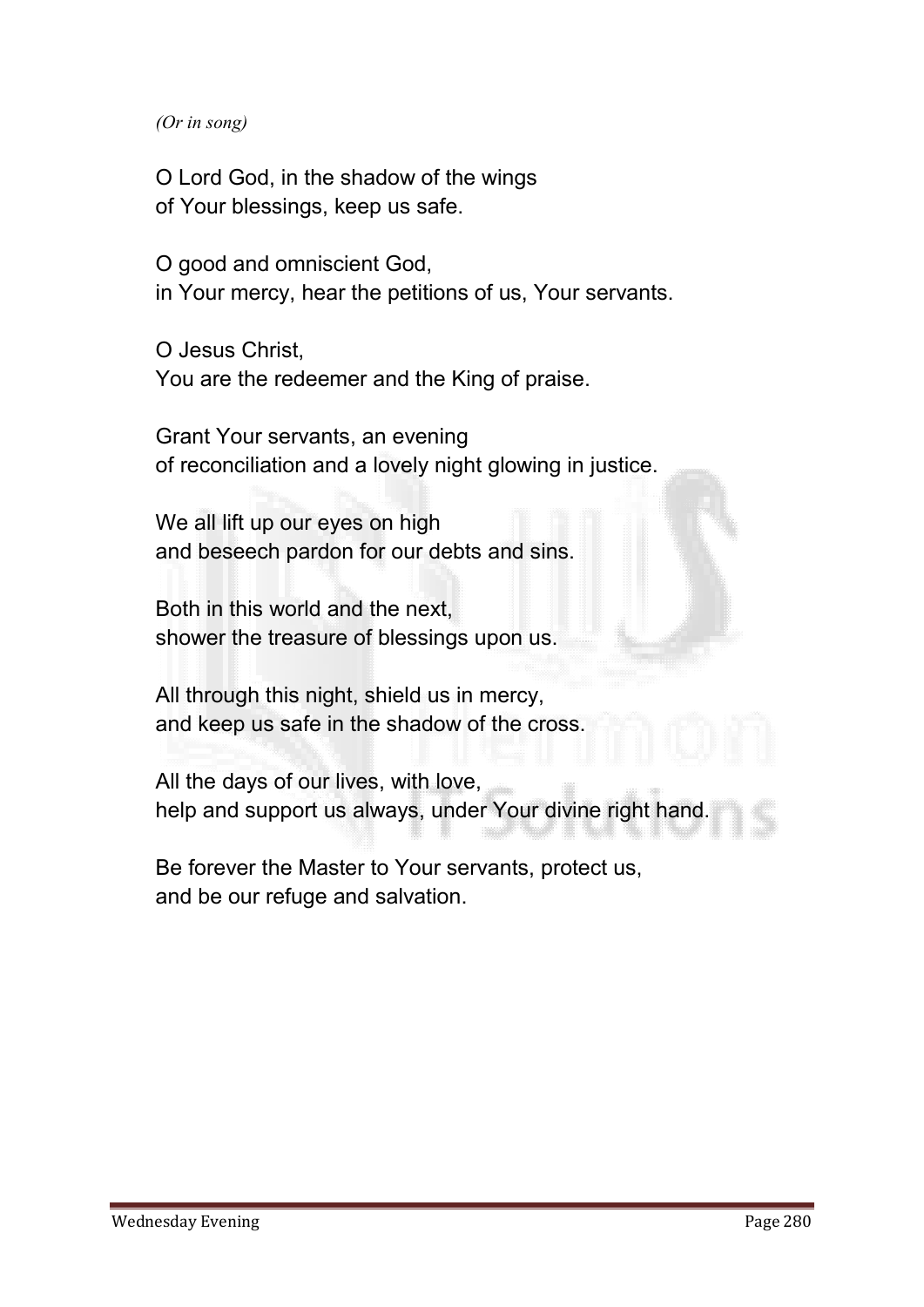#### Kauma (Pg.32)

#### *(Moonnu pravashyam pattakaarente pinnalle ettuchollenam)*

**Thante Pesahaayaale, Pesahaayude kunjaadine azhicha Mashiha Thamburaane, Ninte Pesahaayaal njangale santhoshippichu, njangalodu karuna cheiyyename.** *┼ Kuriyelaayisson.*

#### *(Pattakaarente pinnalle ettuchollenam)*

**Njangalude Karthaave, Ninakku sthuthi. Ninte Pithaavinu bahumaanavum, Parishudha-Roohaaikku vandhanavum pukazhchayum undaayirikkatte. Paapikalaaya njangalude-mel anugrahangalum, karunakalum undaayirikkename. Melulla Yerushaleminte vaathilukal thurannu, Mashihaye, Ninte simhaasanathin munpaake njangalude praarthanakal praveshikkumaar-aakaname. Njangalude Karthaave Ninakku sthuthi. Ennekkum njangalude sharanavume, Ninakku sthuthi. Baarekmaar.** 

#### *(Allenkil geetham)*

**Karthaa, sthuthi Ninaku, Thaathanu bahumaanam, Vishudha-Roohaaikku, pukazhcha vandhanam. Paapikalaakunna Ninnude adiyaaril anugraham, krupayum chorinjee dename Nee. Melulla Yerushalem vaathil thurannittu, Mashiha simhaasane, praarthana ethaname. Sthuthi en Karthaave, sthuthi en Karthaave, nithya sharanavume, sthuthithe. Baarekmaar.**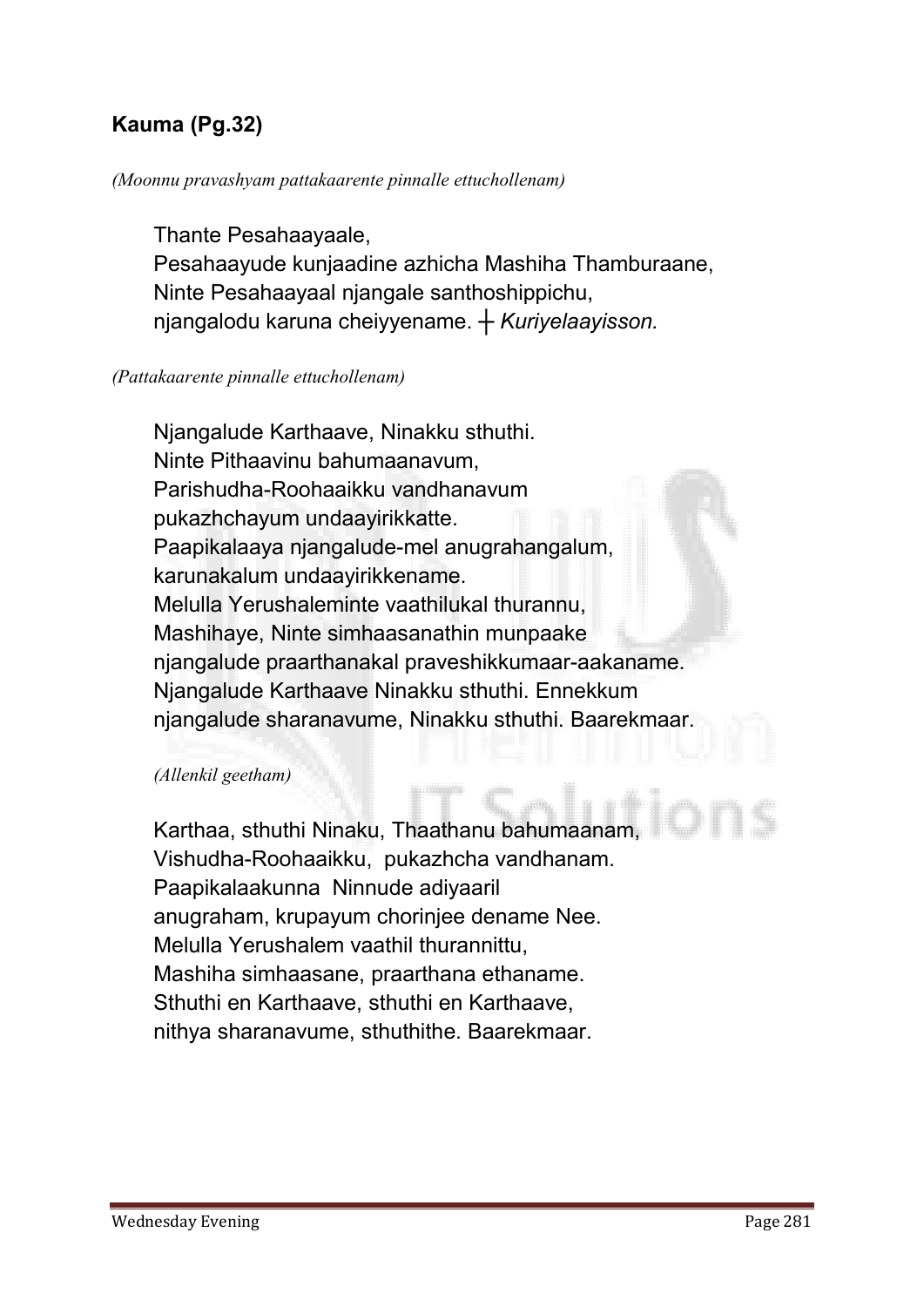#### Adoration

#### *(To be said three times after the priest)*

**O Lord the Messiah, who by Thy own Passover, set free the Passover lamb, grant us the joy of Thy Passover and have mercy on us.** *┼ Lord, have mercy*

#### *(Repeat after the priest)*

**Our Lord, praise be to Thee, glory be to Thy Father, and our praise and worship be to the Holy Spirit. May Thy blessings and mercies be on us sinners. O Messiah, open the doors of heavenly Jerusalem so that our prayers may reach Thy throne of grace. Our Lord, praise be to Thee. Praise be to Thee, our eternal refuge. Bless us O Lord.**

*(Or in song)* 

**Praise be to Thee O Lord. Glory be to the Father and to the Holy Spirit, our praise and worship. Bestow Thy blessings and grace upon us, Thy sinful servants. O Messiah, open the doors of heavenly Jerusalem so that our prayers may reach Thy throne of grace. My Lord, praise be to Thee. My Lord, praise be to Thee. Praise be to Thee, our eternal refuge. Bless us O Lord.**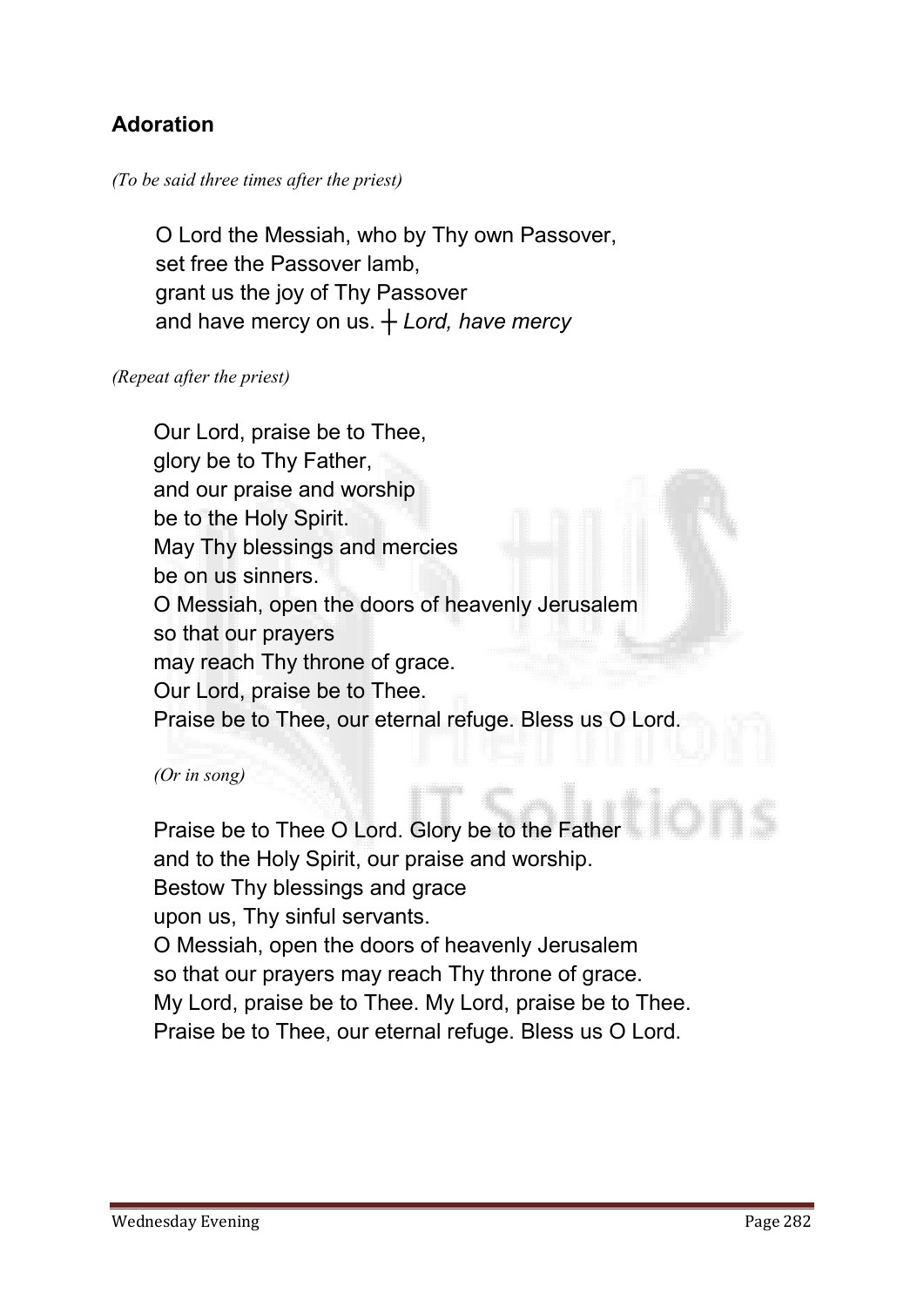#### Karthaavinte Praarthana (Pg.2)

- **P. Swargasthanaaya njangalude Pithaave,**
- **C. Ninte naamam parishudham aakkapedename. Ninte Raajyam varename; Ninte ishtam swargathile-pole, bhoomiyilum-aakaname. Njangalkku aavashyamulla aahaaram innu njangalkku tharename. Njangalude kadakkaarodu njangal kshamichirikkunnathu-pole, njangalude kadangalum, dhoshangalum, njangalodum kshamikkename. Njangale pareekshayilekku praveshippikkaathe, njangale dhushtanil ninnu rakshichu-kollename; enthukondennaal, Raajyavum, shakthiyum, mahathwavum, ennekkum Ninakkullath-aakunnu. Amen.**

#### *(Allenkil geetham)*

#### Karthaavinte Praarthana (Pg.3)

- **P. Swarlokathil-irunnarulum Dheva, njangalude Thaatha,**
- **C. Ninthiru-naamam paavanamaai, perumaarapettee-dename.**
- **P. Thaathaa Ninnude thiru Raajyam, vannee-daname eeyulakil.**
- **C. Thiruhitham ethu-pol suraloke, athu-polivideyum-aakaname.**
- **P. Vendunn-aahaaram engalkkinn-ekaname Nee Karthaave.**
- **C. Anyarod-engal kshamichathu-pol, adiyaar paapam mochikka.**
- **P. Pareekshayil-engale aakkaruthe, dhushtanil ninnozhi-vaakkuka Nee.**
- **C. Raajyam, shakthi, mahathwangal, ennum Ninakkullava. Amen.**

#### Evangeliyon: Mathaai 25: 14-46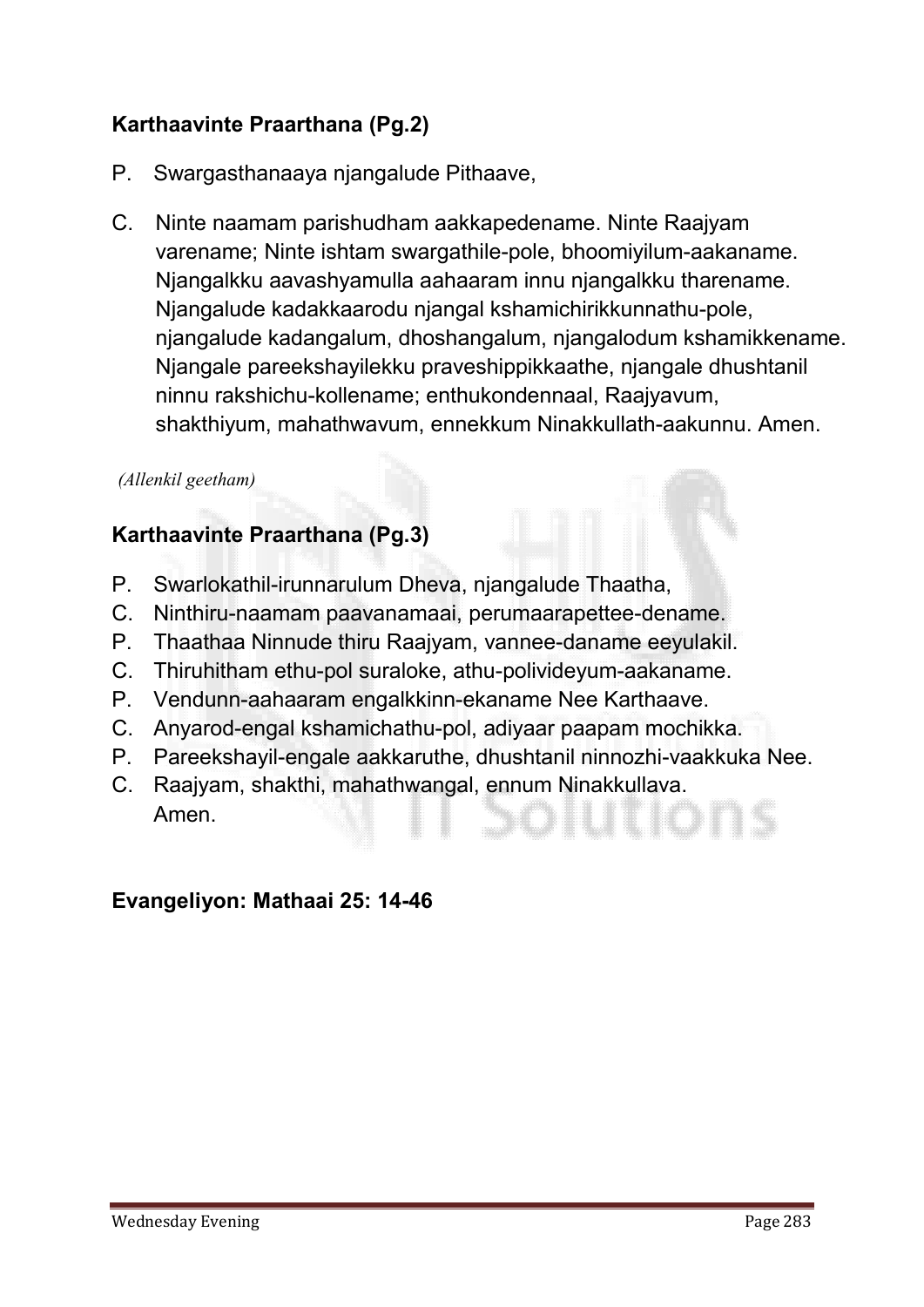#### The Lord's Prayer

- **P. Our Father in heaven,**
- **C. hallowed be Thy name. Thy Kingdom come; Thy will be done on earth, as it is in heaven. Give us this day our daily bread. Forgive us our sins and offences, as we forgive those who sin against us. Lead us not into temptation and deliver us from the evil one; for Thine is the Kingdom, the power and the glory, forever and ever. Amen.**

#### *(Or in song)*

#### The Lord's Prayer

- **P. Our Father in heaven,**
- **C. Hallowed be Thy name.**
- **P. Thy Kingdom come;**
- **C. Thy will be done on earth, as it is in heaven.**
- **P. Give us this day our daily bread.**
- **C. Forgive us our sins as we forgive those who sin against us.**
- **P. Lead us not into temptation and deliver us from the evil one,**
- **C. For Thine is the Kingdom, the power and the glory forever and ever. Amen.**

#### Gospel Reading: Matthew 25: 14 – 46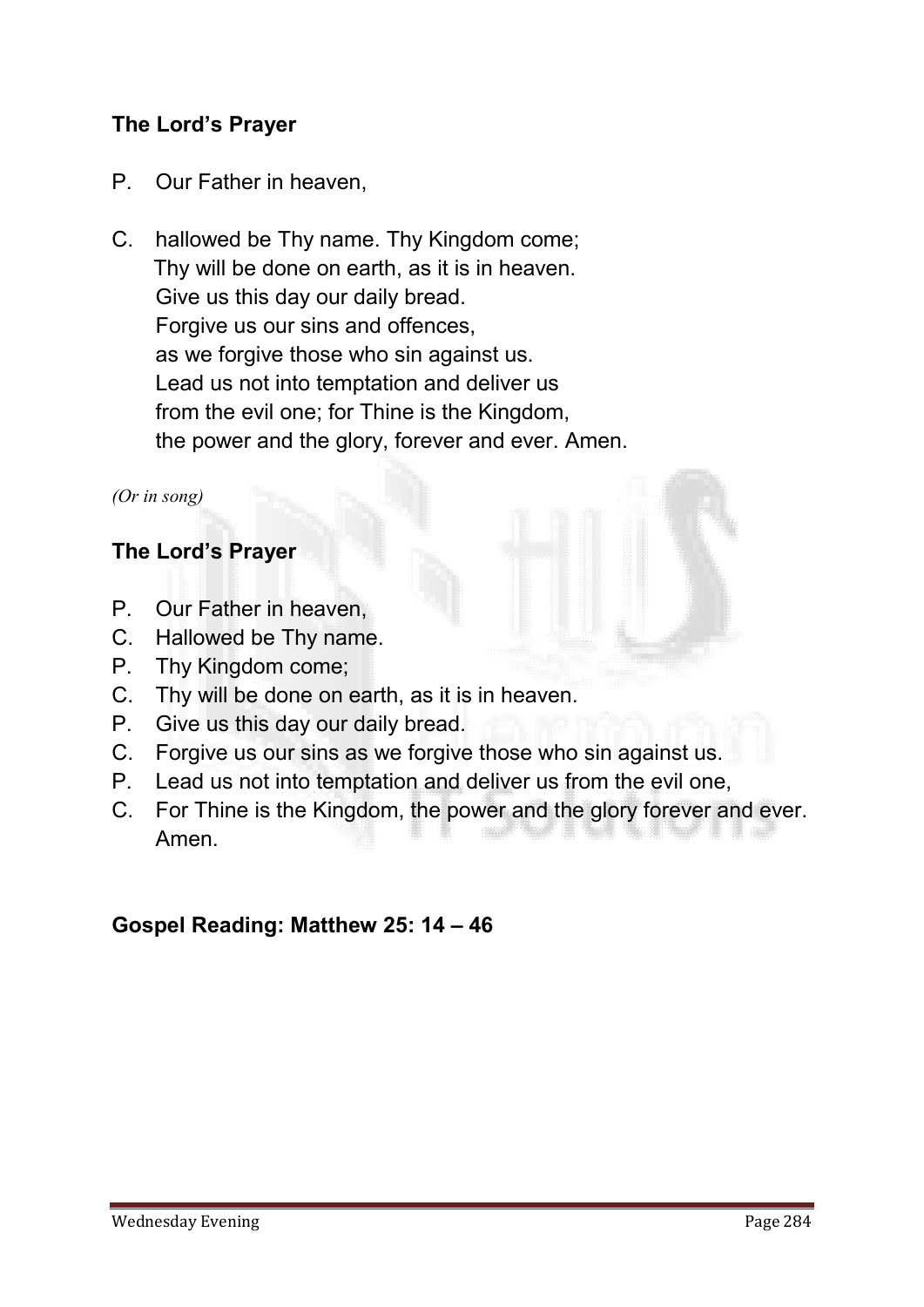#### Nikhya Vishwaasa Pramaanam (Pg.29)

- **P. Pithaavaaya Sarva Shakthanaaya,**
- **C. akaashathinteyum bhoomiyudeyum, kaanappedunnavayum kaanappedaathavayum-aaya, sakalathinteyum srshtaavaaya, sathyeka Dhaivathil njangal vishwasikkunnu.**

#### **Dhaivathinte eka Puthranum,**

**sarva lokangalkkum munpe Pithaavil-ninnu janichavanum; prakaashathil ninnulla Prakaashavum, sathya Dhaivathil ninnulla sathya Dhaivavum; janichavanum srshtiyallaathavanum, thathwathil Pithaavinodu ekathvamullavanum, sakala srshtikkum mukhaantharam aayavanum; manushyaraaya njangalkkum, njangalude rakshakkum-vendi, swargathil ninnu irangi, Vishudha-Roohaayaal kanyaka Mariyaamil-ninnu jadam dharichu Manushyan-aayi; Ponthiyos Peelaathosinte naalukalil, njangalkku vendi krooshikkappettu, kashtathayanubhavichu, marichu, adakkappettu, thiruhitha prakaaram moonnaam-dhivasam uyarthezhunnettu, swargathilekku kareri, Thante Pithaavinte valathu bhaagath-irikunnavanum, avasaanamillaatha Raajathwam ullavanum, jeevich-irikkunnavareyum, marichavareyum vidhippaan, Thante mahaa-prabhaavathode, iniyum varuvaan-irikkunnavanum-aaya Yeshu Mashiha aaya eka Karthaavilum njangal vishwasikkunnu.**

**Sakalatheyum jeevippikkunna Karthaavum;**

**Pithaavil-ninnu purappettu, Pithaavinodum, Puthranodum-koode vandhikkappettu sthuthikkappedunnavanum; nibyanmaarum, sleehanmaarum mukhaantharam samsaarichavanum-aaya, jeevanum vishudhiyum ulla, eka Roohaayilum, kaatholikavum, apostholikavum aaya eka vishudha Sabhayilum njangal vishwasikkunnu.**

**Paapa mochanathinulla maamodheesa onnu maathramennu njangal ettu paranju, marichavarude uyirthezhunnelpinum, varuvaan-irikkunna lokathile puthiya jeevanum, njangal nokki paarkkayum cheiyyunnu. Amen.**

- **D. Baarekmaar. Sthauman kaalos.**
- **C. Kuriyelaayisson.**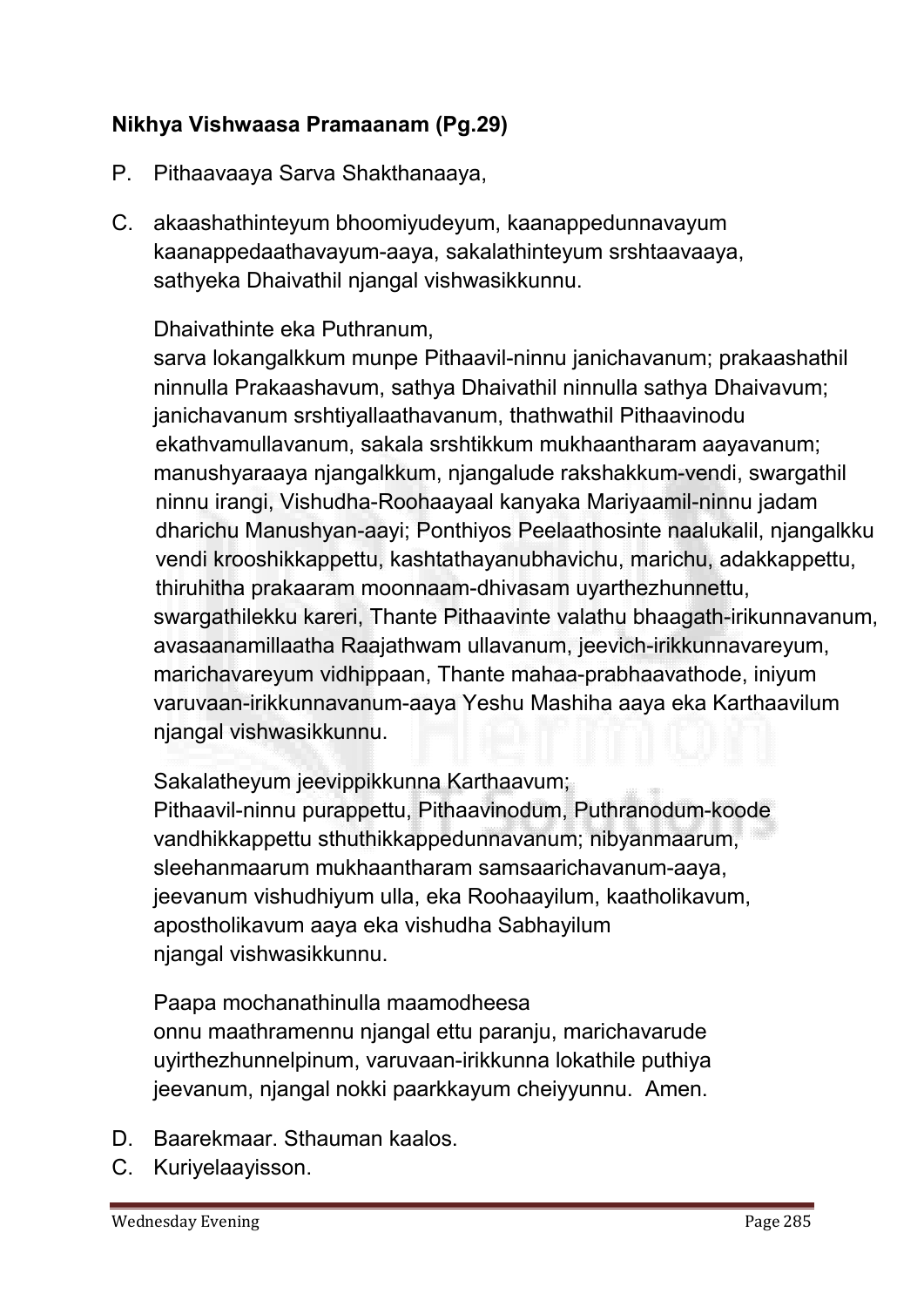#### Nicene Creed

- **P. We believe in the one true God, the Father Almighty;**
- **C. Maker of heaven and earth and of all things visible and invisible.**

**We believe in one Lord Jesus Christ, the only-begotten Son of God, begotten of the Father before all worlds; Light of light, very God of very God; begotten not made, being of one substance with the Father, by whom all things were made; who, for us and for our salvation, came down from heaven and was incarnate by the Holy Spirit of the virgin Mary and was made Man; He was crucified also for us in the days of Pontius Pilate; He suffered and died and was buried; on the third day He rose again by His own holy will, ascended into heaven and sits at the right hand of the Father; He shall come again with glory, to judge both the living and the dead; and of His Kingdom, there will be no end.** 

**We believe in the Holy Spirit, the Lord and giver of life; who proceeds from the Father; who with the Father and Son together is worshipped and glorified; who spoke by the prophets and the apostles; and we believe in one holy catholic and apostolic Church.**

**We acknowledge one baptism for the forgiveness of sins and look forward to the resurrection of the dead and the new life of the world to come. Amen.** 

- **D. Bless us O Lord. Let us stand reverently.**
- **C. Lord, have mercy.**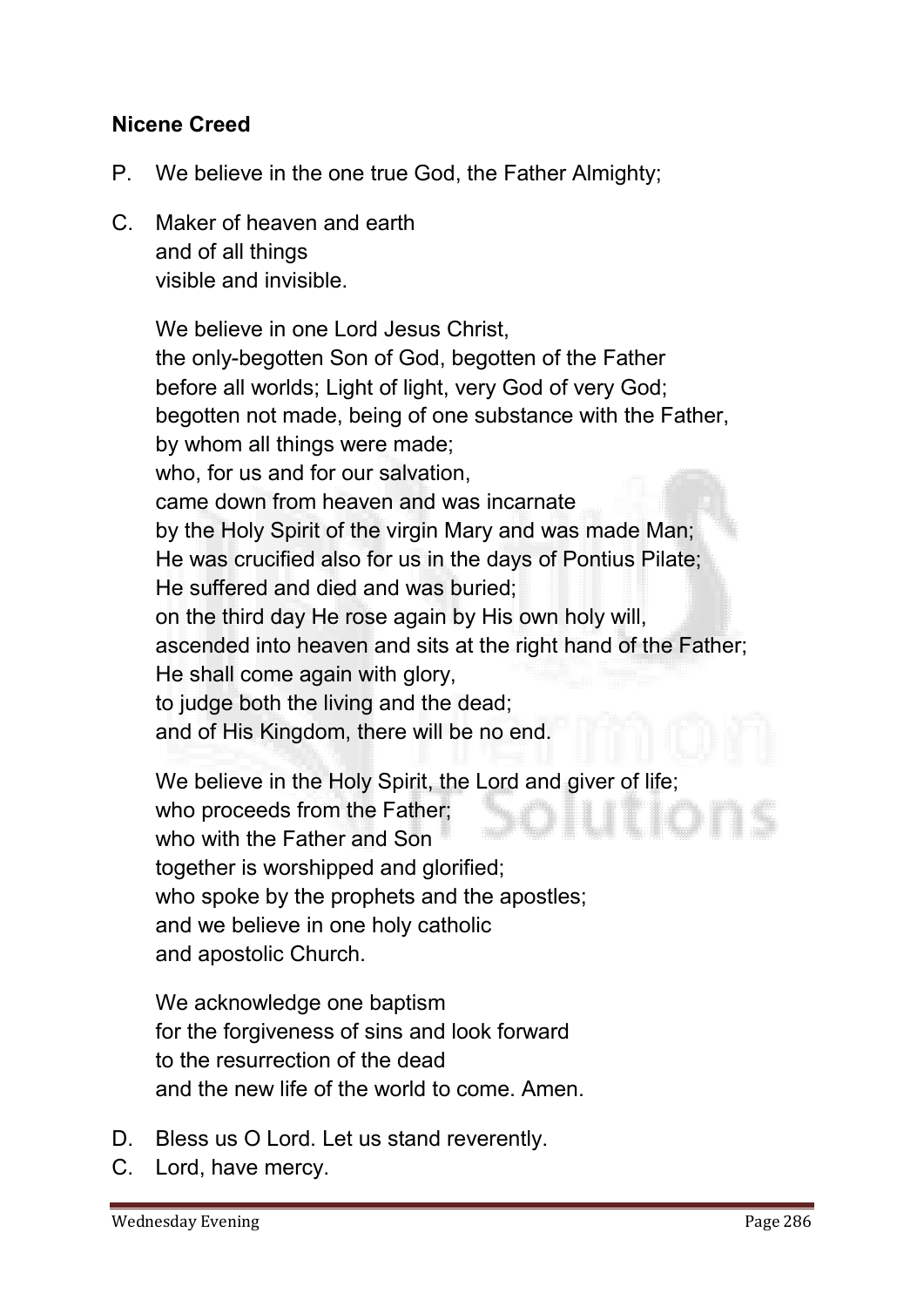#### Huthaama (Pg.30)

**P. Njangalude Karthaavum, njangalude Dhaivavume, ennekkum Ninakku sthuthi, Ninakku sthuthi, Ninakku sthuthi.**

**Njangalude Karthaaveshu Mashihaaye, Ninte krupayaalum, dhaaraalamaaya karunayaalum, njangalude praarthanakal kettu, njangalude shushroosha kaikkollename.**

**Njangalude Karthaavum Dhaivavume, njangalude sahaayathinu Nee vannu, ennekkum njangale vishudharaakkename.** 

**Njangalude Karthaave,** 

**njangalude shushroosha Ninakku ramyavum, njangalude namaskaaram Ninakku prasaadhakaravum, njangalude apeksha Ninakku sweekaaryavum, njangalude praarthana Ninakku bahumaanakaravum aayirikkename.** 

**Karthaave, Ninte anugrahangalum, karunakalum, sahaayangalum, krupakalum, dhaiveekamaaya Ninte sakala dhaanangalum, balaheenaraaya njangalude melum, balaheenathayulla njangalude vargathinmelum, vannu aavasichu, ennekkum paarkumaar-aakaname.**

**C. Amen.**

*(Allenkil)*

#### Huthaama (Pg.31)

**P. Sathya vishwaasikalkku balamulla kottayaayi, pishaachukalku bhayankaravum, maalaakhamaarku bahumaanyavum-aaya Dhaiva Puthrante vandhyamaya sleeba, raapakal namme kaathu marachukollumaraakatte.**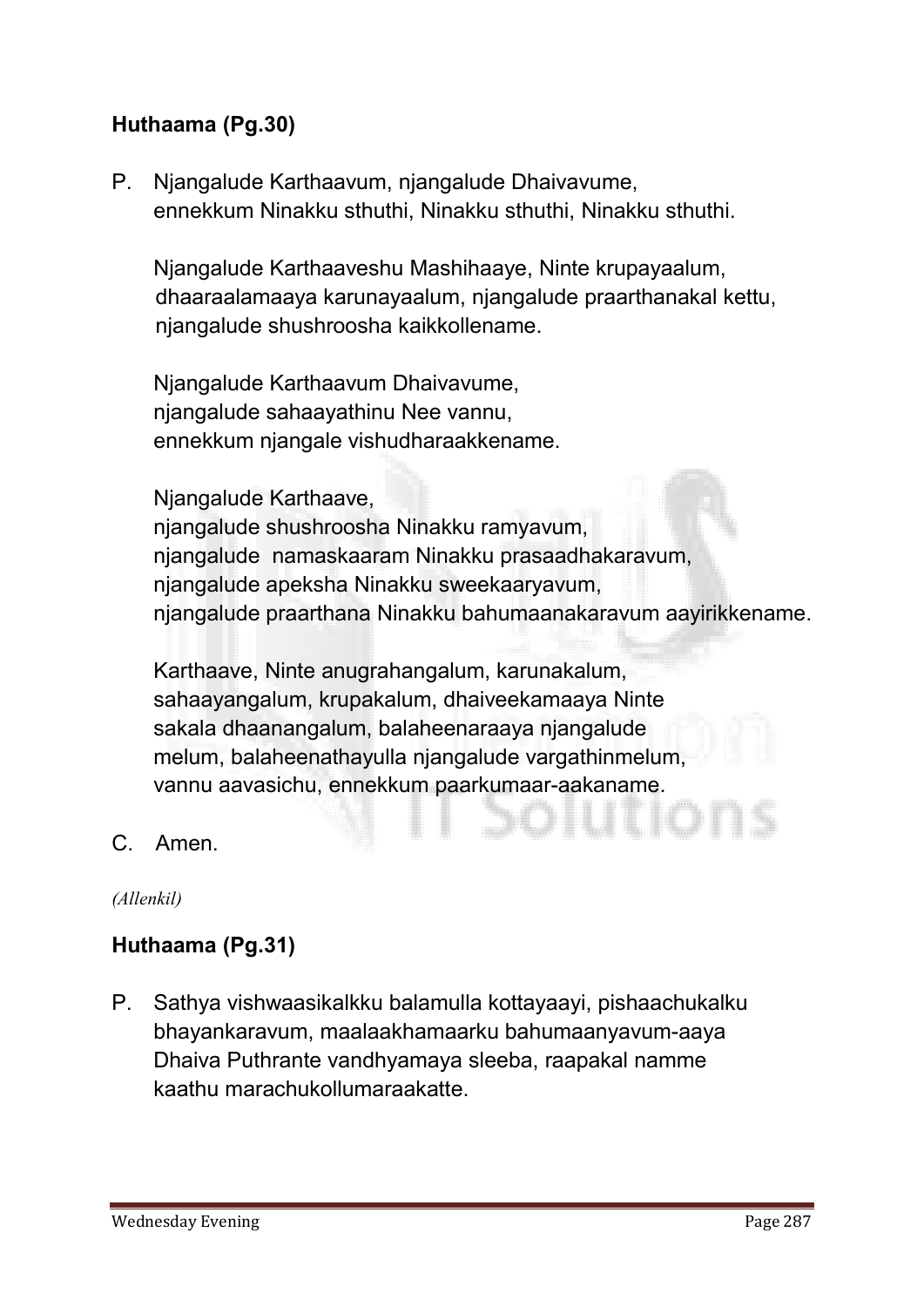#### Closing Prayer

**P. Our Lord and our God, praise be to You forever, praise be to You, praise be to You.**

**Our Lord Jesus Christ, by Your grace and infinite mercy, hear our prayers and accept our worship.** 

**Our Lord and our God, come to our help and make us holy forever.** 

**Our Lord, may our worship be pleasing to You, our adoration agreeable, our supplications acceptable, and our prayers honourable to You.** 

**O Lord, may Your blessings, mercies, help, grace and all Your divine gifts, descend upon us who are weak, and dwell with the potentially weak humanity forever.** Solution

**C. Amen.**

*(Or)*

#### Closing Prayer

**P. May we be guarded and protected day and night by the glorious cross of the Son of God which is the strong fortress for true believers, the terror for devils and the glory of the angels.**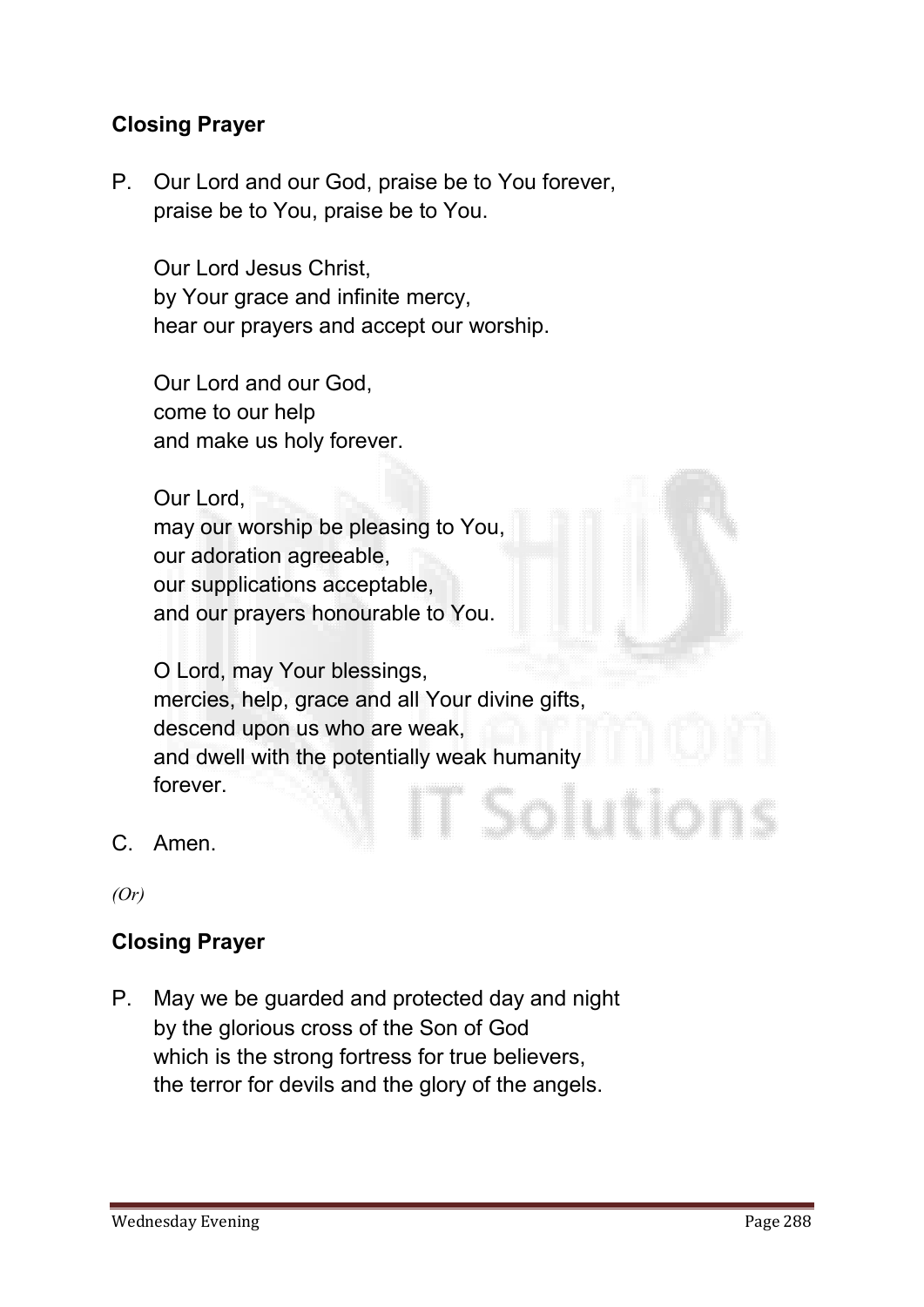**Dhushta manushyarude kopathil-ninnum, pishaachukaludeyum, avishwaasikaludeyum asooyayil-ninnum, upadhravakaram-aaya adhikaarangalil-ninnum, karunayillaatha yajamaananmaarude kaikalil-ninnum, rahasyavum, parasyavum-aaya sakala shathrukkalil-ninnum, Saathante kanikalil-ninnum, aathmaavineyum, shareeratheyum kleshipikunna dhurvikaarangalil-ninnum, paapathinte ella shakthiyil-ninnum, Karthaavu, namme veendeduthu, nammude aayushkaalam muzhuvanum, kaathu-kollukayum cheiyyumaaraakatte.**

**C. Amen.**

#### Asheervaadham (Pg.31)

**P. Aakaashavum, bhoomiyum srshticha Karthaavinaal, ningal ellaavarum anugraheethar-aakunnu.**

**Athmeeyamaaya ee shushrooshayil, njangalodu-koode orungi vannu sambandhicha ellaavareyum, Dhaivamaaya Karthaavu anugrahichu, shudheekarikatte.**

**Pithaavum, Puthranum, Parishudha Roohaayum aaya Dhaivam, balaheenathayum, kuravumulla nammude praarthanakal, unnathamaaya Thante simhaasanathin munpaake, kelkkukayum, kaikkollukayum, cheiyyumaaraakatte.**

**C. Amen.**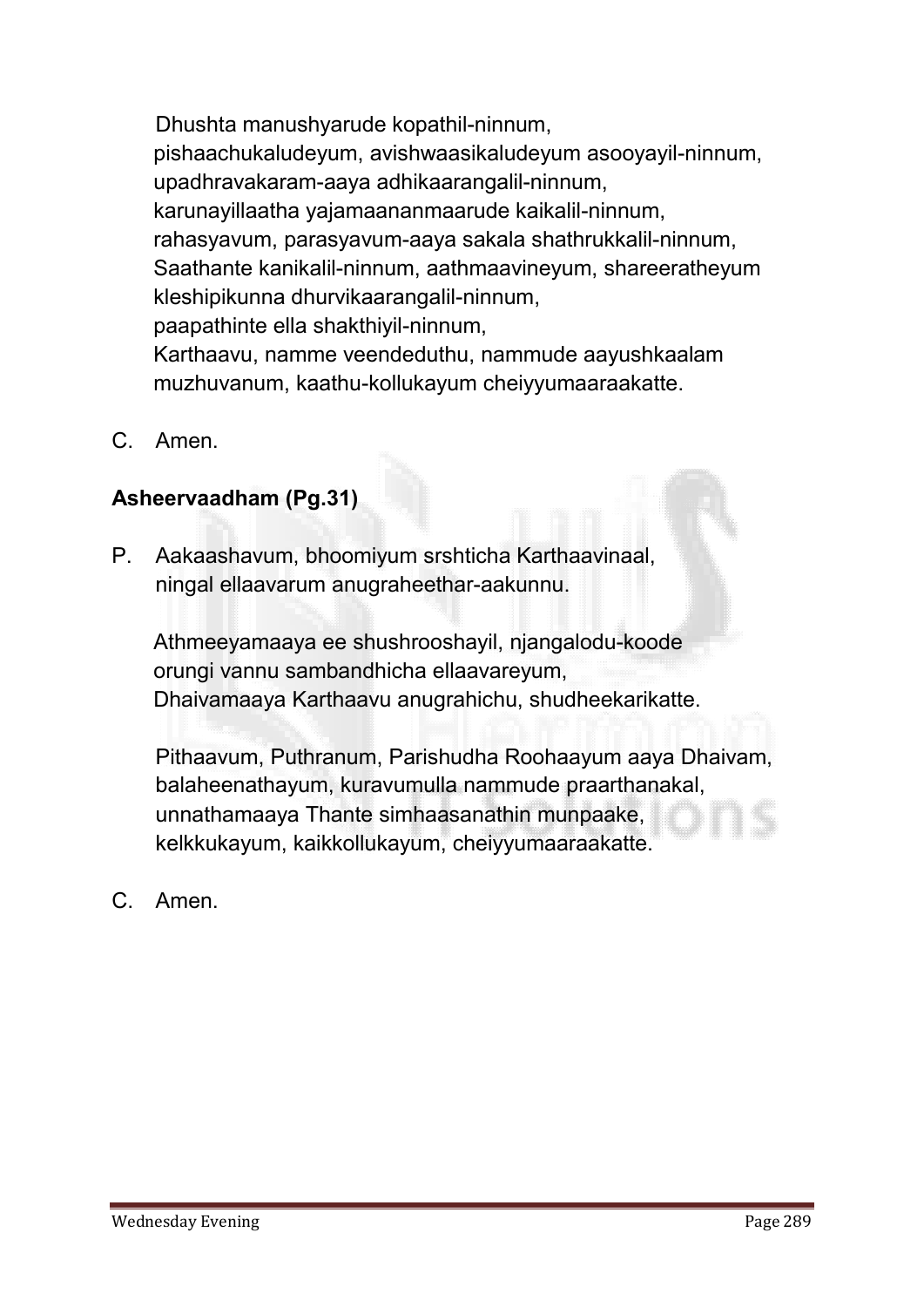**May the Lord save us and protect us all through our lives, from the wrath of evil human beings, the envy of Satan and non-believers, harassing authorities, the clutches of merciless superiors, all known and unknown enemies, the snares of Satan, evil desires that affect both body and soul and all the powers of sin.**

**C. Amen.**

#### **Benediction**

**P. Blessed are you by the Lord, who made the heavens and the earth.** 

**May the Lord God bless and sanctify all of you, who have come prepared, and joined us in this spiritual worship.** 

**May our humble and inadequate prayers, be heard and accepted before the glorious throne of the Triune God, the Father, the Son and the Holy Spirit.**

**C. Amen.**